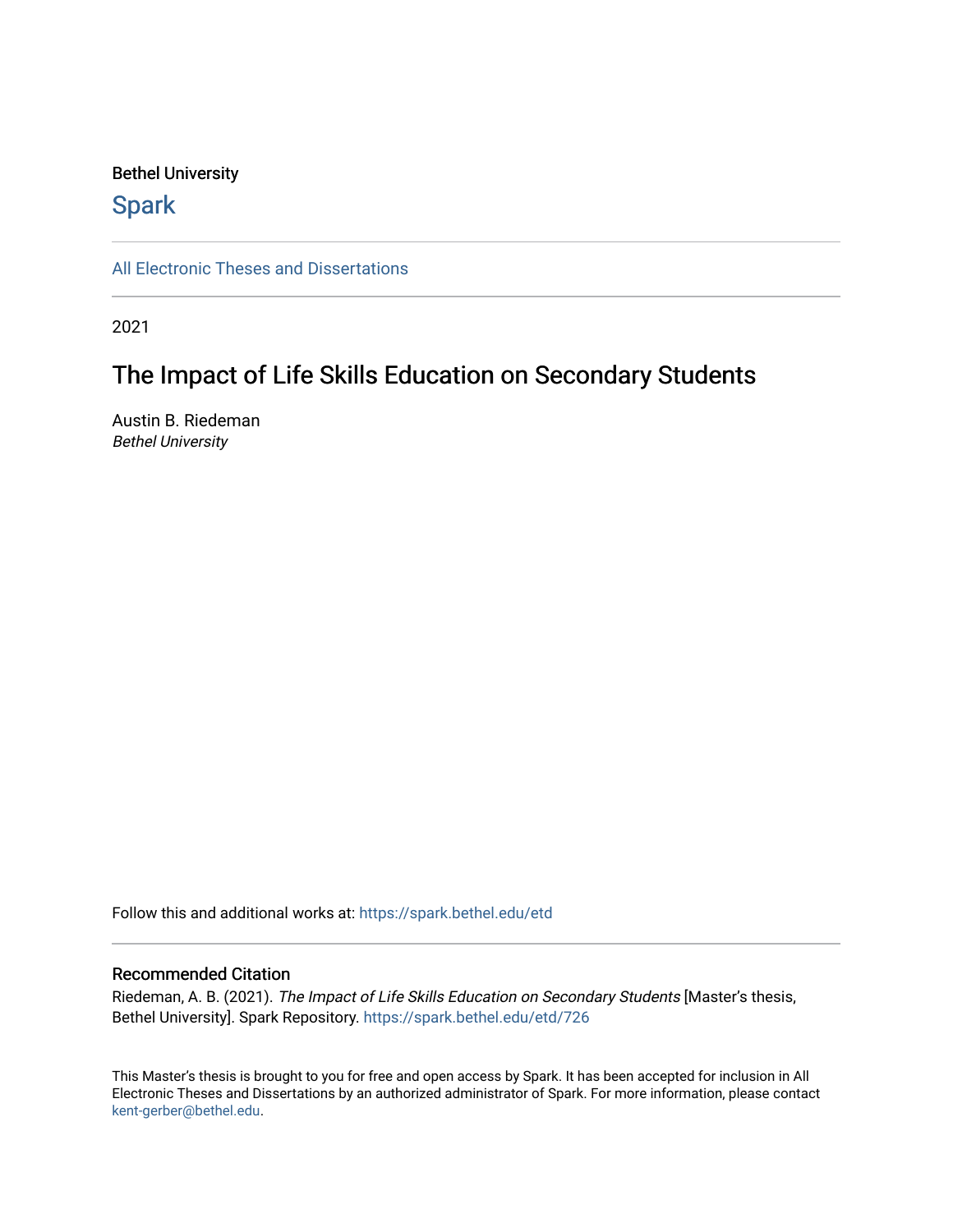## THE IMPACT OF LIFE SKILLS EDUCATION ON SECONDARY STUDENTS

A MASTER'S THESIS SUBMITTED TO THE FACULTY OF BETHEL UNIVERSITY

BY AUSTIN RIEDEMAN

IN PARTIAL FULFILLMENT OF THE REQUIREMENTS FOR THE DEGREE OF MASTER OF ARTS

AUGUST 2021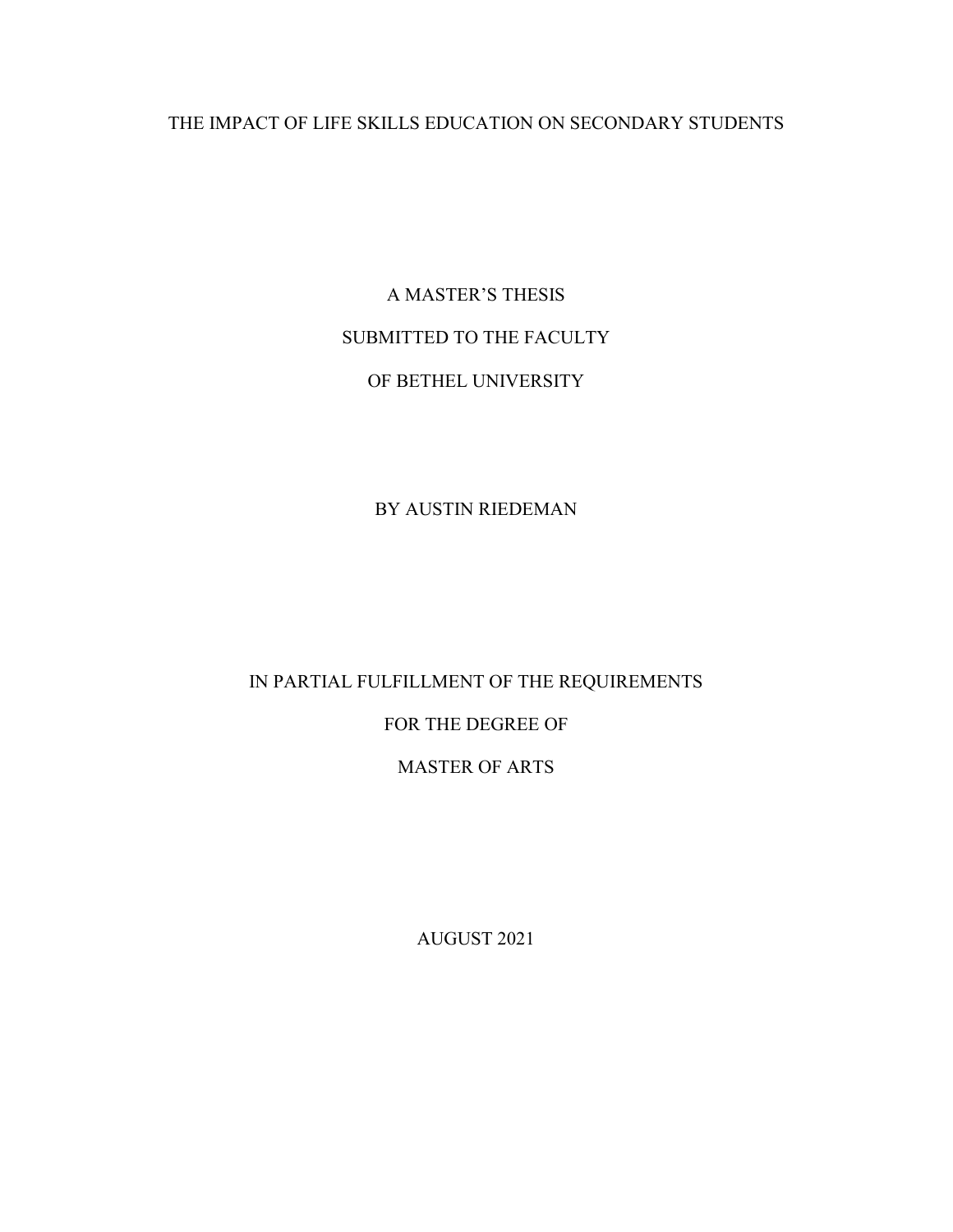### BETHEL UNIVERSITY

## THE IMPACT OF LIFE SKILLS EDUCATION

Austin Riedeman

August 2021

Approved

Advisor: Bill Kron, M.A.

Program Director: Molly Wickam, MBA Ph.D.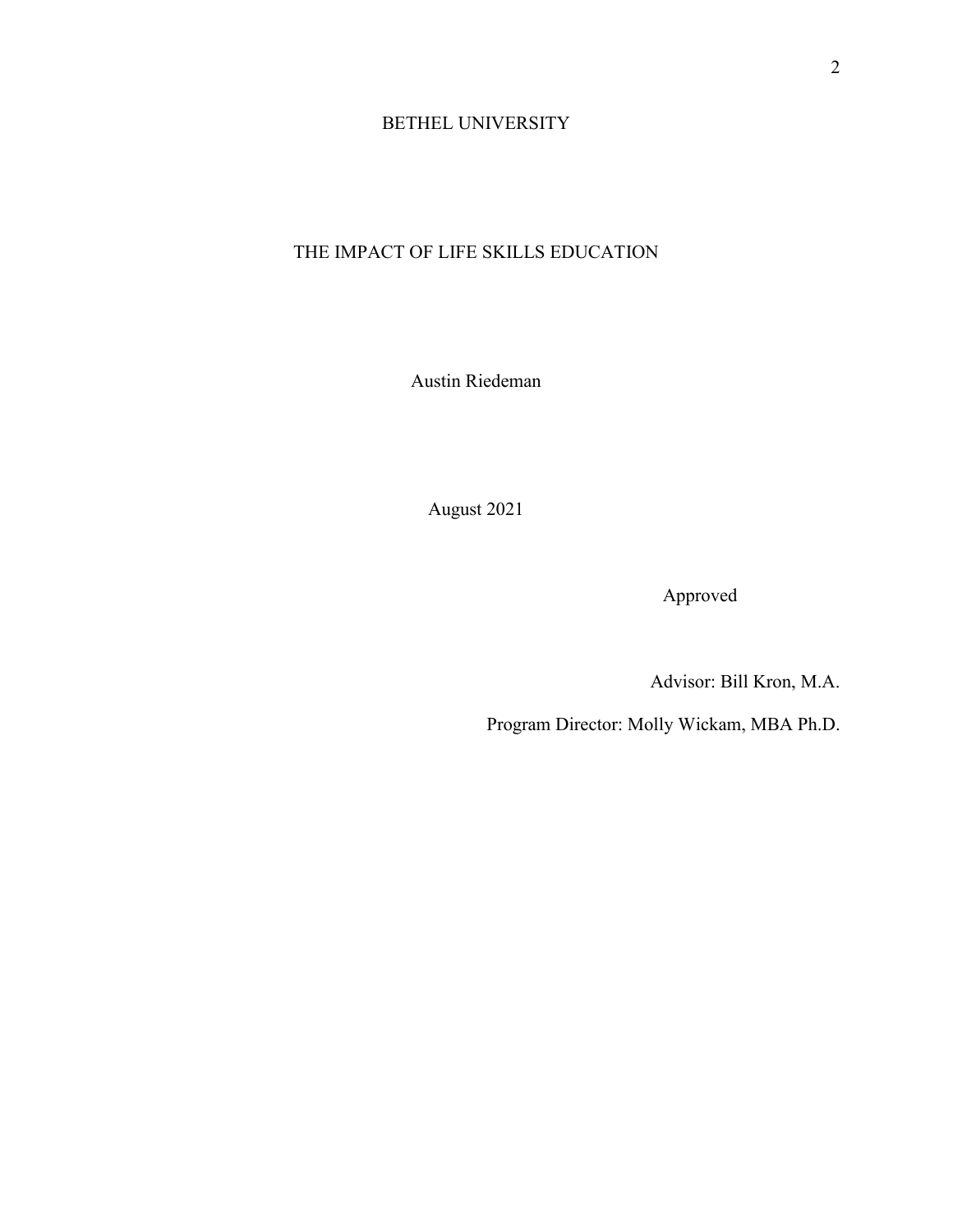| <b>Table of Contents</b> |  |
|--------------------------|--|
|                          |  |
|                          |  |
|                          |  |
|                          |  |

## **Table of Contents**

| Power Plants: Converting Energy Into Electricity - Research Project 47 |  |
|------------------------------------------------------------------------|--|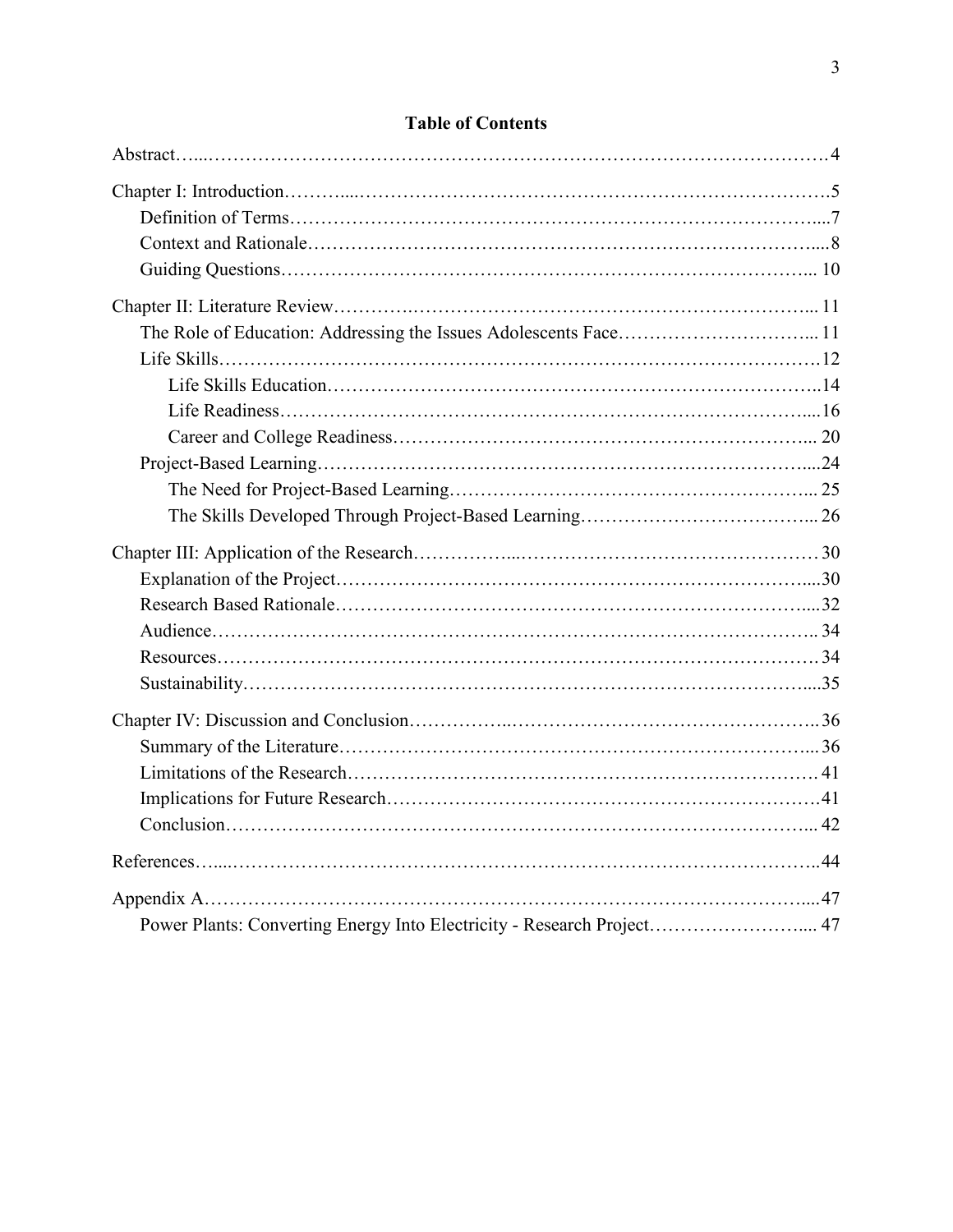#### **ABSTRACT**

The main goal of education is to prepare students to navigate adulthood as independent and responsible members of society. In order to achieve this, individuals need to develop abilities such as making decisions, solving problems, thinking creatively and critically, communicating effectively, building interpersonal relationships, being self-aware and empathic, and coping with emotions and stress. All of these skills are essential to an individual's wellbeing, and are all taught and developed over time. Because of this, schools should center their curriculum around teaching students these essential life skills. Secondary education programs that are designed in this way produce graduates who are more socially, emotionally, and cognitively capable of meeting the challenges they will encounter in college, their career, and life in general.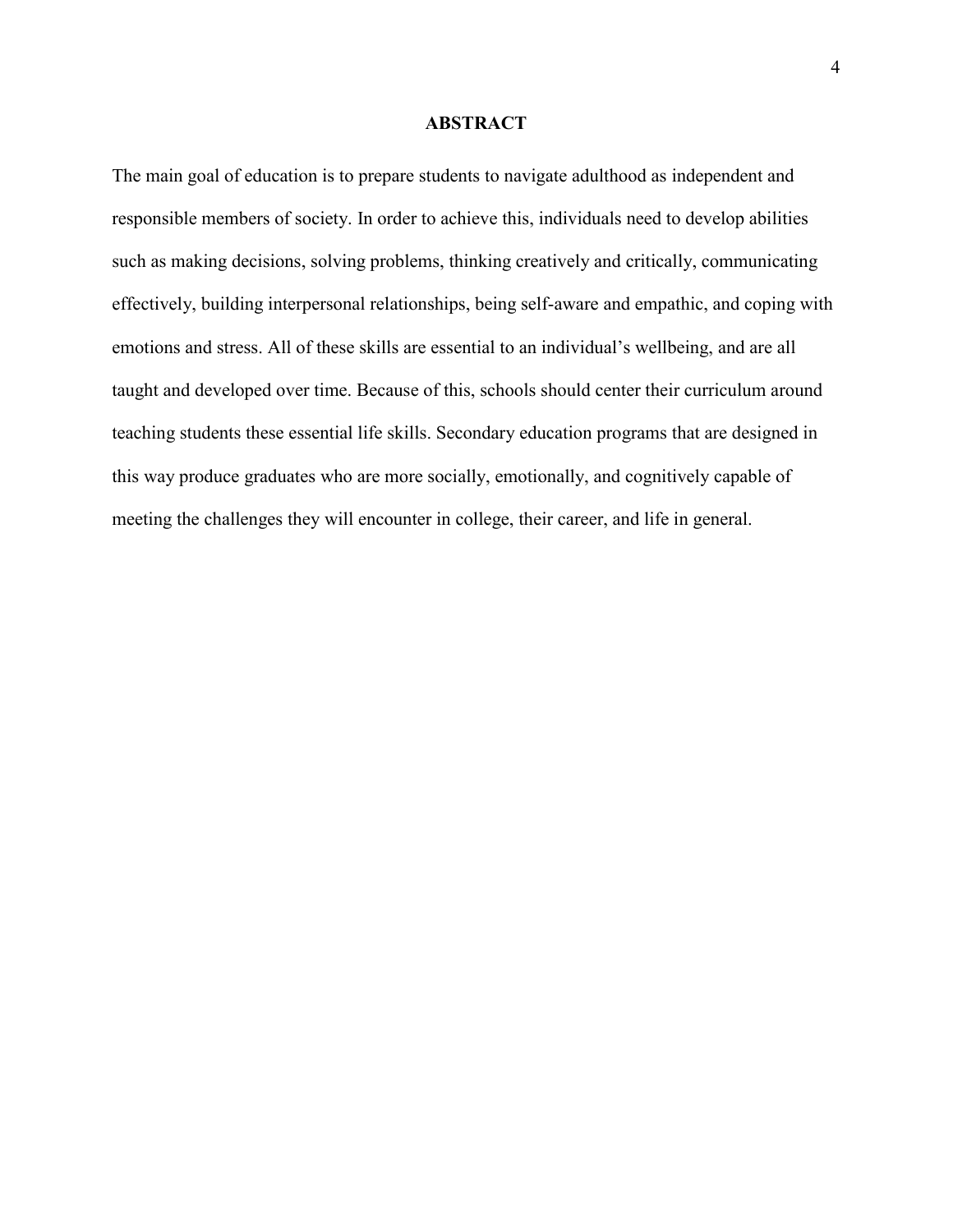#### **CHAPTER I: INTRODUCTION**

 People are not born with all the knowledge and skills they need to navigate their way through life. A person's ability to make decisions, solve problems, think creatively and critically, communicate effectively, build interpersonal relationships, be self-aware and empathic, and cope with emotions and stress are essential to an individual's wellbeing, and are all taught and developed over time. A critical part of each person's journey to adulthood is learning these life skills and gaining confidence in utilizing them. Parents, role models, community members, cultural leaders, educators, and peers are all sources for individuals to draw from throughout their developmental years. Eventually, they reach the time where they are expected to use the life skills they have learned to seamlessly integrate into society. Obviously, people will continue to learn and grow throughout their lifetime, but upon entering adulthood, society expects an individual to be capable of dealing with the demands and challenges of life while positively contributing to their community.

One of the issues society faces is that homelife structures are constantly changing, leaving many adolescents without the guidance and support system at home to learn the necessary skills to thrive as an adult (Cassidy et al., 2018). If adolescents are not learning the life skills needed to deal with the demands of adulthood at home, they need to learn it from somewhere else. I believe this burden falls on our schools. Our education system's primary goal is to prepare students to navigate adulthood as independent and responsible members of society (Cassidy et al., 2018). In this paper I will talk about how research shows that in order to achieve this goal in our modern society schools need to incorporate instruction on life skills in their curriculum and if schools continue to ignore this fact they will leave their graduates ill-equipped to navigate life post graduation.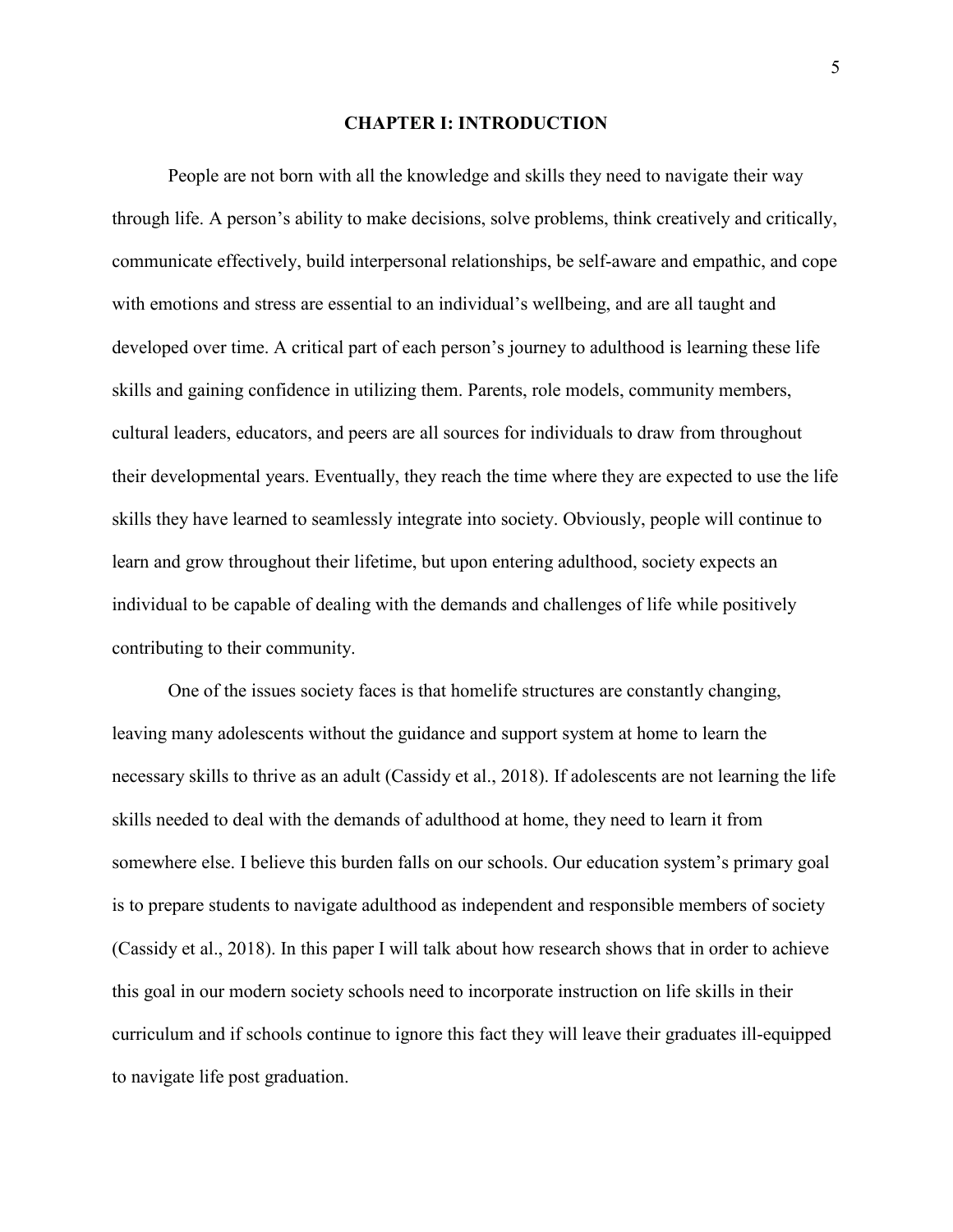The reason why I chose this topic is because I see education as a way to help individuals and society as a whole. I am still young, but as I have gained more world experience and perspective I have begun to see how many issues individuals and society face in all aspects of life, and believe that we can do better. I think education, specifically secondary education, is a great place to start because if done right, it can have a strong and lasting impact on students going through a phase of life in which they are developing and growing so much.

When I got to the portion of my teaching program where I started to go to different schools and observe classrooms and even into my first year of teaching, I found myself often wondering "What is the point of this?" and "Is this what our students need?" From the perspective of a teacher I really was able to see how damaging schools could be. There is a lack of empathy at all levels of our educational system. I saw education boards developing standards that have little to no relevance for students' futures, administrators hyper focused on grades over learning, and teachers constantly overworking their students with little regard for what is going on in their other classes or in their lives outside of school. All of this made me believe that this can't be "education done right" and made me want to figure out what that would be.

An impactful part of my teaching program was the idea of backwards design; looking at our end goal and working backward to scaffold the steps to get there. I think this approach would also be a logical way to analyze the education system. I believe that educators need to take a step back and think about what the goal of education is: to prepare students to navigate adulthood as independent and responsible members of society. Next, they need to ask "how does each aspect of school, such as courses and curriculum, contribute to that goal?" If something is not contributing to that goal it should be changed or taken out completely to be replaced with something that does.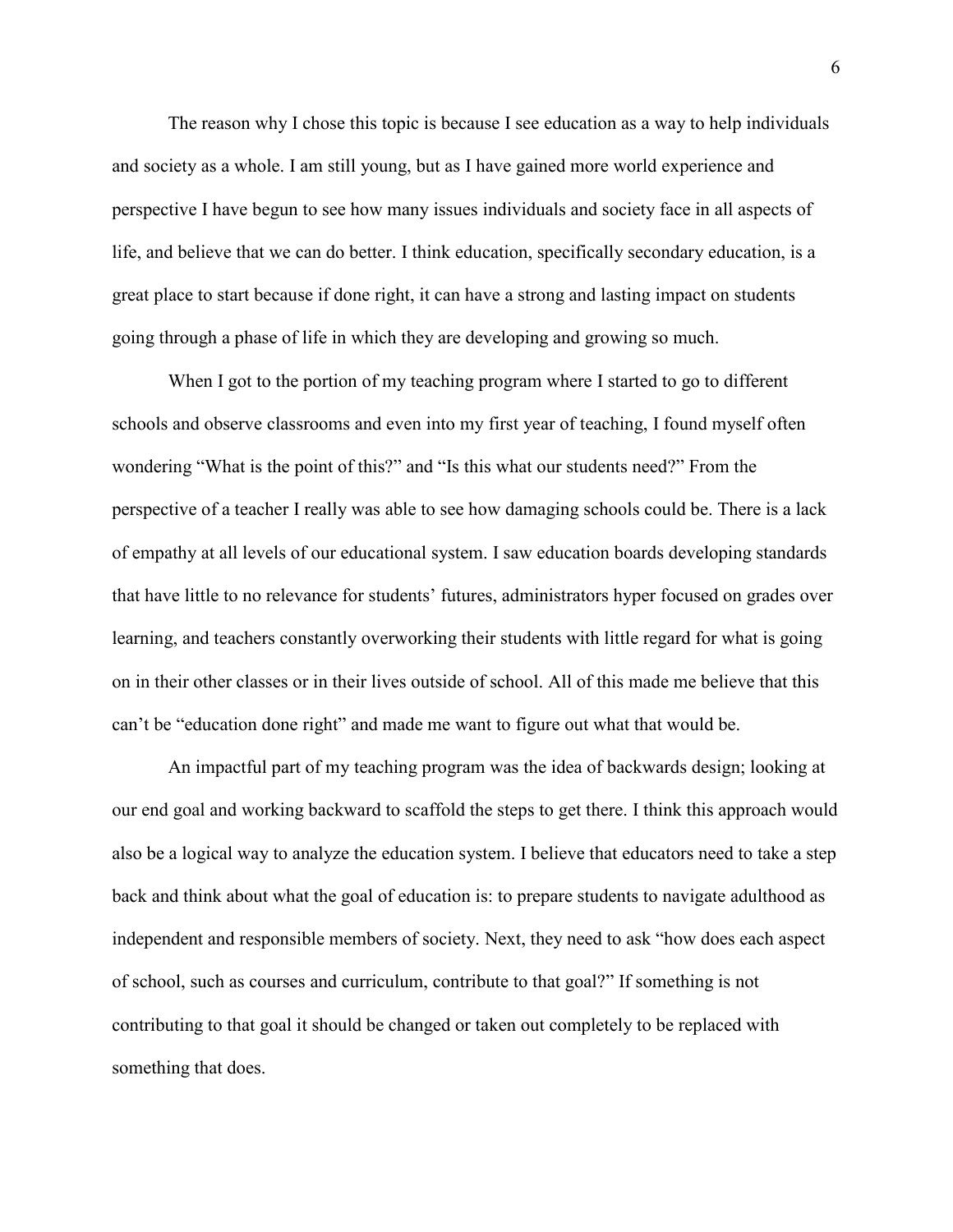Throughout this process, I could see everything that education was not and I had this idea in my head of everything that it could be. I wanted to learn more about what experts in the field had to say about these ideas because I figured I wasn't alone in my thinking, but I wasn't sure if I was right or if there even was a better way to do education. I wanted to see what research has been done, which methods have been tried, and most importantly what the outcomes were for students. This led me to the idea of life skills education. If the research backed the idea that education needs to change because students are more successful with life skills incorporated into their curriculum I needed to know, so that I could be someone that promotes that change and the better future for our students that comes along with it.

#### **Definition of Terms**

Here are definitions of commonly-used terms used in this paper:

*Adjustment:* The ability an individual has to understand and make adaptations to their emotions, values, or behaviors to manage or cope with the challenges and demands of a given situation (Yadav & Iqbal, 2009).

*College and Career Readiness:* College and career readiness refers to how prepared an individual is socially, emotionally, and cognitively to handle the responsibilities, tasks, and challenges they will encounter in their career or throughout their college experience.

*Holistic Education:* Holistic education is a style of teaching that engages the student cognitively, socially, and emotionally while relating to their life experiences.

*Life Readiness:* Life readiness refers to how prepared an individual is socially, emotionally, and cognitively to handle the responsibilities, tasks, and challenges of everyday life.

*Life Skills:* Life skills are abilities an individual possesses that allows them to change their behaviors so that they are able to more effectively deal with the demands and challenges of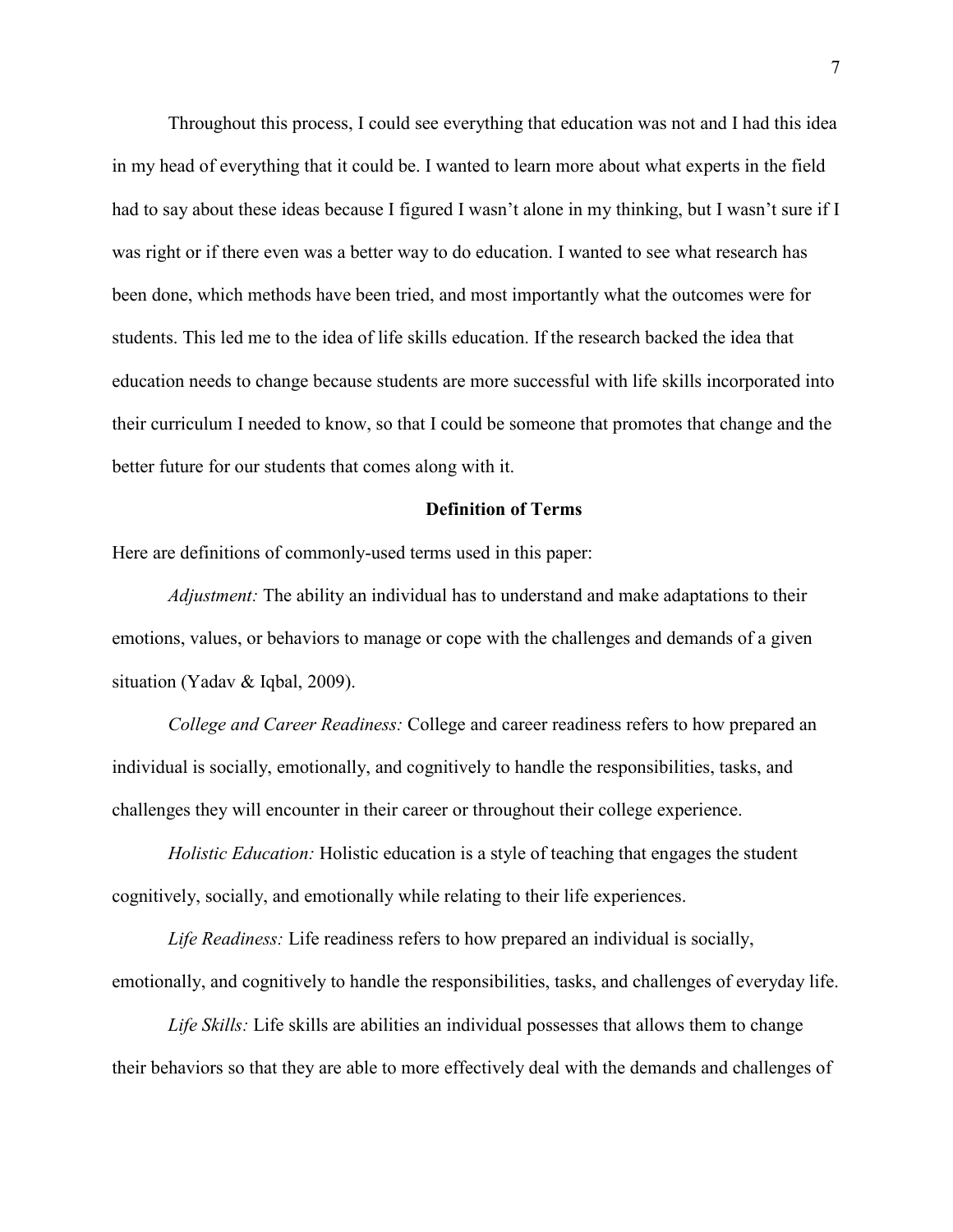everyday life. These core life skills include things like decision making, problem solving, creative thinking, critical thinking, effective communication, interpersonal relationship skills, self-awareness, empathy, coping with stress, and coping with emotions (World Health Organization, 1997).

*Profile of a Graduate:* The Profile of a Graduate, developed by Virginia's Board of Education, is a list of the life skills, knowledge, competencies, and experiences students should attain throughout their secondary education so that they are able to handle the demands of life after graduation (Atkinson, 2017).

*Project-Based Learning:* Project-Based Learning is an educational model in which students develop projects to answer questions, explore new ideas, or pursue knowledge through research under the guidance of a teacher.

*Psychosocial Competence:* Psychosocial competence is an individual's ability to effectively handle the demands and challenges of everyday life (World Health Organization, 1997).

*SMART Goals:* SMART goals are goals that are specific, measurable, attainable, relevant, and time-based.

#### **Context and Rationale**

 The idea that schools need to provide more direct education in the area of life skills has been around for decades. In 1997, the World Health Organization (WHO) recognized "That with changes in many cultures and lifestyles, many young people are not sufficiently equipped with life skills to help them deal with the increased demands and stresses they experience" (World Health Organization, 1997, p. 5). As a result, the WHO started to promote psychosocial competence: the ability to effectively handle the demands and challenges of everyday life (World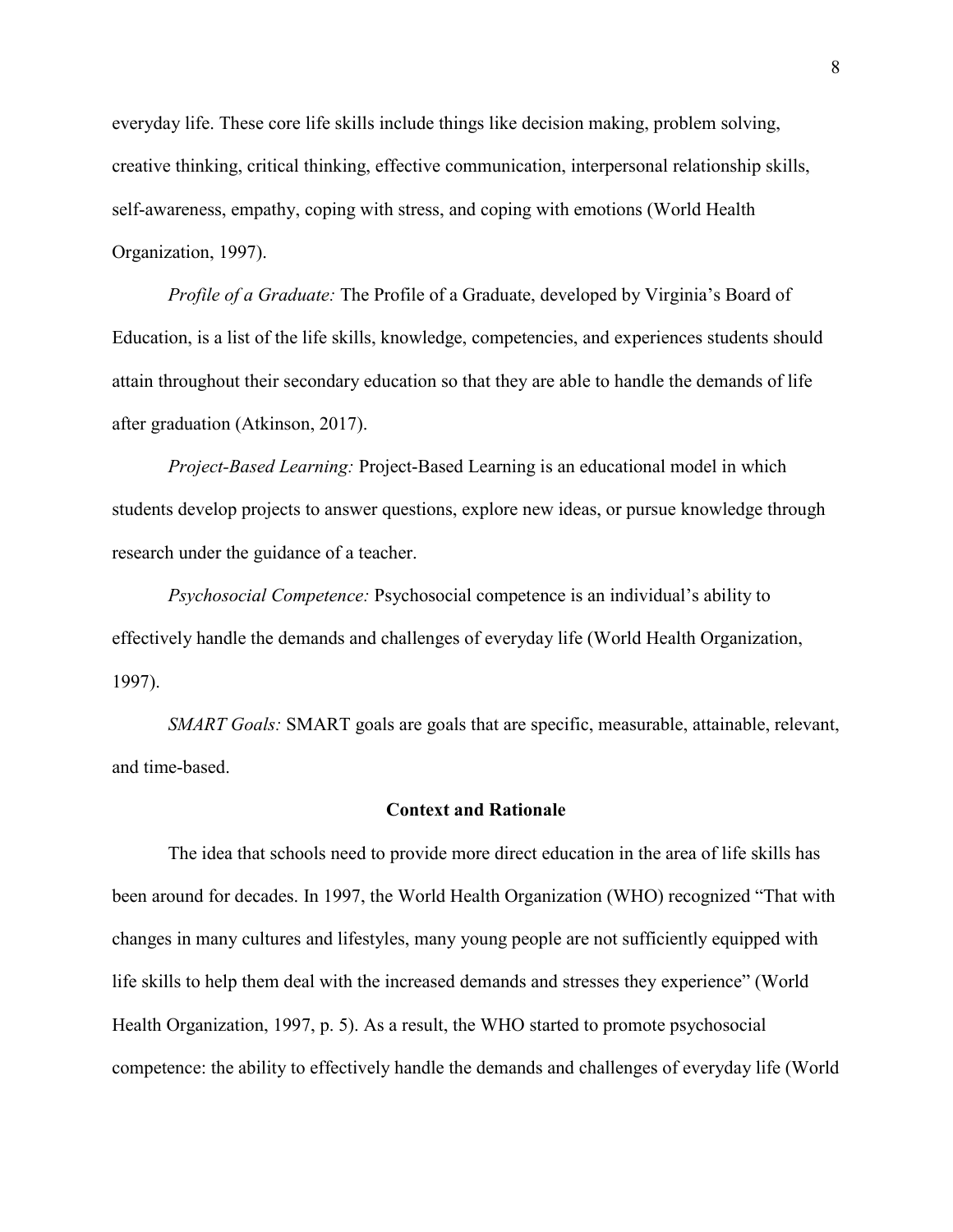Health Organization, 1997). They made the connection that psychosocial competence plays a crucial role in the physical, mental, and social well-being of an individual because health problems in these areas are related to a negative behavior, and the behavior is related to an inability to deal effectively with stresses and pressures in life (World Health Organization, 1997). The World Health Organization concluded that the most direct way to promote psychosocial competence is to teach individuals life skills that give them the ability to make positive adaptations to their behaviors so that they can effectively navigate everyday life (1997).

 These ideas still hold true today. Even though the notion that life skills need to be taught in schools is not new, we have yet to see the widespread shift in curriculum necessary to support students' futures. That is not to say that the American Public Educational system has not been taking steps in the right direction, but rather that the steps many schools have taken have not been sufficient. Among many others, the Virginia Board of Education recognized that many high school graduates lacked the knowledge and skills necessary to be successful in the workforce or in college, and as a result, they concluded graduates were not prepared to meet the demands of the present or the future (Atkinson, 2017). In response to this realization, the Virginia Board of Education developed the Profile of a Graduate; a list of the life skills, knowledge, competencies, and experiences students should attain throughout their secondary education so that they are able to handle the demands of life after graduation (Atkinson, 2017). Skills in critical thinking, creative thinking, collaboration, communication, and citizenship are at the core of Virginia's Profile of a Graduate (Atkinson, 2017).

Another example of a type of program that works toward integrating life skills into the curriculum and has shown positive outcomes for its graduates across multiple schools is the Project-Based Learning program. Project-Based Learning is an educational model in which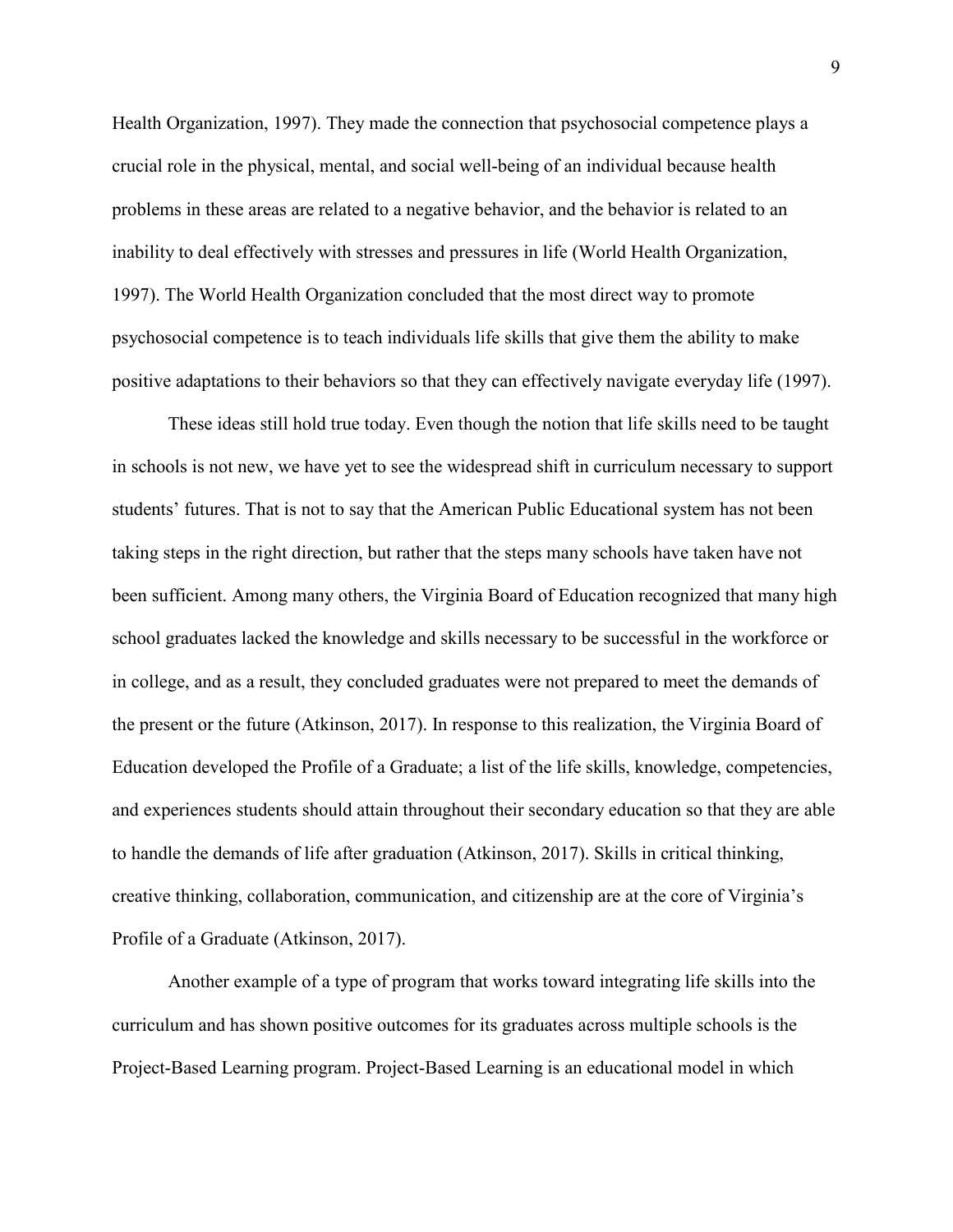students develop projects to answer questions, explore new ideas, or pursue knowledge. Students design their projects by choosing topics or concepts that spark their interest, forming a question around the idea, and researching it under the guidance of a teacher. The focus of PBL is for students to gain the knowledge surrounding key concepts outlined by educational standards while concurrently developing skills that can be applied to other areas of their life as well.

Minnesota New Country School is an example of a school that uses a Project-Based Learning program in an effort to incorporate life skills into their curriculum. Because of this shift in focus, graduates on average rate their skills in math, writing, note taking, and test taking as below average (Wurdinger & Rudolph, 2009). Conversely, they rate their skills in creativity, finding information, problem solving, and learning how to learn much higher than average (Wurdinger & Rudolph, 2009). Even though the skills these students rated lower are typically attributed to college success, students graduating from Minnesota New Country School graduate from college at a higher rate than the national average (Wurdinger & Rudolph, 2009). Graduating from college is just one type of success however. A further testament to the benefits of a Project-Based Learning program is that students also identified that they felt successful in terms of happiness, reaching personal goals, meeting learning requirements, personal growth, and lifelong learning (Wurdinger & Rudolph, 2009).

#### **Guiding Questions**

The guiding questions that will be addressed in this thesis are: *GQ1*: What does research show about how life skills education impacts student learning and outcomes in terms of college readiness, career readiness, and life readiness? *GQ2:* Does research show that students participating in Project-Based Learning programs learn life skills and gain the benefits that come with them?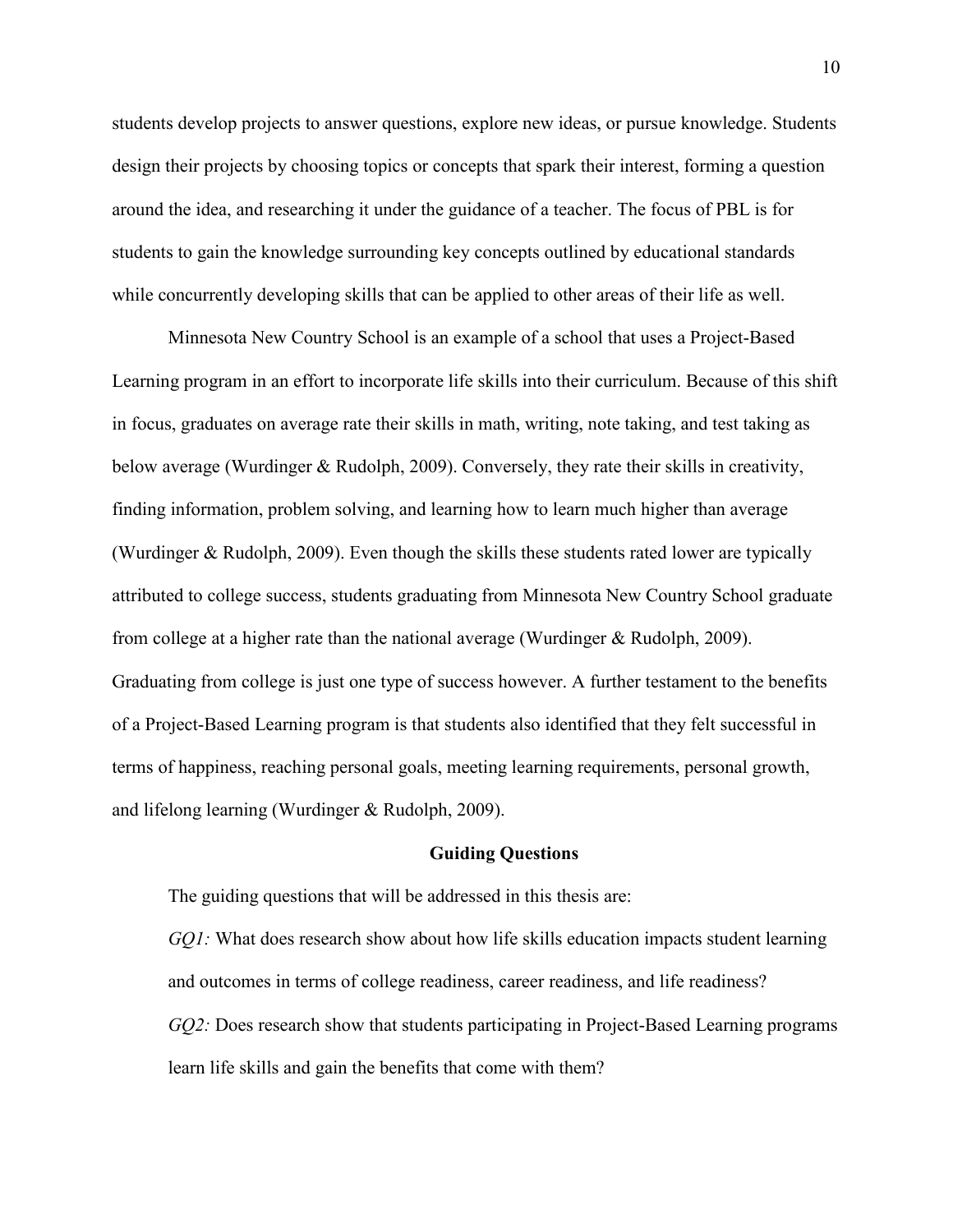#### **CHAPTER II: LITERATURE REVIEW**

The databases used in the process of finding relevant studies to be discussed in this thesis included ERIC, EBSCO MegaFILE, JSTOR, and Google Scholar. While conducting the online searches, the keywords used included: "life skills education," "college readiness," "career readiness," "character education," and "Project-Based Learning." The goal of this chapter is to present and critique the literature about the impact life skills education has on secondary students. The structure of this chapter is as follows. First, the role education has in society is described. Next, life skills are defined and how they are taught is discussed. Then, the impact life skills education has on students' ability to handle the challenges of everyday life, their careers, and further education is explored. Finally, Project-Based Learning programs are analyzed in an effort to understand the effects of a program that incorporates life skills education in its curriculum.

#### **The Role of Education: Addressing the Issues Adolescents Face**

The  $21<sup>st</sup>$  century has been defined by the rapid changes that continually take place throughout our society. Globalization, industrialization, urbanization, science, and technology are all advancing quickly and our way of life is being reshaped as a result (Prajapati et al., 2017). Many issues have emerged along with all of these changes. Society has to combat global warming, racial injustices, poverty, homelessness, hunger, suicide, and a lack of medical care and resources for social, emotional, physical, and psychological issues. The impact of these issues are affecting our entire society, including adolescents (Prajapati et al., 2017).

 Adolescence is one of the most critical phases of an individual's development; denoting the transitional stage from childhood to adulthood, and signified by concurrent physical, cognitive, emotional, and social changes (Pillai, 2012). As adolescents experience and learn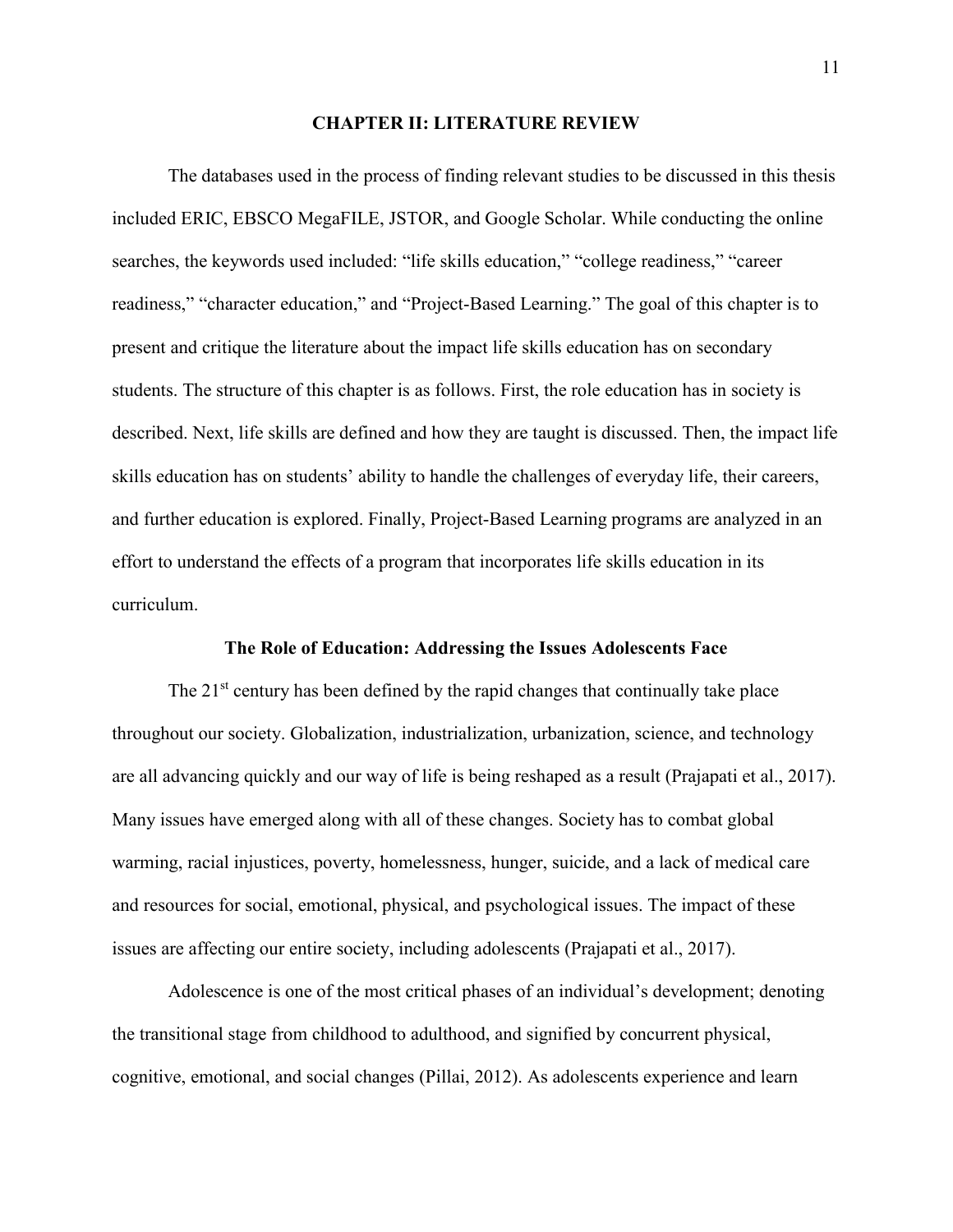more about these issues, they also realize they are approaching adulthood; the time that they will have to face these issues. Furthermore, adolescents need to worry about entering the modern day, ultra-competitive working sector that is riddled with unemployment and a lack of job security (Prajapati et al., 2017). The realities of modern students have heightened the amount of stress they experience, causing an increase in multiple mental health issues such as depression, anxiety, loneliness, rejection, diffidence, anger, conflict in interpersonal relationships, and fear of failure (Pillai, 2012). Schools need to respond to the challenges modern students face as individuals, future workers, and a society as a whole.

 Although education is constantly evolving, it has one primary goal: to prepare students to navigate adulthood as independent and responsible members of society (Cassidy et al., 2018). As society changes, how children are educated needs to change as well, in order to meet this goal. Cassidy et al. challenged the notion that education is meant solely for academic purposes (2018). Through their research, they found:

 Concepts like communication skills, goal setting, how to prepare a meal, budgeting, and time management are often expected to be 'picked up along the way' as students grow up. However, today's constantly evolving 'home life' structure, means many of our students lack a support system at home to teach the life skills necessary to thrive after graduation. (Cassidy et al., 2018, p. 34)

#### **Life Skills**

High school graduates need to know how to create and maintain positive relationships with their family and friends, build up their community, take care of their physical, mental, social, and emotional well being, and manage their finances and possessions responsibly. Balancing all of these aspects of life utilizes a variety of skills (life skills) that can be taught to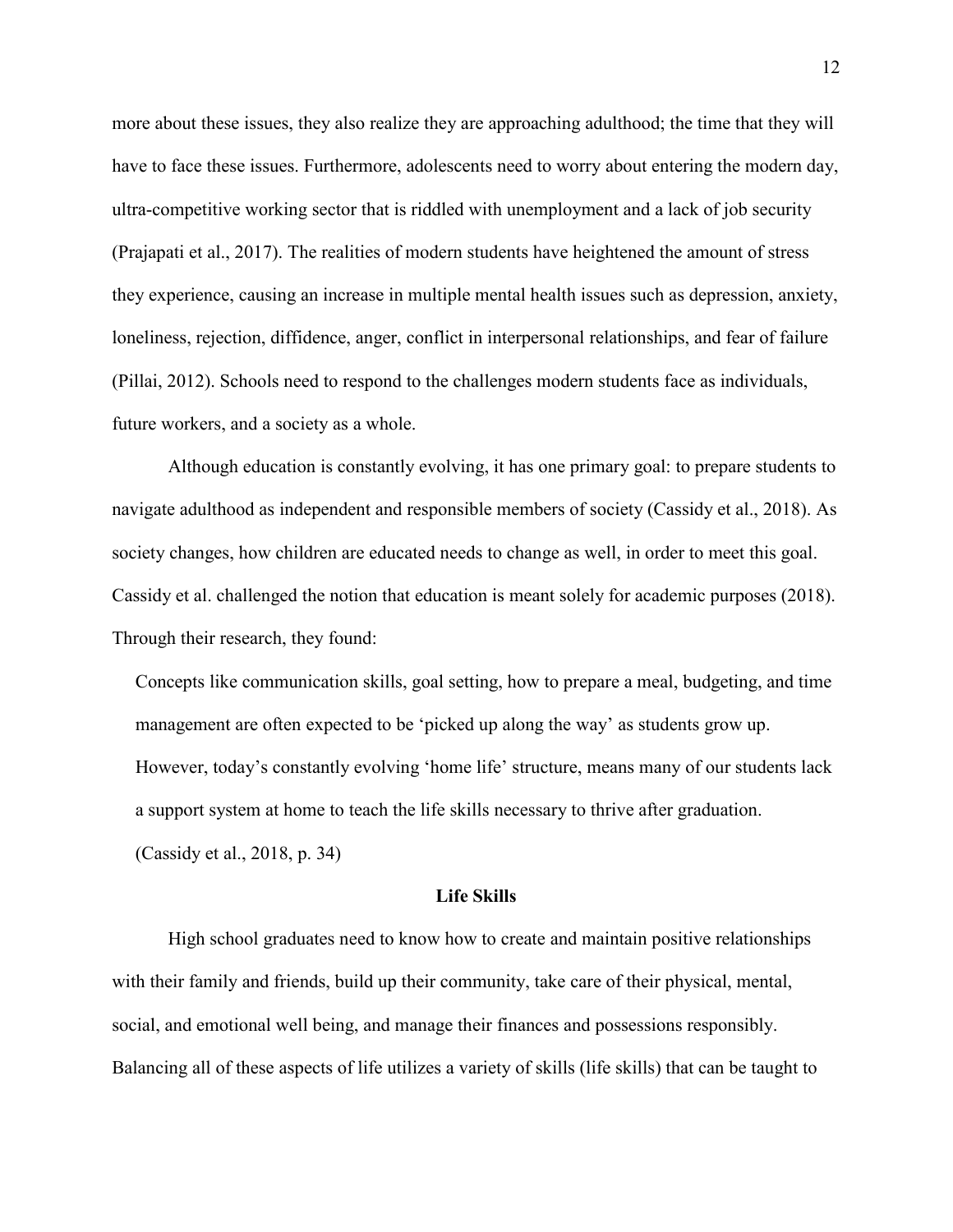students. "Life skills enable individuals to translate knowledge, attitudes, and values into actual abilities" (Yadav & Iqbal, 2009, p. 62). In this way, life skills can be adapted and applied to a variety of different situations (Pillai, 2012).

Life skills fall into three broad categories: thinking skills, social skills, and emotional skills (Prajapati et al., 2017). Thinking skills enhance an individual's ability to make decisions, effectively solve problems, and think creatively, critically, and analytically (Prajapati et al., 2017). Social skills promote healthy relationships with others by developing an individual's ability to communicate, co-operate, and lead (Prajapati et al., 2017). Emotional skills involve understanding and being comfortable with oneself signified by managing and coping with feelings, emotions, stress, and pressure from family and peers. (Prajapati et al., 2017).

The World Health Organization states there is no set number of life skills (1997). However, they were able to define a core set of skills targeted at promoting the health and wellbeing of adolescents (World Health Organization, 1997). These ten core skills are: selfawareness, critical thinking, creative thinking, decision making, problem solving, effective communication, interpersonal relationships, empathy, coping with stress, and coping with emotion (World Health Organization 1997). Self-awareness, coping with stress, and coping with emotion all fall into the emotional skills category. Effective communication and interpersonal relationships are social skills. Empathy fits as both a social and emotional skill. Critical thinking, creative thinking, decision making, and problem solving correspond with the thinking skills category.

These skills are designed to promote psychosocial competence; "a person's ability to deal effectively with the demands and challenges of everyday life" (World Health Organization, 1997, p. 1). They help individuals resist peer pressure and be more confident in who they are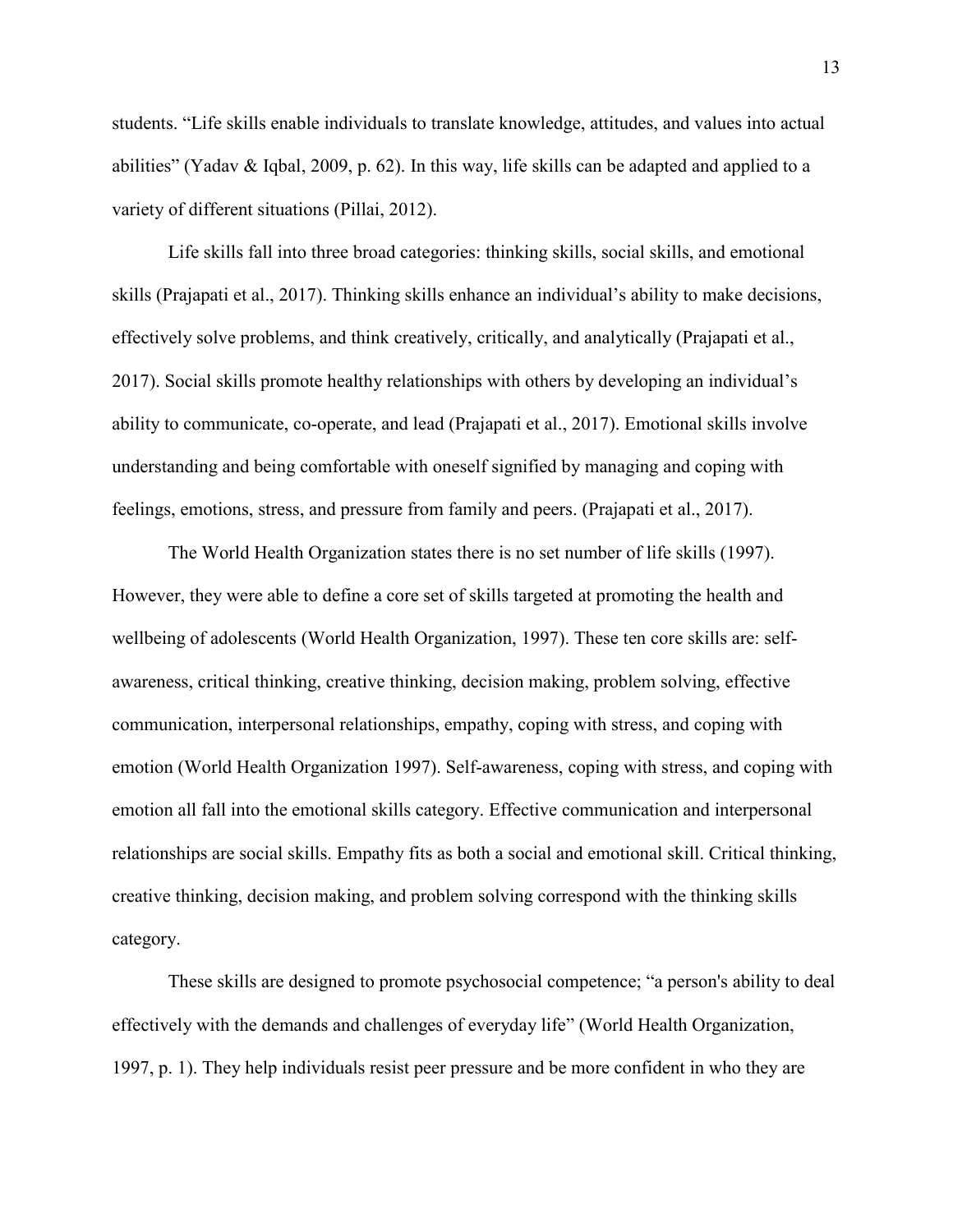(Pillai, 2012). Life skills promote mental well-being so when an individual experiences personal, emotional, or social difficulties they are able to cope with them (Pillai, 2012). The psychosocial competency achieved through the development of life skills helps "students to make right decisions, solve problems, think critically and creatively, communicate effectively, build healthy relationships, empathize with others, and manage their lives in a healthy and productive manner" (Prajapati et al., 2017, p. 3).

#### **Life Skills Education**

Life skills can be designed to be taught to young people (World Health Organization, 1997). Various theories were used to develop the foundation of the life skills approach to education and have continued to be used to contribute to its enrichment (Pillai, 2012). Social learning is the most prominent theory, emphasizing the importance of modeling, observing, and imitating the behaviors, attitudes, and emotions of others while considering how both environmental and cognitive factors interact to influence human behavior and learning (Bandura, 1977). Other theories utilized in the development of life skills education include child and adolescent development theory, cognitive problem solving theory, social influence theory, multiple intelligences theory, problem behaviour theory, and risk and resilience theory (Pillai, 2012).

These theories helped develop the methodology of teaching life skills. The social learning theory specifically made a profound impact on the development of life skills education; when teaching life skills in the classroom, it is important to give students activities that allow them to practice and develop the skills that are being taught (Pillai, 2012). Different activities that can be used to enhance life skills in students are: classroom discussions, brainstorming, role plays, working in groups, educational games and simulations, analysis of situation and case studies,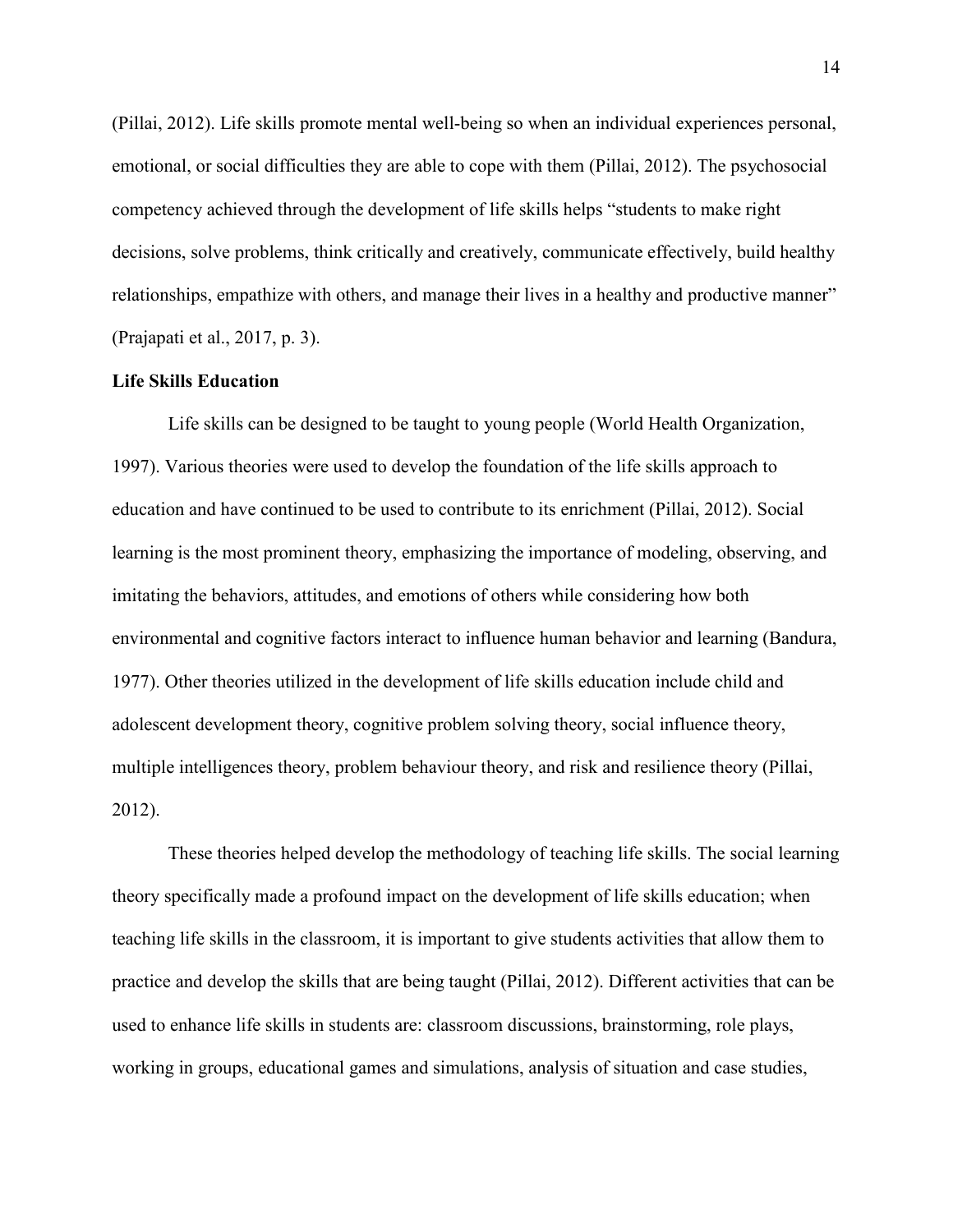storytelling, and debates (Prajapati et al., 2017). Classroom discussions provide students with the opportunity to build interpersonal relationship skills, communication skills, empathy, and critical thinking skills by listening to each other and working as a team to solve problems . Brainstorming is a way for students to use their imagination, evaluate pros and cons, and generate new ideas in an effort to hone creative and critical thinking skills . Role plays are an engaging way for students to experience how they might handle a situation in real life, which helps them become more self-aware, cope with their emotions, and become more empathetic toward others (Prajapati et al., 2017). Group work allows students to know one another better and work as a team which enhances interpersonal relationship and communication skills . Educational games and simulations promote fun, active learning in which students practice making decisions, solving problems, and thinking critically and creatively . During activities where students perform an analysis of simulation or case studies they get to break apart and explore challenges and dilemmas in an effort to promote their critical thinking and decision making skills (Prajapati et al., 2017). Storytelling can help students think about local problems and lends itself to draw analogies or make comparisons while enhancing listening and communication skills and creative and critical thinking. Debates provide students the opportunity to delve into a particular topic or issue in depth and creatively, offering them the chance to practice some higher thinking skills and communicate ideas or defend positions that they are passionate about (Prajapati et al., 2017).

Unlike the lecture method that is practiced in many traditional classrooms, these methodologies arouse and sustain attention and interest, ensure participation and teamwork, and often facilitate learning through fun and humor (Pillai, 2012). Implementing these activities in a classroom will enhance a student's understanding and ability to use the life skills they learn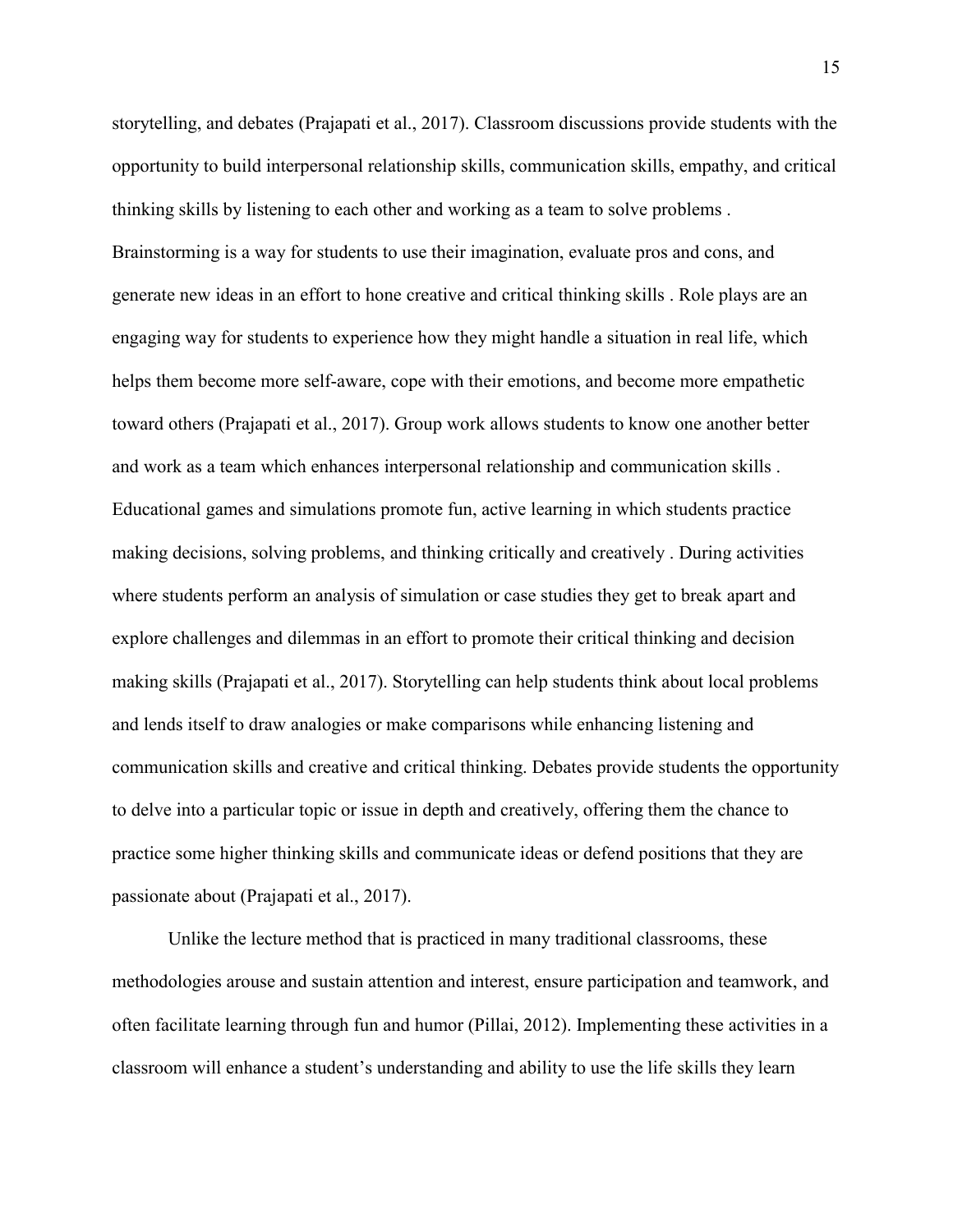(Prajapati et al., 2017). While the insight gained from these theories and methodologies indicate life skills can be taught and utilized effectively by students, numerous studies take our understanding a step further and have proven the positive outcomes of life skills education.

These outcomes can be split into two main categories: life readiness and career and college readiness. Life readiness refers to how prepared an individual is socially, emotionally, and cognitively to handle the responsibilities, tasks, and challenges of everyday life. Career and college readiness refers to how prepared an individual is socially, emotionally, and cognitively to handle the responsibilities, tasks, and challenges they will encounter in their career or throughout their college experience.

#### **Life Readiness**

Yadav and Iqbal started their research to analyze the impact of life skills training on selfesteem, adjustment, and empathy among adolescents (2009). Their study included 60 students aged 15-17 (Yadav & Iqbal, 2009). Before the study began, and after students had five months of life skills training they administered three tests: a self-esteem inventory, the Adjustment Inventory for School Students (AISS), and an empathy quotient (Yadav & Iqbal, 2009). They used the difference in the scores before and after the life skills training to see what effect the life skills training had on the students' self-esteem, social adjustment, emotional adjustment, educational adjustment, and empathy (Yadav & Iqbal, 2009).

In the area of self-esteem, the mean score of the students went from 53.93 before the life skills training to 69.06 after the training, indicating an increase in the self-esteem of the students (Yadav & Iqbal, 2009). Yadav and Iqbal contributed this increase to the students' improved ability to interact with others, strengthened communication skills, gain in creative thinking skills, enhanced ability to make their own decisions and manage their resources, and greatly improved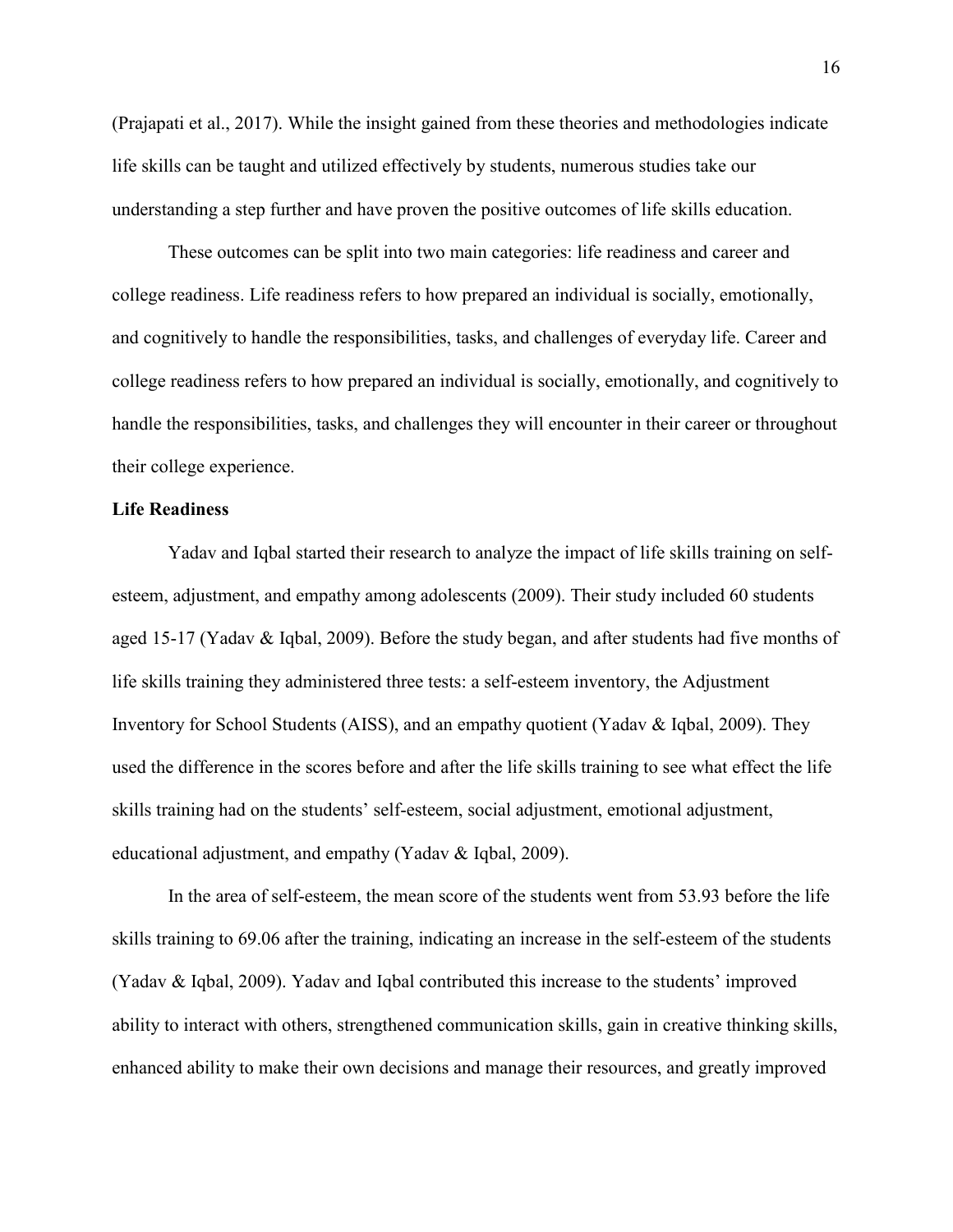their ability to effectively work in groups to accomplish group goals that were developed through the life skills training (2009).

The next area that students were tested in was adjustment. Adjustment is the ability an individual has to understand and make adaptations to their emotions, values, or behaviors to manage or cope with the challenges and demands of a given situation (Yadav & Iqbal, 2009). This is broken into three main aspects of life; social adjustments (dealing with adaptations to behaviors and values in an effort to be accepted, live and work harmoniously with others, and engage in satisfying interactions and relationships), emotional adjustments (dealing with adaptations to attitudes and expressing emotions), and educational adjustments (dealing with adaptations to actions and mindset toward learning and growth). The AISS is scored in a reverse direction, meaning the lower scores show a student is more capable in the area of adjustment (Yadav & Iqbal, 2009). The students' scores for emotional adjustment were 13.51 before the training and 7.53 after the training (Yadav & Iqbal, 2009). For social adjustment the scores were 11.53 before the training and 10.93 after the training (Yadav & Iqbal, 2009). For educational adjustment the scores were 13.1 before the training and 6.13 after the training (Yadav & Iqbal, 2009). These scores signify an increase in students' abilities in each of these areas after the life skills training, although the increase in social adjustment is miniscule (Yadav & Iqbal, 2009). Yadav & Iqbal attribute these results to the training's promotion of skills for coping with emotion, self management, controlling stress, managing disagreements and conflict, developing a support network, and learning from previous experiences (2009).

The last characteristic students were tested on was empathy. The mean score for students before the training was 40.71, whereas after the training the mean score was 54.26 (Yadav & Iqbal, 2009). Once again, the life skills training showed an increase in the students' ability.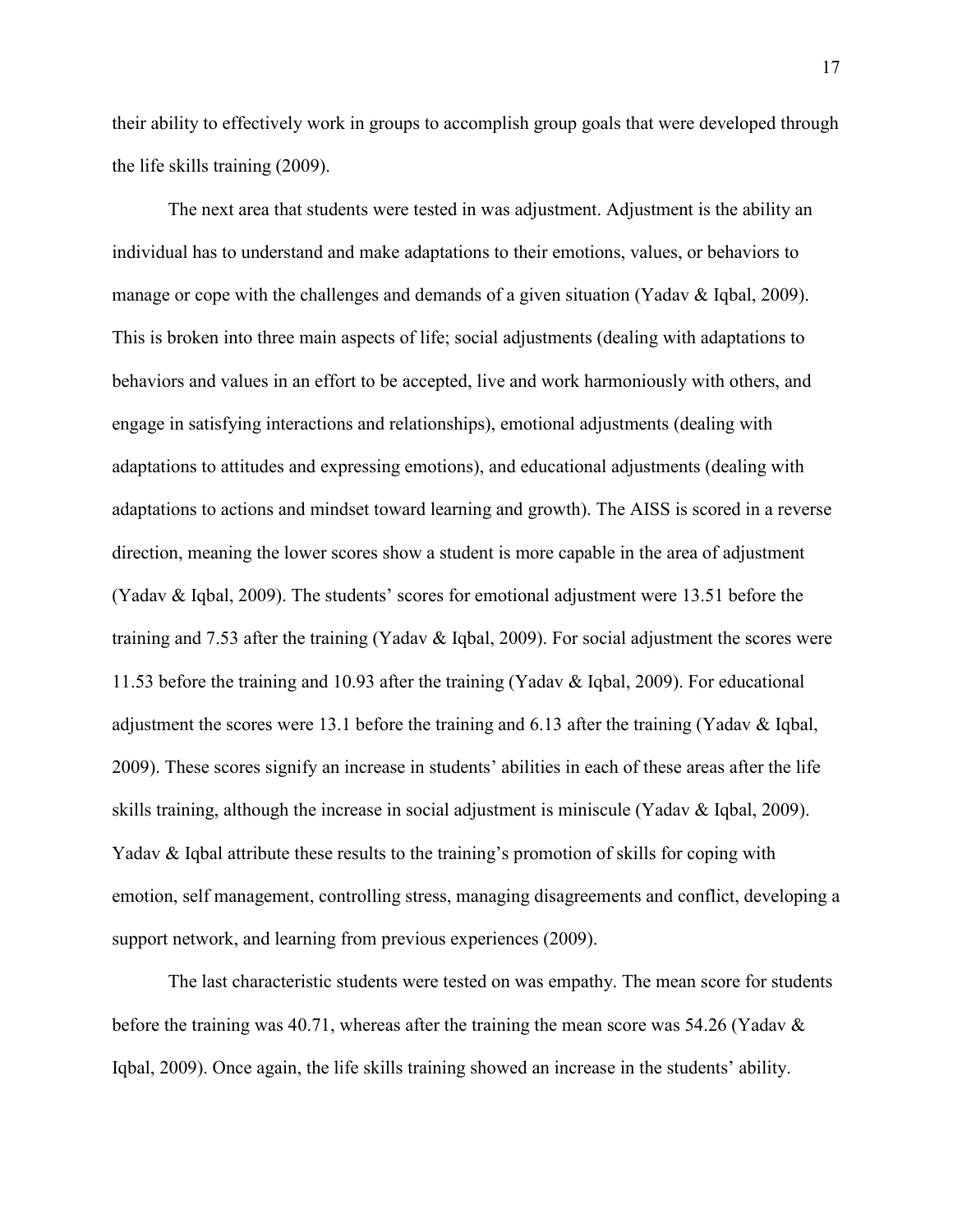Yadav & Iqbal found that the portions of the life skills training where real life role models demonstrated empathy and role plays in which students had the opportunity to practice empathic responses to characters in stressful situations helped build habits of thinking and caring about other people's perspectives and feelings (2009).

 A different study by Sobhi-Gharamaleki and Rajabi randomly split 40 students into two groups: an experimental group that received 8 sessions of like skills training, and a control group that did not receive any life skills training over the course of the study (2010). The students selected for this study all gained a score of 28 or more on the Depression Anxiety Stress Scales questionnaire, indicating that they struggle with anxiety, depression, and stress (Sobhi-Gharamaleki & Rajabi, 2010). The purpose of this study was to analyze how life skills training affects the anxiety, depression, and stress of students that have symptoms of mental health disorders (Sobhi-Gharamaleki & Rajabi, 2010). The experimental and control groups were both given pretests and posttests to measure self-esteem, anxiety, depression, and stress (Sobhi-Gharamaleki & Rajabi, 2010).

The results showed that there was a significant difference between the average scores of each posttest for the experimental group and the control group (Sobhi-Gharamaleki & Rajabi, 2010). Additionally, the experimental group received an R coefficient of 0.51 for the stress variable, 0.28 for the anxiety variable, 0.11 for the depression variable, and 0.12 for the selfesteem variable (Sobhi-Gharamaleki & Rajabi, 2010). These values symbolize that life skills instruction has a positive effect on all of the mental health disorder symptoms, with the greatest impact on managing stress (Sobhi-Gharamaleki & Rajabi, 2010). Sobhi-Gharamaleki and Rajabi concluded that the life skills taught in the training such as problem solving, feelings expression, setting goals, decision making, planning, identification, registration the negative thought and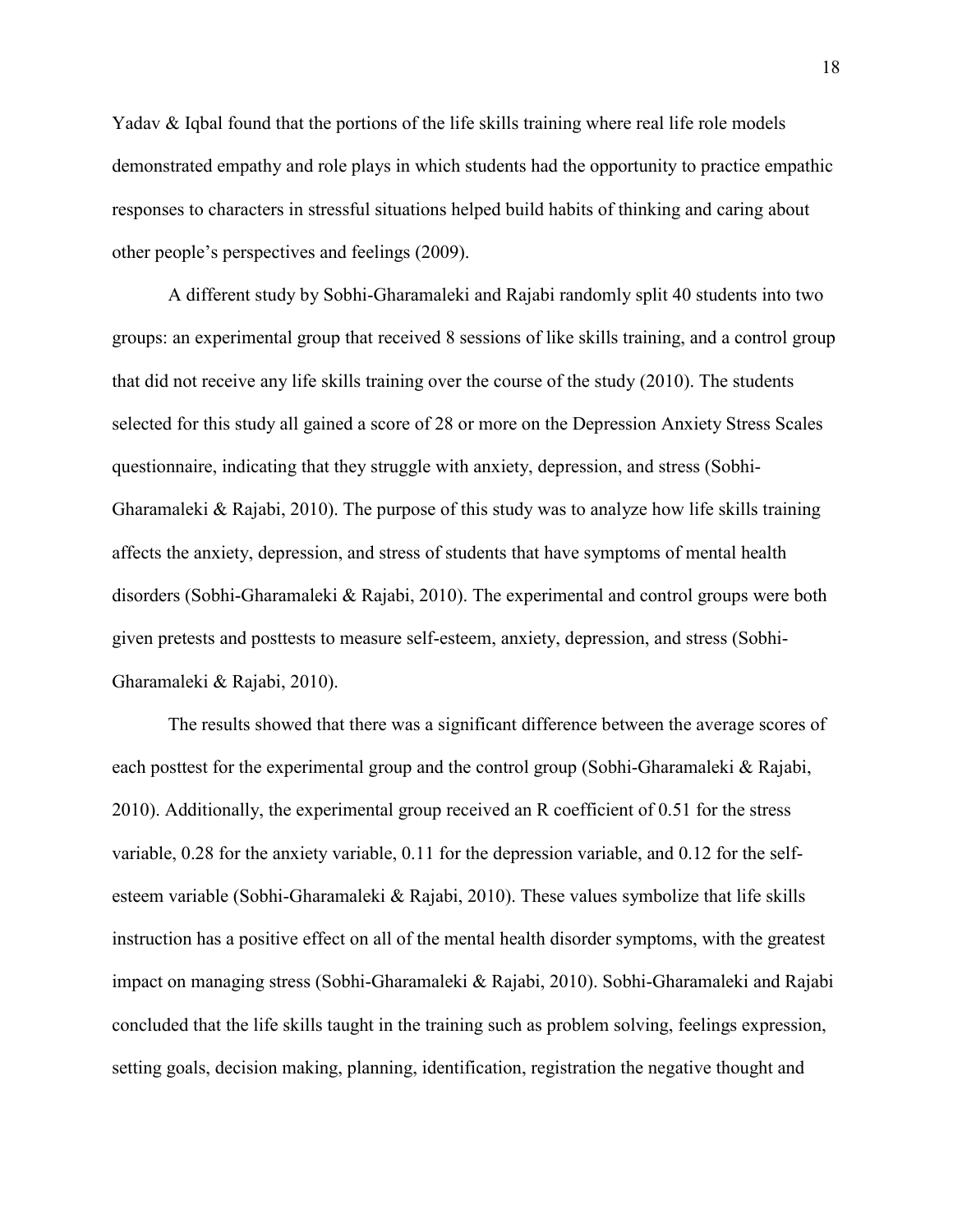replacing the positive ones, mental relation, positive imaging, use of supported systems, and not being avoider, contributed to an increase in the students' ability to cope with stress, anxiety, and depression, leading to stronger mental health (Sobhi-Gharamaleki & Rajabi, 2010).

After a literature review, Cassidy et al. came to the understanding that "graduating high school with limited knowledge of concepts including goal setting, budgeting, time management, proper communication, ways to apply for a job, finance tactics, and more, is a detriment to success" (2018, p. 37). They wanted to test how students responded to direct instruction on these topics while adhering to district standards (Cassidy et al., 2018). Their study took place across two charter schools, where they infused life skills education into their social studies curriculum (Cassidy et al., 2018). To analyze the impact of this change, they relied on feedback in the form of surveys, interviews, notes, and reflections from the students and educators (Cassidy et al., 2018).

 Cassidy et al. found that by incorporating student interests and potential future needs into the curriculum, the lessons became more engaging and meaningful to the learners (2018). In the students' reflections, many stated that they felt confident that they had the social skills to make connections with other people (Cassidy et al., 2018). Throughout the program, the educators saw this in action, reflecting that the students became more expressive with each other, were more self-aware, and capable of resolving arguments (Cassidy et al., 2018). Additionally, learning how to develop SMART goals led to the students being more confident in their ability to follow through and complete tasks (Cassidy et al., 2018). Goals that are specific and measurable help students fully grasp what their task is and when they have completed it. Keeping the goal attainable, relevant, and time-based helps them remain on task. At the end of the program, students stated that the practical skills they learned contributed to a sense of ease around their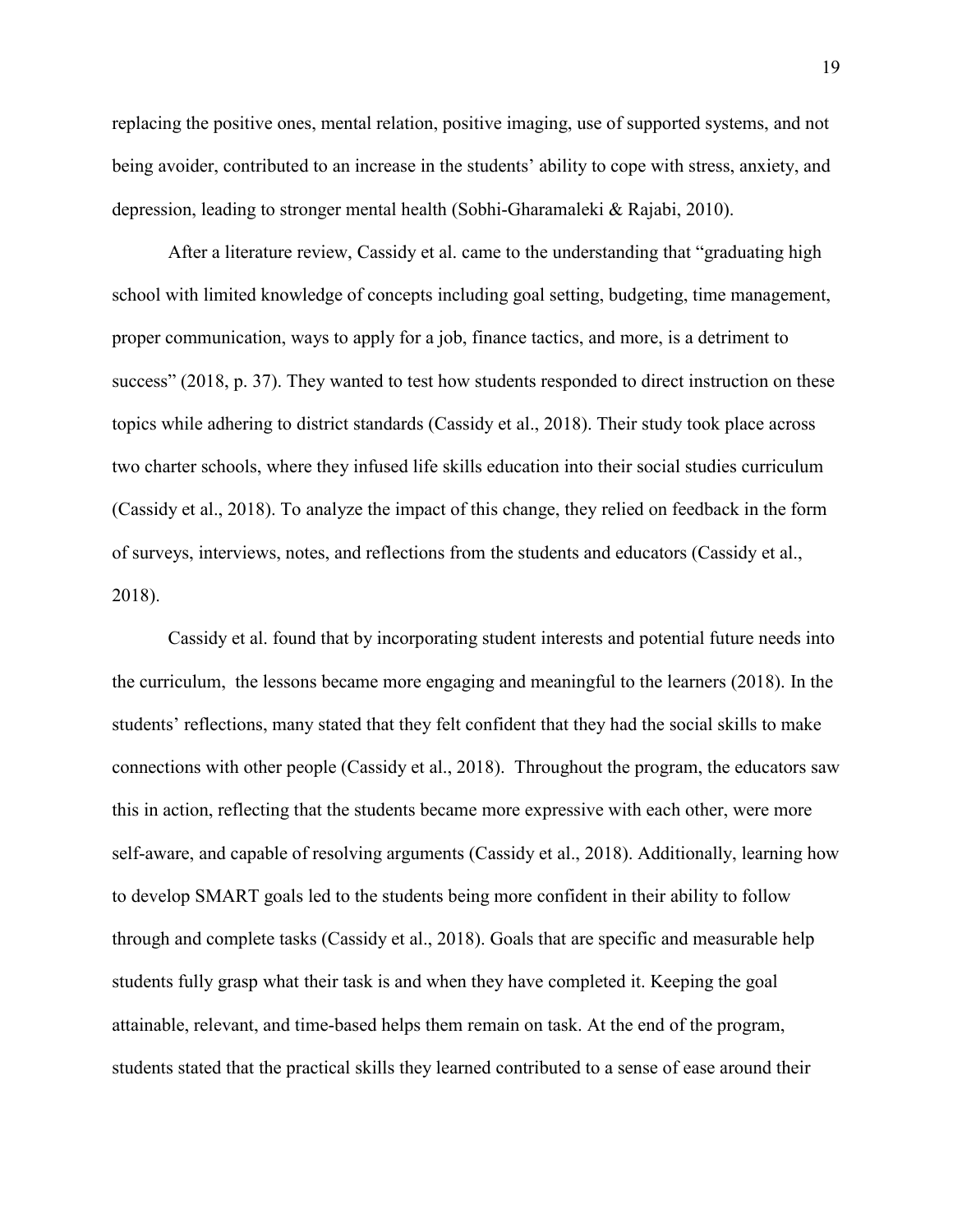futures, but also gave them a sense of frustration that life skills weren't taught normally in classes (Cassidy et al., 2018).

 The social, emotional, and cognitive challenges of adulthood can be overwhelming for many, especially for those that are ill equipped to manage them. These studies show that life skills training is proven to help individuals not only effectively manage those challenges, but also cope with the emotions like anxiety and stress that come along with them. By teaching high school students how to make decisions, set goals, communicate effectively, think critically, cope with emotion, control stress, manage disagreements and conflict, develop a support network, and learn from previous experiences, they were able to build stronger social relationship, their mental health improved, they became more self-aware and confident, and they altogether became better prepared to navigate the challenges of life after graduation.

#### **Career and College Readiness**

 One concern with recentering secondary education around life skills is that students will have less practice developing academic and job-specific skills before graduating, and as a result their performance in these areas post-graduation will suffer. This is an important matter to address as vocation and continuing education are both crucial aspects of life for which schools need to prepare their students. The following studies show that the traditional education system centered around teaching academic knowledge is a disservice to its students, and leads to many graduates lacking the abilities to succeed in college or the workforce of today. In addition, the studies reveal how schools that incorporate life skills into their curriculum produce graduates that are better prepared not only for life after graduation, but also for college and the workforce.

Rateau et al. describe the modern workforce as highly competitive and rapidly changing (2015). As a result, it is increasingly critical that those entering the workforce have the skills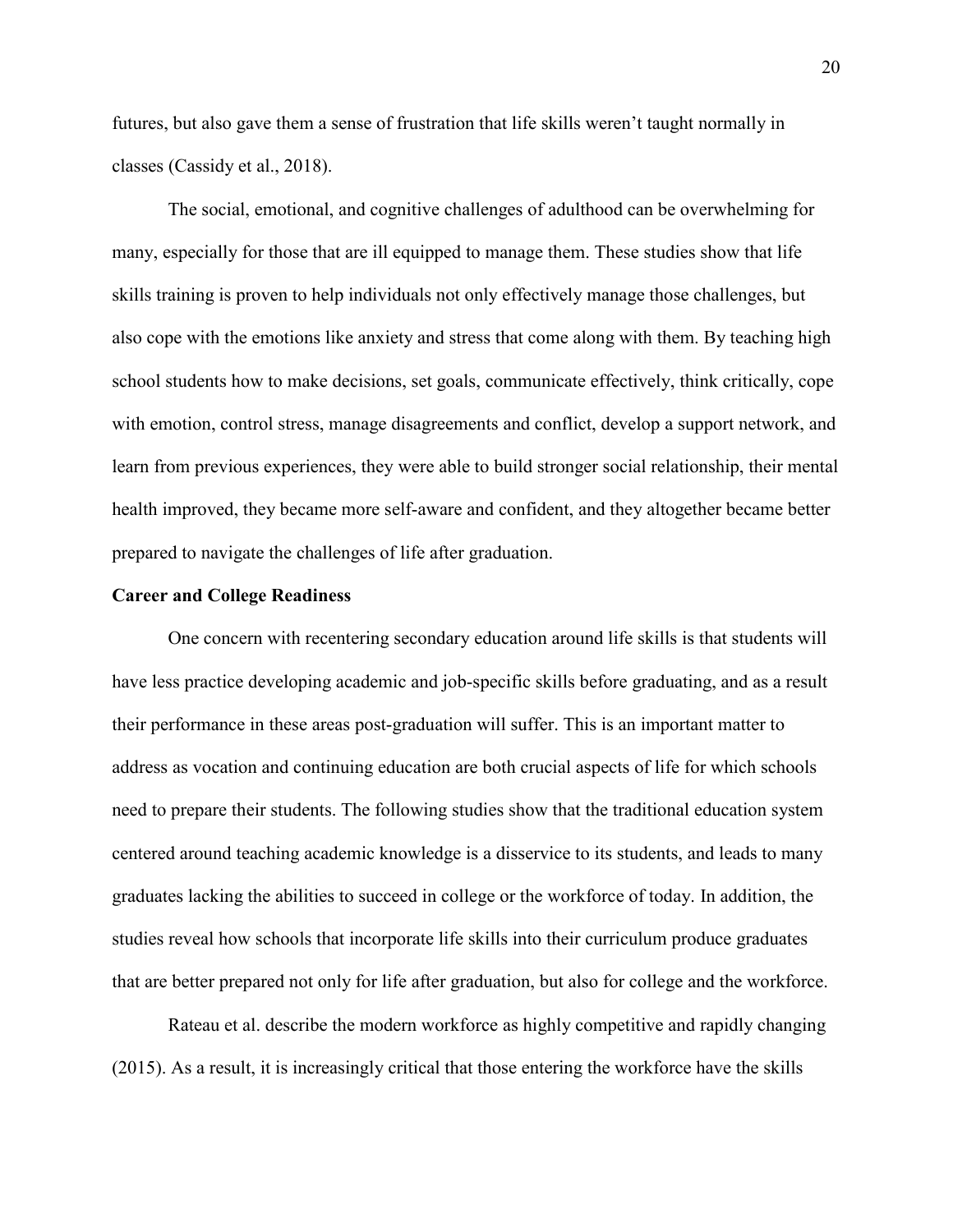necessary to find lasting success (Rateau, 2015). However, employers report hiring substantial numbers of new entrants who are poorly prepared, requiring additional company investment to improve their work readiness, revealing that even many college graduates are venturing into the workforce without the skills necessary to meet the demands of employers (Casner-Lotto et al., 2009). Education largely focuses on basic skills: memorization of content-based knowledge or job-specific skills (Rateau et al., 2015). Employers have shifted their focus from looking for graduates with basic skills to graduates that possess life skills (Rateau & Kaufman, 2011). The life skills employers are looking for include creative and critical thinking, interpersonal skills such as leadership, communication, and collaboration, lifelong learning, and social responsibility (Finch et al., 2013). Graduates with these skills are more competitive and find more success in their vocation, and as a result, employers are more satisfied with their performance (Rateau et al., 2015). Despite the broad consensus that these life skills are essential for graduates to find success in their vocation, schools resist altering their curriculum to address these needs. Until they do, graduates will remain unprepared for the workforce that awaits them (Rateau et al., 2015).

The Virginia Board of Education also recognized the need for education to change and decided to act in 2017. They estimated that 500,000 jobs would be created in Virginia over the five coming years, many of them in the scientific, technical, or healthcare fields, and some of them would be new jobs that have never existed before (Atkinson, 2017). After interviewing many colleges and businesses within the state, they found that some graduating students required remedial classes in English and Math upon entering college, and many students entering the workforce lacked the abilities to communicate effectively, solve problems, and navigate a team environment (Atkinson, 2017). The students of Virginia were not being prepared to meet the needs of the present day, or more importantly, the needs of the future.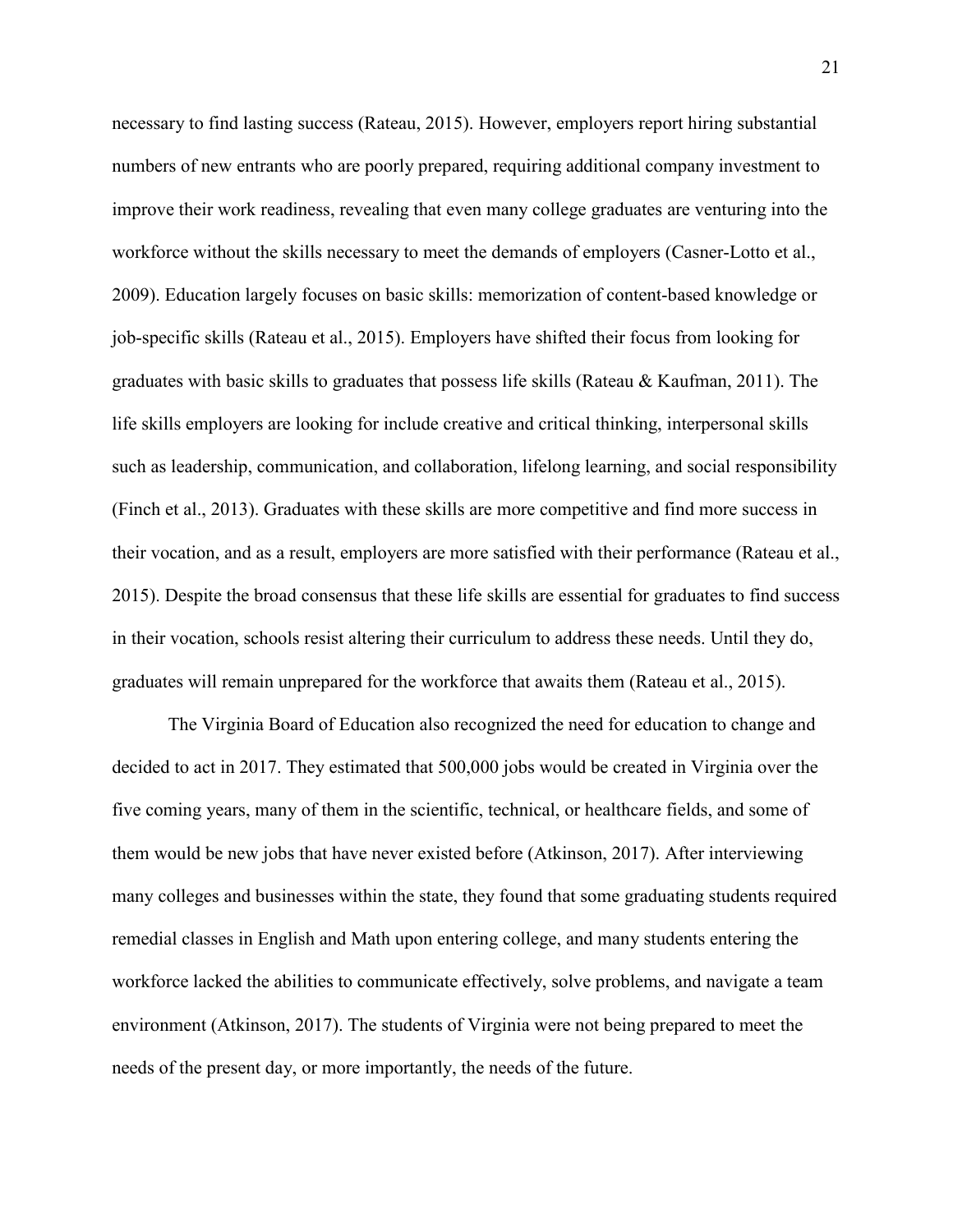As the Virginia state board began revising their educational system, they developed a Profile of a Graduate. This profile was meant to encompass all of the knowledge, skills, competencies, and experiences students should attain to make them "life-ready" (Atkinson, 2017). While this was their stated goal, it is abundantly clear that their focus was preparing their students to be "work-ready." Most of their changes are geared toward preparing their students for work or college rather than life as a whole.

 In order to build their Profile of a Graduate, Virginia's Board of Education gathered input about this skills needed to be life-ready from stakeholders throughout the community including local school boards, administrators and teachers, school support staff, parents, students, community members, businesses, two-year and four-year colleges, education associations, the governor, the secretary of education, members of the legislature (Atkinson, 2017). Using this input, they developed a Profile of a Graduate that shows:

 Four overlapping areas for student learning and achievement that are essential for the life-ready student: 1) content knowledge based on statewide standards and its application; 2) workplace skills and behaviors that promote productivity, relationship building, and problem solving; 3) understanding of the opportunities within civic organizations for community engagement and civic responsibility; and 4) participation in career exploration, planning, and preparation. (Atkinson, 2017, p. 29-30)

In order to be successful in these areas of achievement, students need to develop and apply foundational skills in critical thinking, creative thinking, collaboration, communication, and citizenship (Atkinson, 2017). Virginia then redesigned their high school standards to focus on teaching students how to apply these skills in the four areas of achievement so that they would be prepared to navigate life after graduation effectively (Atkinson, 2017).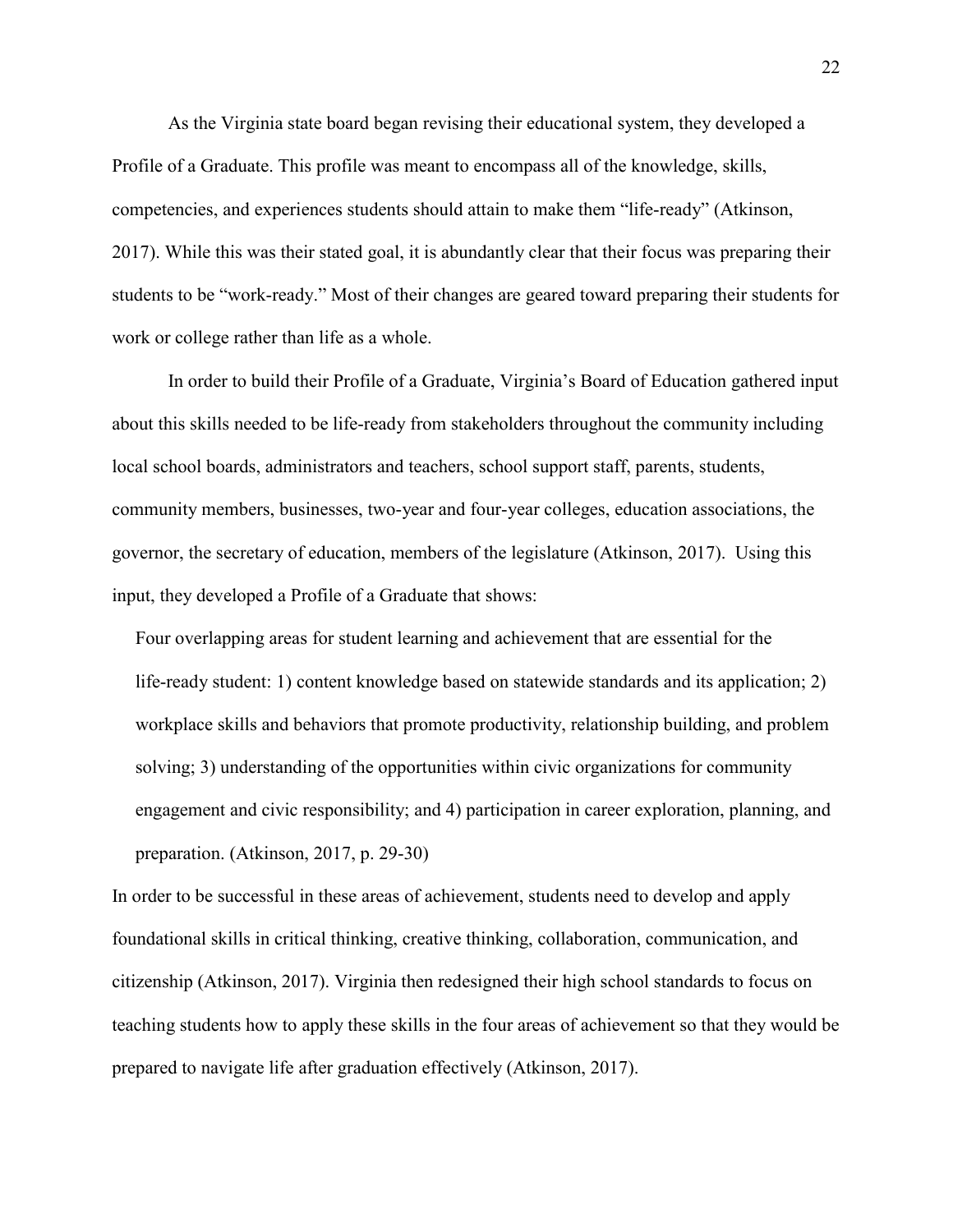Minnesota New Country School (MNCS) utilizes a Project-Based Learning program that prioritizes teaching students life skills over knowledge in core disciplines. Wurdinger and Rudolph researched the effects of this style of program on students and alumni that attended the school (2009). They collected data on a variety of students' skills that fell into four main categories: basic academic skills, college preparation, thinking skills, and personal qualities (Wurdinger & Rudolph, 2009).

 The data showed that the four lowest scores for alumni were in math, writing, note taking, and test taking (Wurdinger & Rudolph, 2009). All these skills are what society typically contributes to college success, however MNCS alumni managed to graduate from four-year colleges/universities without having as much practice of these skills in high school when compared to their traditionally educated peers . They also graduate at a higher rate than the national average (Wurdinger & Rudolph, 2009).

On the other hand, alumni's top scoring skills were creativity, finding information, problem solving, and learning how to learn. All these skills fall under personal qualities or thinking skills. Wurdinger and Rudolph concluded that the academic skills society normally associates with college success have less of an impact than many life skills (2009). Additionally, these life skills are more applicable to other areas of life outside of the academic sector when compared to traditional academic skills. Students that chose to enter the workforce directly after graduation also found that the life skills they learned helped lead them to success in their careers and personal lives (Wurdinger & Rudolph, 2009).

A study done by Conley that looked into the characteristics of a college ready student revealed some similar findings. In his study, he identified content knowledge over a range of disciplines, the ability to study independently or in a group, and reading and writing skills as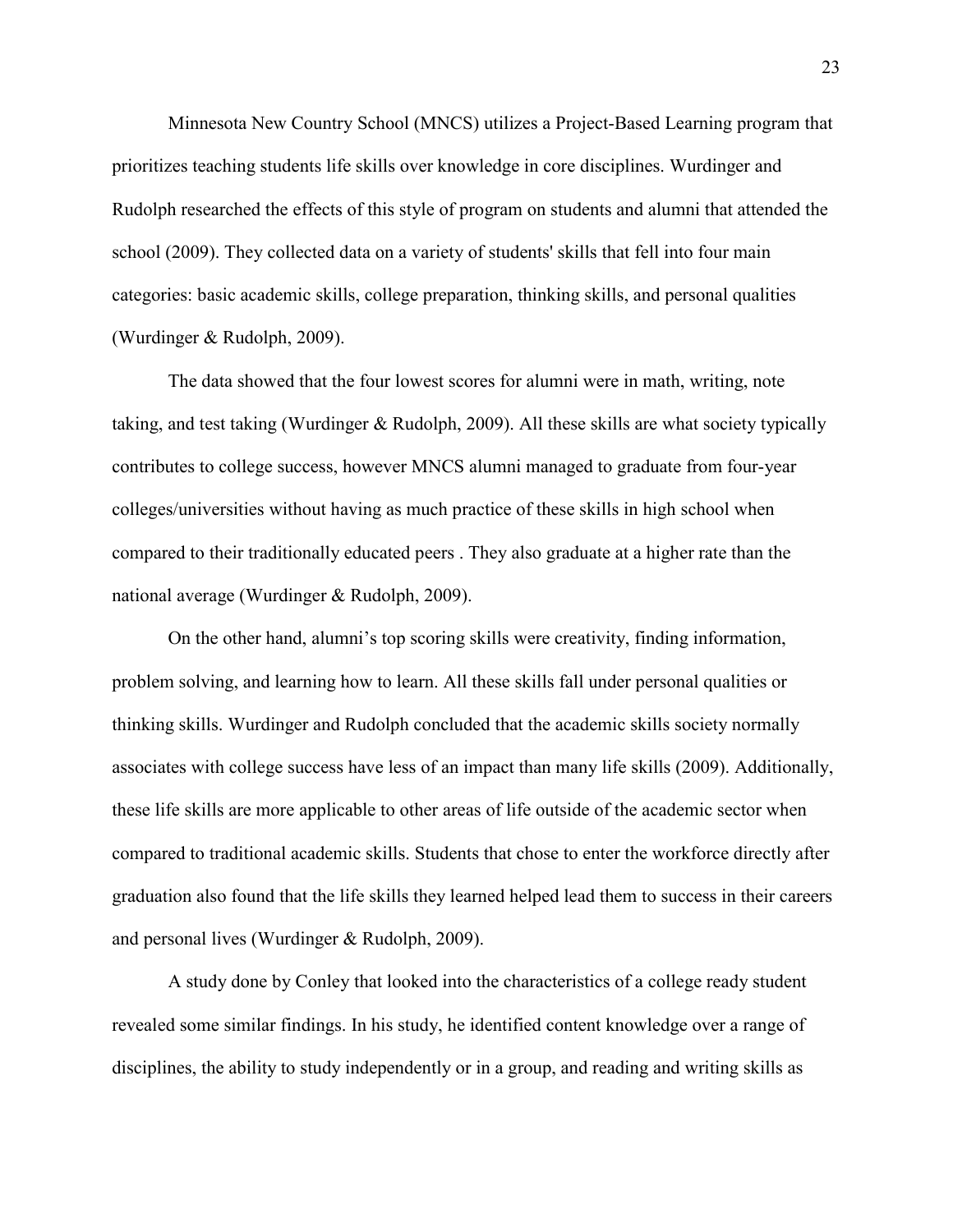necessary characteristics that lead to college success (Conley, 2007). These are all characteristics that are commonly identified as essential for students in order to be successful in college. However, his research also identified a list of other characteristics that lead to a successful college experience. These characteristics included: understanding the process of learning, the ability to think critically, the ability to accept and apply critical feedback, self-reflection, and building relationships with teachers and peers (Conley, 2007).

These studies all found that academic knowledge is obviously an important factor that leads to success in college. However, academic knowledge is not the only relevant factor. Teaching life skills such as critical thinking, creative thinking, time management, learning how to learn, collaboration, communication, applying critical feedback, self reflection, and relationship building in unison with academic skills leads to better outcomes for students, whether they are pursuing further education or entering the workforce. The studies showed that these life skills are just as important, if not more important, than the academic skills that are the center of most educational programs, and if schools ignore these skills, students are left unprepared to navigate life post-graduation.

#### **Project-Based Learning**

Project-Based Learning (PBL) programs are a model of an educational program that successfully integrates life skills into its curriculum. Life skills are not at the center of PBL programs, but rather are developed concurrently with content knowledge. PBL programs adhere to standards while guiding the development of valuable life skills that students will need post graduation. This section will discuss what the research says about how life skills are incorporated into PBL programs and what impact that has on graduates.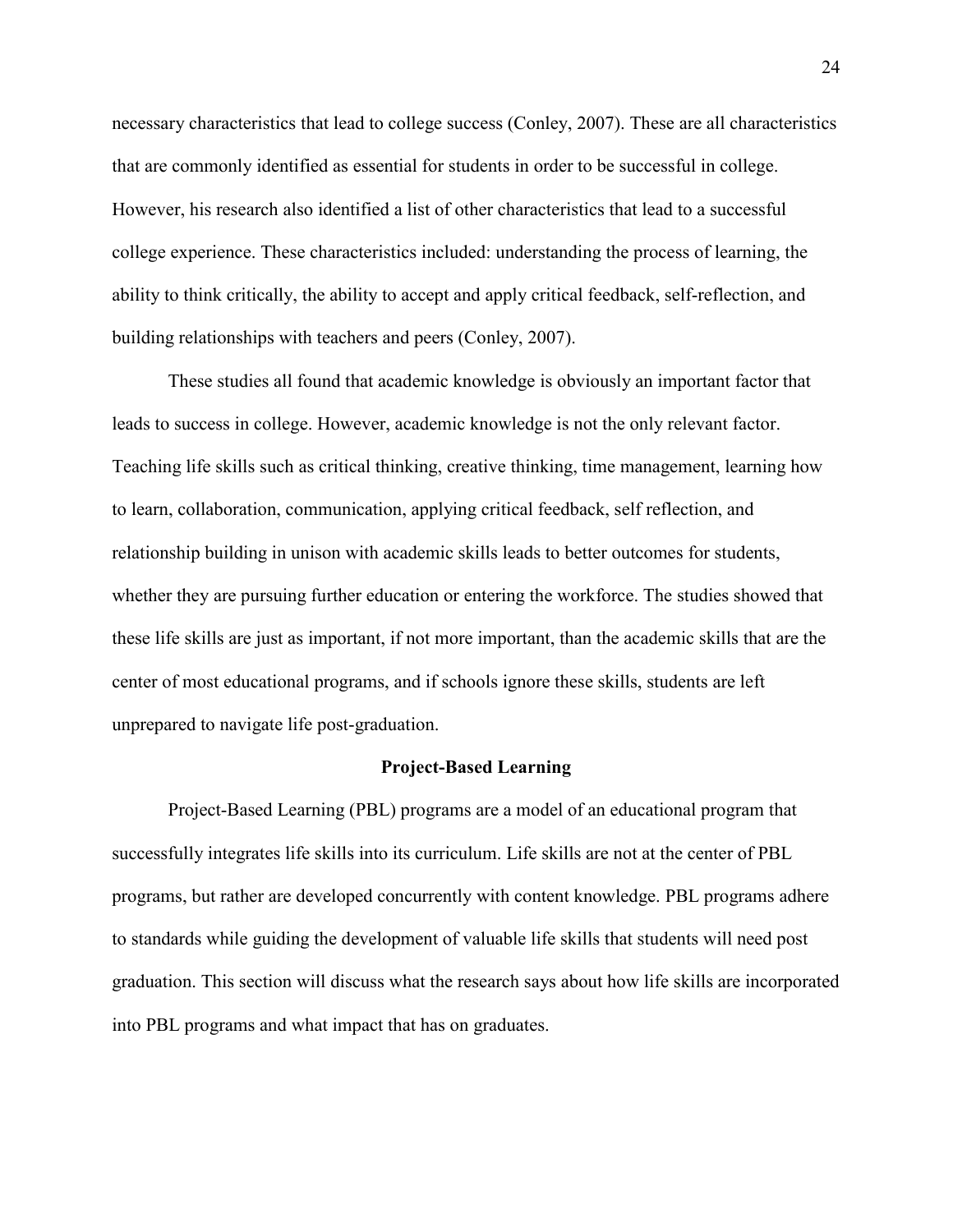Project-Based Learning is an educational model in which students develop projects to answer questions, explore new ideas, or pursue knowledge. PBL is student-led and teacher facilitated (Bell, 2010). Students are given the opportunity to choose topics or concepts that spark their interest, form a question around the idea, and research it under the guidance of a teacher. The teacher oversees the choices that students make throughout the projects, approving the ideas before students move forward. The students set goals for themselves, coming up with a timeline for when tasks need to be completed and what resources they will need. The process of allowing students to choose what to research and set their own goals provides students with a sense of responsibility and ownership of their project and gives them the feeling that they are taking charge of their own learning (Harada et al., 2008).

#### **The Need for Project-Based Learning**

The need for a program like this stems from society's increased emphasis on providing every student with a quality education, specifically one that encourages the development of skills students need to be successful in the  $21<sup>st</sup>$  century. Students that dropout of high school state that the two of the most profound reasons they choose to leave are that the curriculum is disconnected from life after graduation and they feel a lack of connection to others at school (Wagner, 2002). PBL provides connections between the curriculum and what is happening in the world or the students' community. It also encourages collaboration among students and between teachers and students.

Additionally, PBL provides an alternative form of assessment than standardized tests. Toch describes that quantitative standardized assessments are limited in their ability to measure student achievement and skills, explaining that they can only measure basic skills and rote memorization (2011). For example, high school courses, such as algebra, often teach content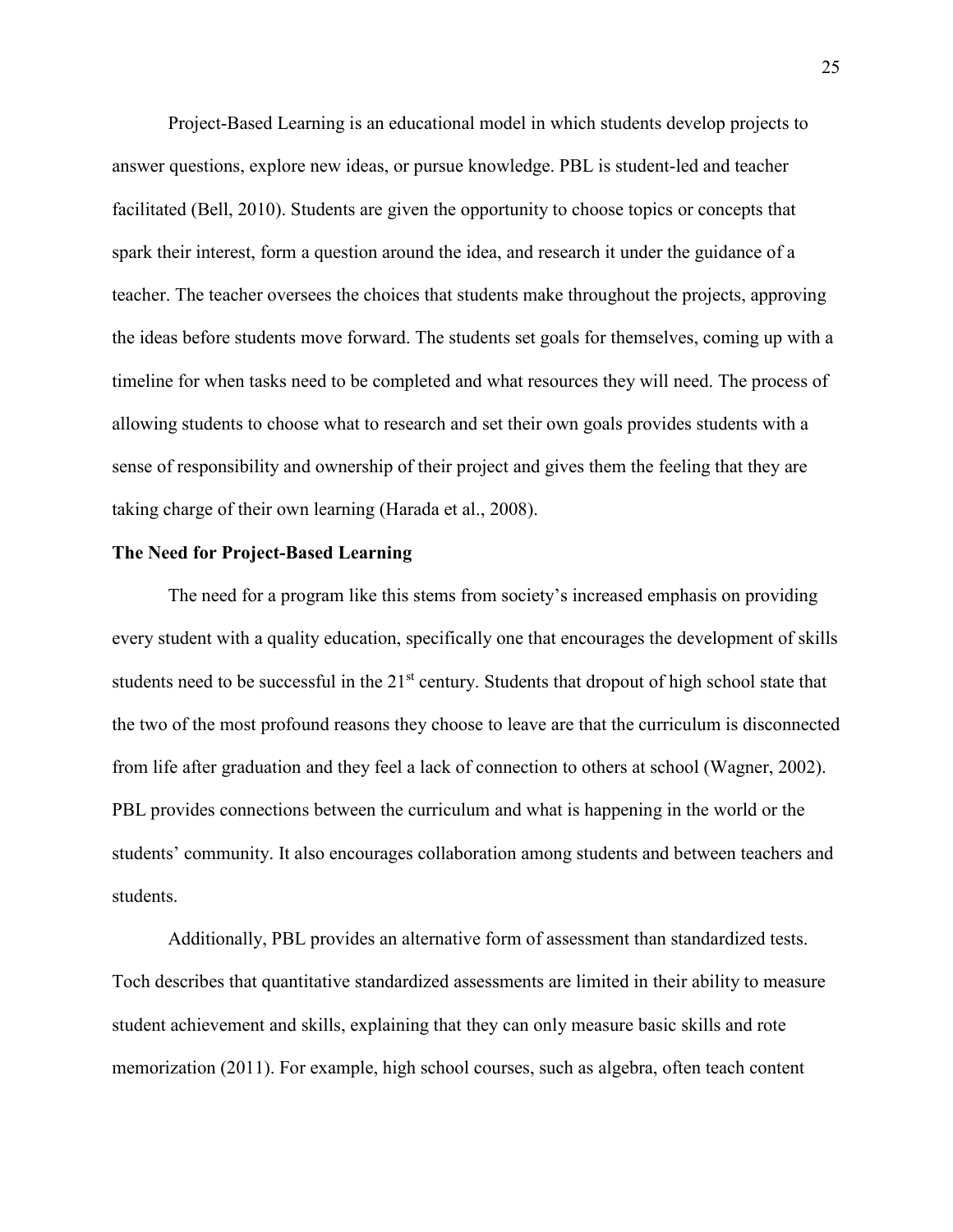such as factoring equations by using rote memorization of algorithms because it is easier to assess, rather than engaging students in problem solving and critical writing exercises that develop both deeper knowledge of the content and the general logical and analytical thinking skills that are valued at the postsecondary level (Venezia & Jaeger, 2013). Meyer and Wurdinger further this notion, expressing that performance-based assessments, like those used in PBL, give a more holistic picture of students' understanding and abilities, and provide insight of their more abstract skills like critical thinking, synthesizing, problem solving, and creativity (2016).

Bell compiled a variety of studies comparing PBL students to their traditionally educated peers and found that PBL students consistently outperformed their traditionally educated peers on standardized tests (2010). The conclusion from this analysis was that a PBL program's focus on the process of learning did not come at the expense of their understanding of the concepts, but rather benefited the students' comprehension. In addition to PBL students outscoring their peers on standardized assessments, they also gained valuable skills that are not measured by those assessments (Bell, 2010).

#### **The Skills Developed Through Project-Based Learning**

Developing projects is not a new idea in education, but the Project-Based Learning model is designed to be a more holistic instructional approach (Railsback, 2002). The focus of PBL is for students to gain the knowledge surrounding key concepts outlined by educational standards while concurrently developing the skills associated with the thought process to get there. Essentially, through PBL students learn the material and also learn how to learn (Wurdinger & Rudolph, 2009). The strategies used in PBL are influential in creating independent thinkers and learners that can solve real-world problems. These strategies include: allowing students to design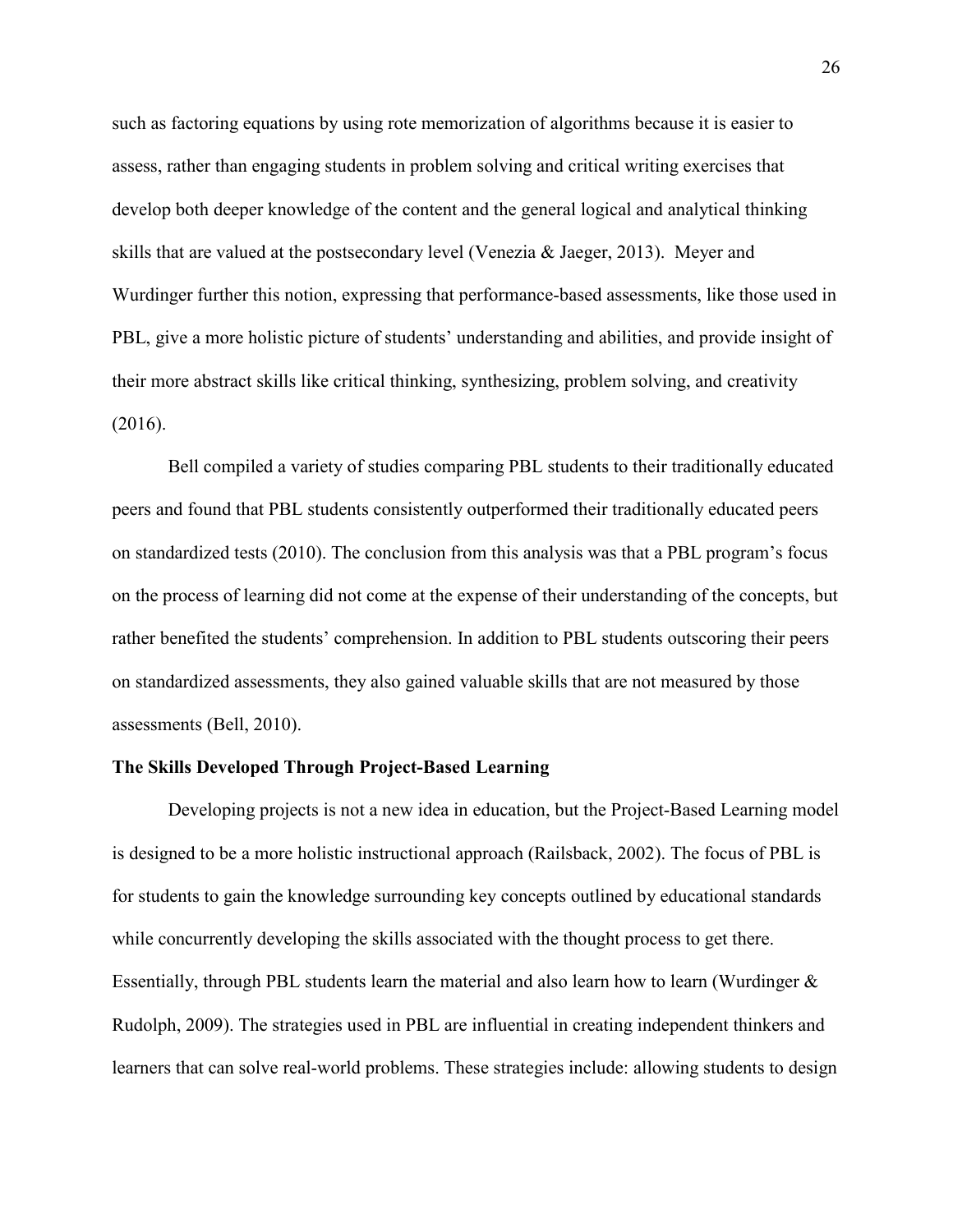their own inquiries, plan their learning, organize their research, apply tools and technology to their research, collaborate with peers and adults, implement a multitude of learning strategies, and create a quality product that they are responsible for (Bell, 2010).

According to research by Bell, students flourish under this student-driven, motivating approach to learning that PBL provides, and through this process they gain valuable skills that are a strong foundation for their future in the rapidly changing world they will enter postgraduation (2010). Beyond that, PBL students are more confident in their ability to learn and direct themselves to completing the task on which they are working (Meyer & Wurdinger, 2016). Wurdinger and Rudolph's research also shows that PBL students are more self aware and have a better understanding of how they define success along with the goals they need to achieve to be successful (2009).

Bell's research showed that as students spent more time in PBL, they developed the following skills: responsibility, independence, discipline, and accountability (2010). Students learned these skills through the different phases of PBL. In the first phase, students come up with an inquiry question. Then, they brainstorm a procedure for research and identify the materials they need. Next, they come up with a project as a way to display what they learned. Finally, they complete the project and display it to an audience. Because each of these phases must be completed in a timely manner, planning, goal setting, and organization are essential to a student's success (Harada, 2008). Throughout these phases students reflect on their progress toward their goals (Bell, 2010). This self-reflection and awareness promotes the growth of the highlighted skills in the students (Bell, 2010).

Meyer and Wurdinger's research showed that students found that students perceived an increase in communication, collaboration, time management, and self-directedness (2016). Time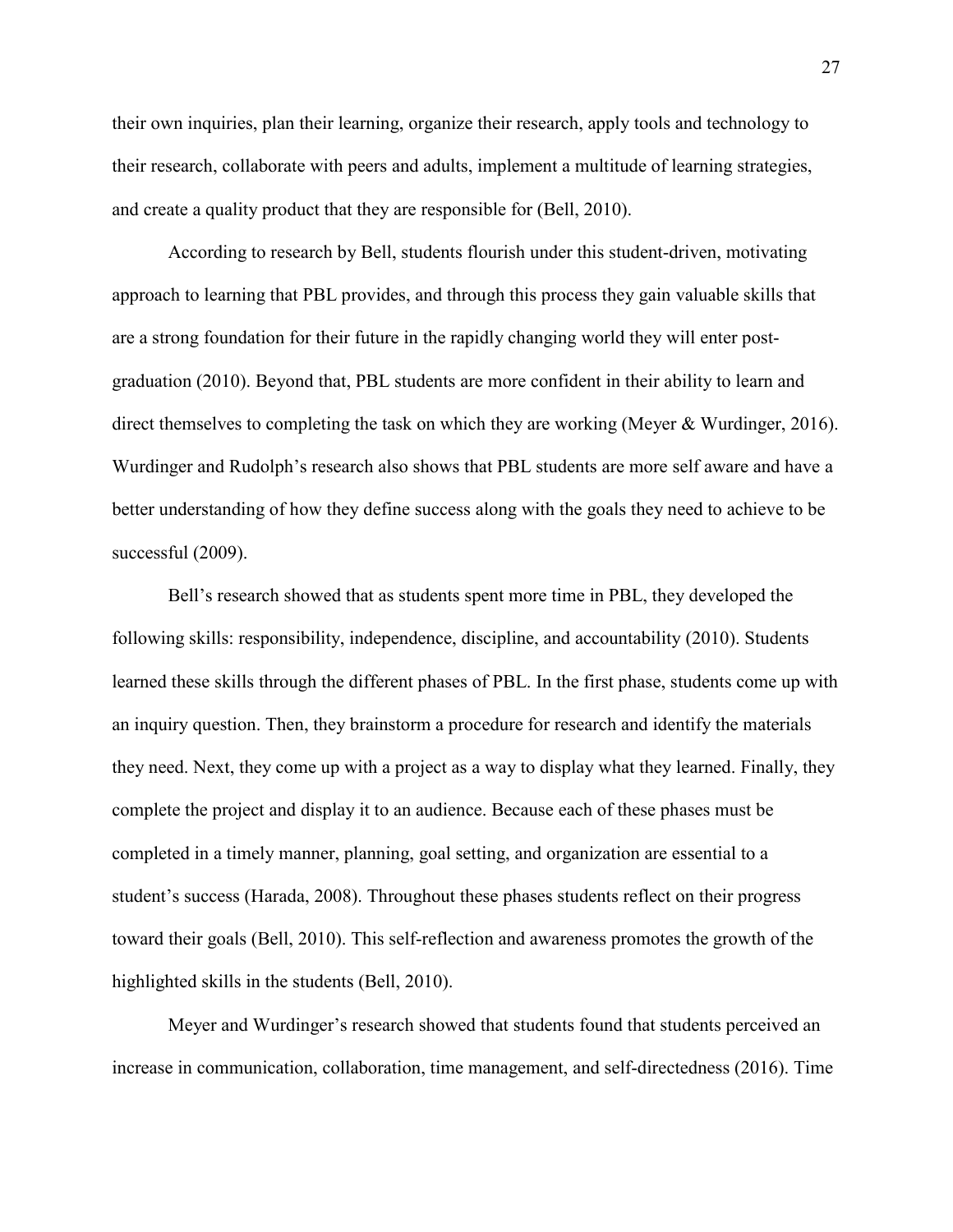management and self-directedness skills are developed in similar ways as outlined above in Bell's study; through goal setting and self-reflection (2010). Communication and collaboration skills are built in a variety of ways in a PBL program. PBL students are encouraged to work in groups with students that have similar questions or project ideas in mind (Meyer & Wurdinger, 2016). By doing so, they can bounce ideas off of and learn from each other. Additionally, as a result of the teacher acting as a facilitator in the PBL model, student communication with the teacher is critical to achieving their goals, discovering new opportunities, and staying on track to finish their project (Meyer & Wurdinger, 2016). The final way PBL students build these skills is through their presentation of their project. They could present to peers, administrators, teachers, or parents. In addition to communicating their ideas to this audience, they receive feedback from the audience that helps them to continue to grow and develop (Meyer & Wurdinger, 2016).

Wurdinger and Rudolph's research showed that PBL students believed that their creativity, problem solving, and critical thinking skills were greater than their traditionally educated peers as a result of their program (2009). Meyer and Wurdinger's study echoed this sentiment (2016). PBL students noted that the process of coming up with an inquiry question and designed a project around that question helped them develop these skills. Furthermore, when carrying out their project, they would need to make edits and think of creative solutions to ensure that their final product functioned as intended.

Other skills that Project-Based Learning models help students hone are effectively using technology to answer questions, discover new information, and solve problems. Many aspects of life in today's society are reliant on technology and because of this, knowing how to navigate the internet and use technology effectively gives students a big advantage. A significant part of PBL relies on using technology to do research, often through online databases, in an effort to access,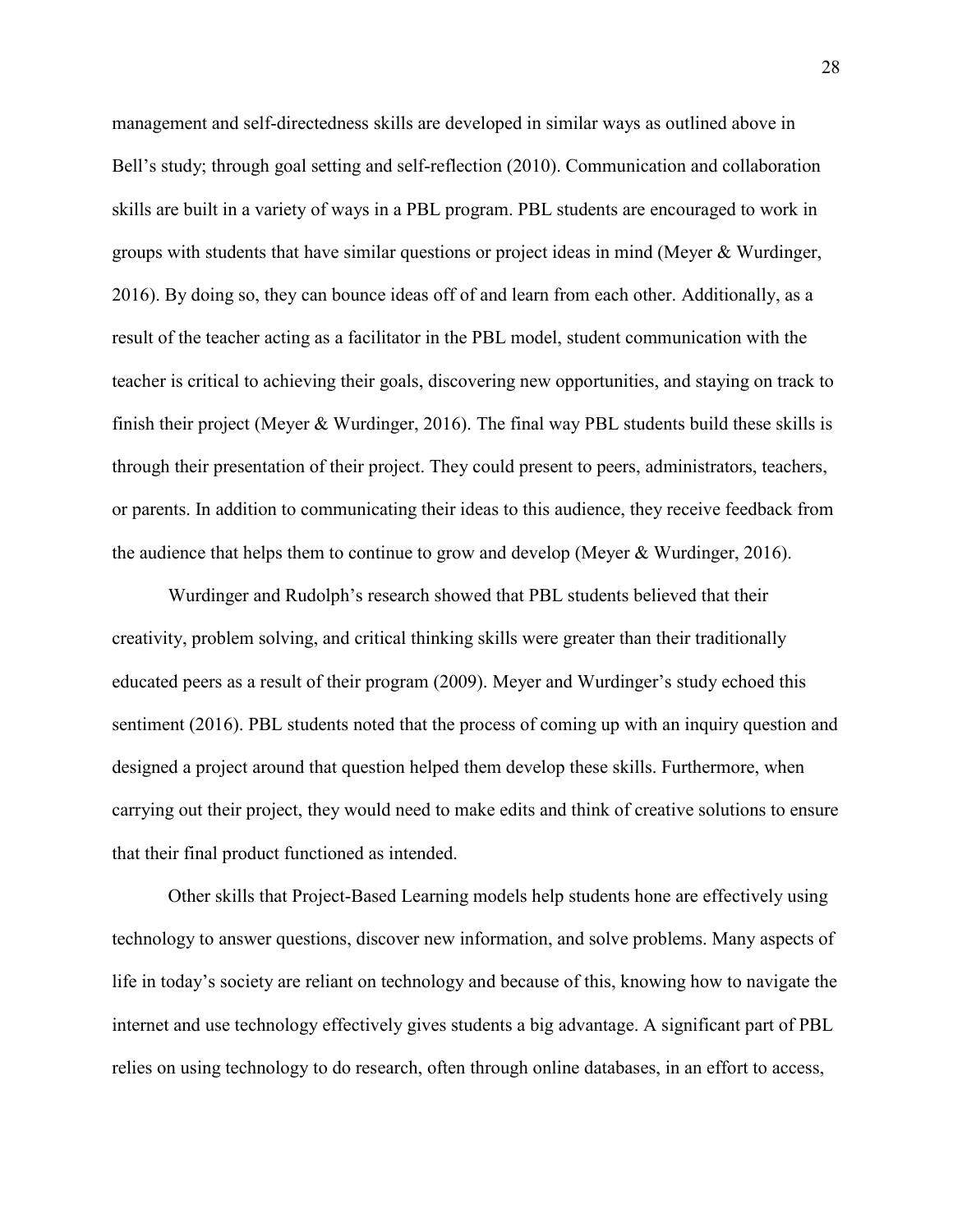retrieve, and produce information (Harada, 2008). The research is essential for students to understand the concept and apply it to their project. Bell's research shows technology use is highly engaging for students because it taps into their fluency with computers, and as a result, students learn how to navigate the internet and differentiate reliable and unreliable sources (2010).

This research shows that PBL programs enhance students' development of skills in creativity, problem solving, critical thinking, communication, collaboration, time management, and self-directedness. As discussed in the section about life skills, this is extremely beneficial for students and sets them up well to handle the challenges of everyday life, postsecondary education, and their careers. Wurdinger and Rudolph's research supports this notion (2009). In their study, Wurdinger and Rudolph found that 92% of alumni surveyed said the skills they gained through their Project-Based Learning program in high school gave them an advantage over their college classmates (2009). Additionally, 83% of alumni said they were better prepared to enter the workforce than their co-workers (Wurdinger & Rudolph, 2009).

Although continuing education and vocation are important elements of life, they are not the only important elements. This idea can get lost to many employees and students as they become overly centered on their job or their education, and no longer live a balanced life. PBL helps students in this area as well, as it teaches students how to set goals and find success (Wurdinger & Rudolph, 2009). PBL students are encouraged to evaluate what success means to them. Wurdinger and Rudolph found that PBL students and alumni identified things like happiness, personal growth, learning, helping others, and developing relationships as being successful more than things like finding a job or getting good grades (2009). In addition to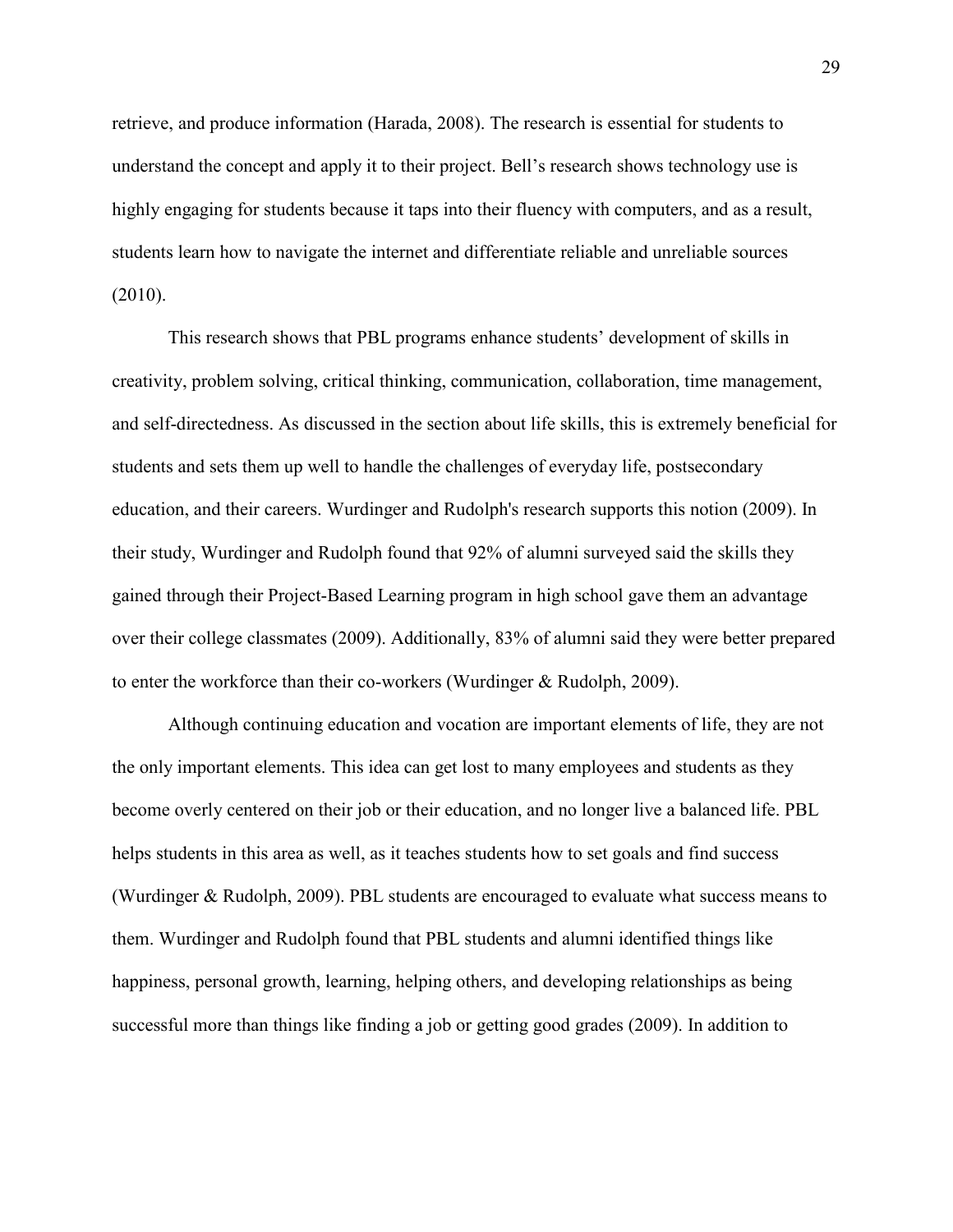helping students identify what success means in their own life, PBL programs also help students build the life skills to get there.

#### **CHAPTER III: APPLICATION OF THE RESEARCH**

 To apply this research to the field of education, I developed a research project for students to complete in one of the classes I teach; ninth grade physical science. The goal in developing this project was to use the same strategies a Project-Based Learning program uses to help students develop life skills. For the students, the goal of this project is to complete in-depth research about how one type of energy resource can be converted into electricity, and present their findings to the class. The project is attached in Appendix A.

#### **Explanation of the Project**

This project is a summative research project. It is designed for students to complete in pairs or groups of three, but it can be modified for individual students or larger groups. The story used to introduce students to the project is that the Minnesota Legislative branch is planning to construct a new power plant and they are seeking information on which types of energy resources will be the best choice for our community. The students are challenged to research the different types of energy resources and to create a short presentation to the legislature (rest of the class) about their findings and why one type of energy resource is the best choice. In the introduction, there is a summary of which resources Minnesota currently uses to generate electricity, a link to where students can learn more about Minnesota's electricity consumption, and videos giving a brief overview about how each of the types of energy resources can be converted into electricity.

 Next, students complete some background research in part one. This research is structured for them, and they are given the literature to review. Students are tasked with reading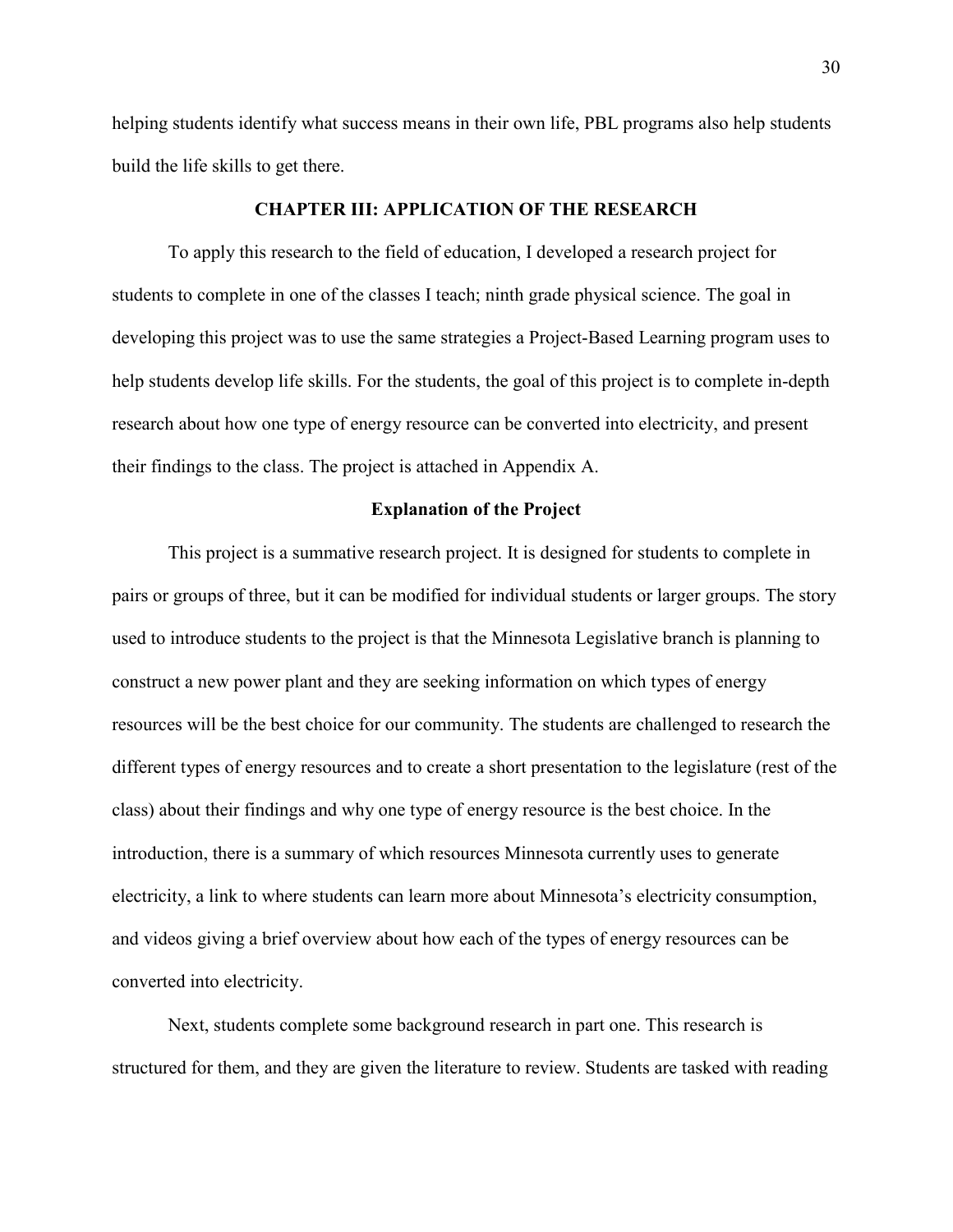the text and taking notes to help them remember key concepts and ideas. The goal of this text is to help students gain an overall understanding of all of the different types of energy resources, how those resources can be converted into electrical energy, and how society uses that electrical energy. To finish this part, students reflect on what they learned, ask questions, and look ahead to plan what they will need to do next.

 In part two, students will use the knowledge they gained from part 1 to choose the type of energy resource they think is the best for Minnesota or are the most interested in learning more about. They then use the internet to research information about that type of energy resource, how it can be converted into electricity and its benefits and risks in comparison to other types of energy resources. They record the websites they used to find this information. To finish this section the students reflect on what they researched, ask any lingering questions, and prepare for the next part of the project.

 In part three of the project, students plan out how they are going to present their research. Students get to choose how they want to present their findings. There is a list of different formats students can use to guide the class through their information. This includes narrating a google slide presentation or large poster, giving a TED talk, recording an interview, making a television commercial or a music video, or creating flyers that can be passed out. If they wish, students are allowed to present in a format not on this list, but approval from the teacher is needed. The goal of their presentation is to communicate how the energy resource is converted into electricity, and why their method is better than the other forms of energy resources. They do this by highlighting the benefits and risks of their energy resource and comparing it to the other resources. Students come up with a plan for how they are going to accomplish this, create any materials they will need, and write out what they will say.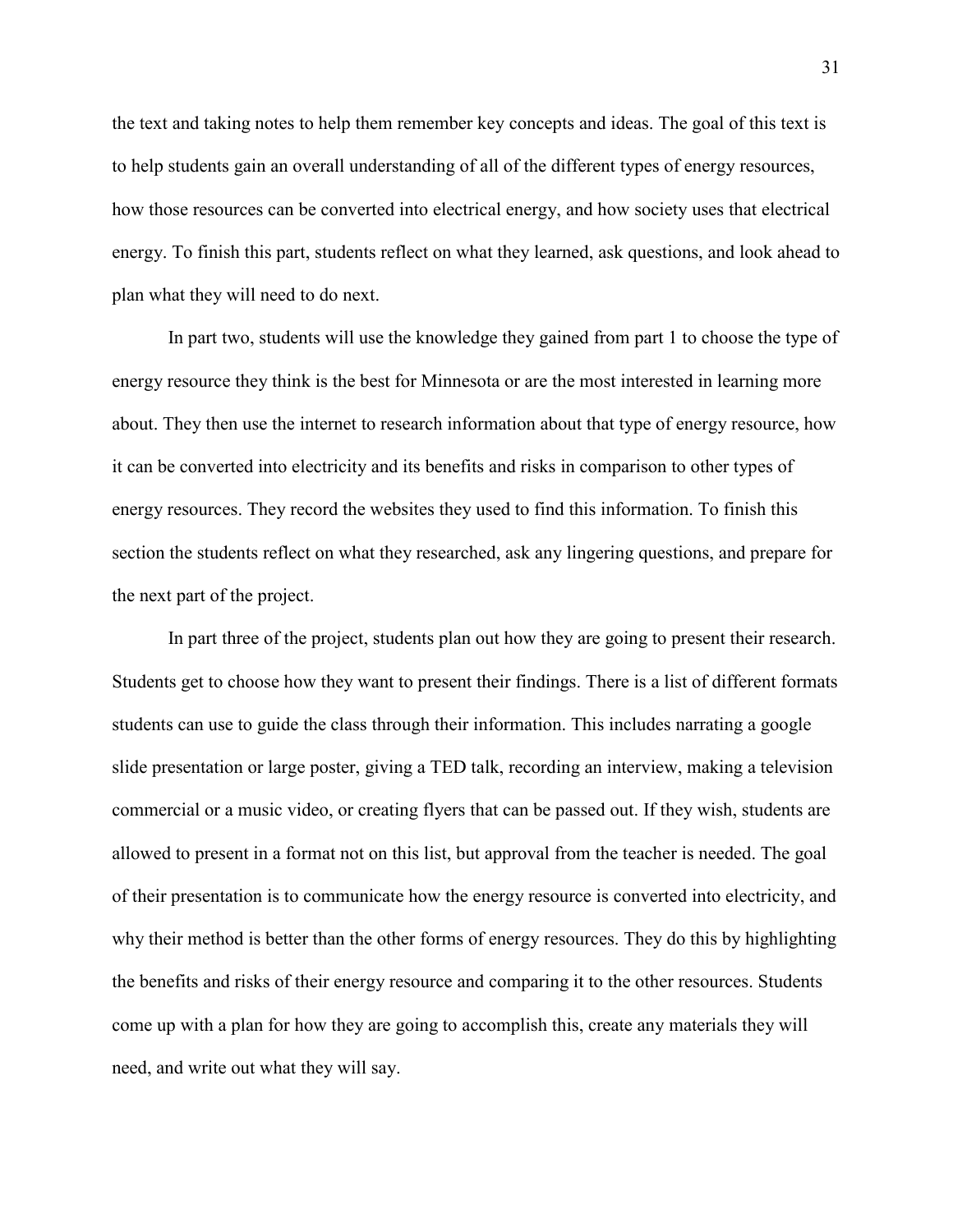Finally, the students present their findings to the class in their chosen format. Each group takes a turn to present. As the students are watching the presentations they are taking notes about each of the different types of energy resources. After each presentation, there is a chance for the students to ask the presenters questions. After all the presentations, students reflect on what they found interesting and which type of energy resource they think is the best choice for Minnesota to use in its new power plant.

#### **Research Based Rationale**

This project follows the format of projects in a Project-Based Learning model. It adheres to the standards for the class set up by the state's board of education, but also concurrently encourages the development of life skills. A limitation of this project is that it needed to be designed to fit into a class that is not part of a PBL program. While the elements of PBL are incorporated in this assignment, some of them may not be to the same extent as they would be in a PBL program.

The first aspect of PBL programs this assignment incorporates is the element of student choice. Students make three significant choices throughout the project. The first choice is which type of energy resource they are going to focus their research on. The second is what method of converting that resource into electricity they are going to focus their research on. The final major choice they make is the format in which they will present their research to the class. The purpose of this is to provide students with a sense of responsibility and ownership of their project and gives them the feeling that they are taking charge of their own learning (Harada et al., 2008). Their increased commitment to the project along with the fact that they will need to present their information to their peers helps them develop accountability and responsibility (Bell, 2010).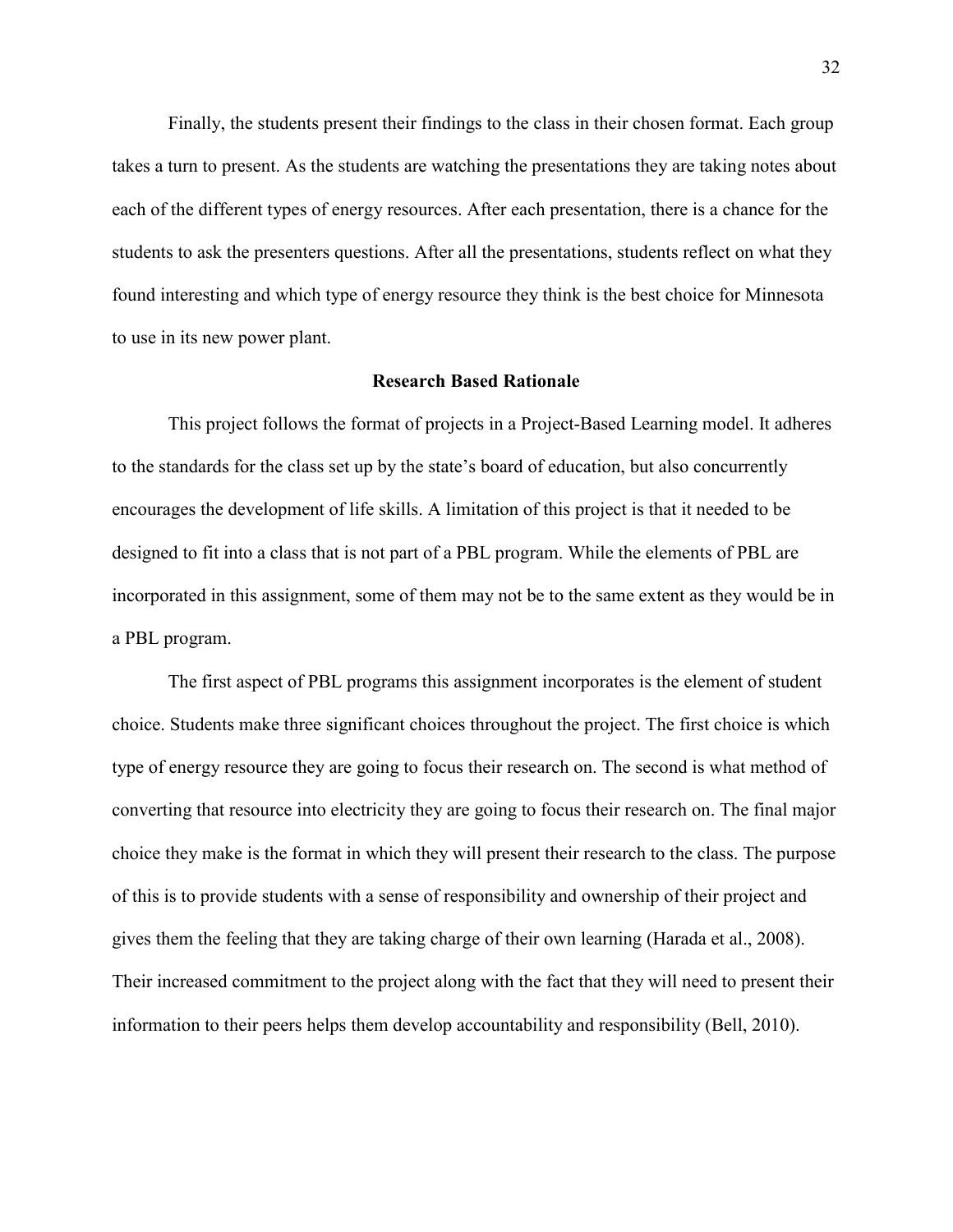This project is also designed to provide students with a connection to something that is impactful to their community (Atkinson, 2017). Students use electricity in their everyday lives, and this project gives them scientific knowledge about how that electricity is generated, while also promoting awareness about the benefits and risks associated with the different energy resources that are used in the state that they live in. They analyze how financially, environmentally, and morally responsible each of the different resources are in terms of their effects on the community (Atkinson, 2017). This helps them develop their critical and analytical thinking skills while giving them practice solving real-world problems (Wurdinger & Rudolph, 2009; Meyer & Wurdinger, 2016).

 Communication and collaboration skills are built in a variety of ways throughout this project. Students work in small groups so that they can bounce ideas off and learn from one another (Meyer & Wurdinger, 2016). Additionally, the teacher helps facilitate the project, so when students need concepts clarified or advice on how to proceed and reach their next goal they need to connect with the teacher (Bell, 2010). The presentation at the end of the project also helps students practice communicating ideas and concepts to other people. The questions students ask and feedback from the teacher help them further progress in this area (Meyer & Wurdinger, 2016).

 The reflections at the end of each part of the project help students focus on two main factors: reviewing what they just learned and planning out next steps. When students reflect on what they just learned they not only retain the information better but also build a better understanding about the processes that work best for them to learn (Wurdinger & Rudolph, 2009). While this project provides general guidance for when and what students will need to do next, it still encourages them to think ahead and make a plan for when they will need to finish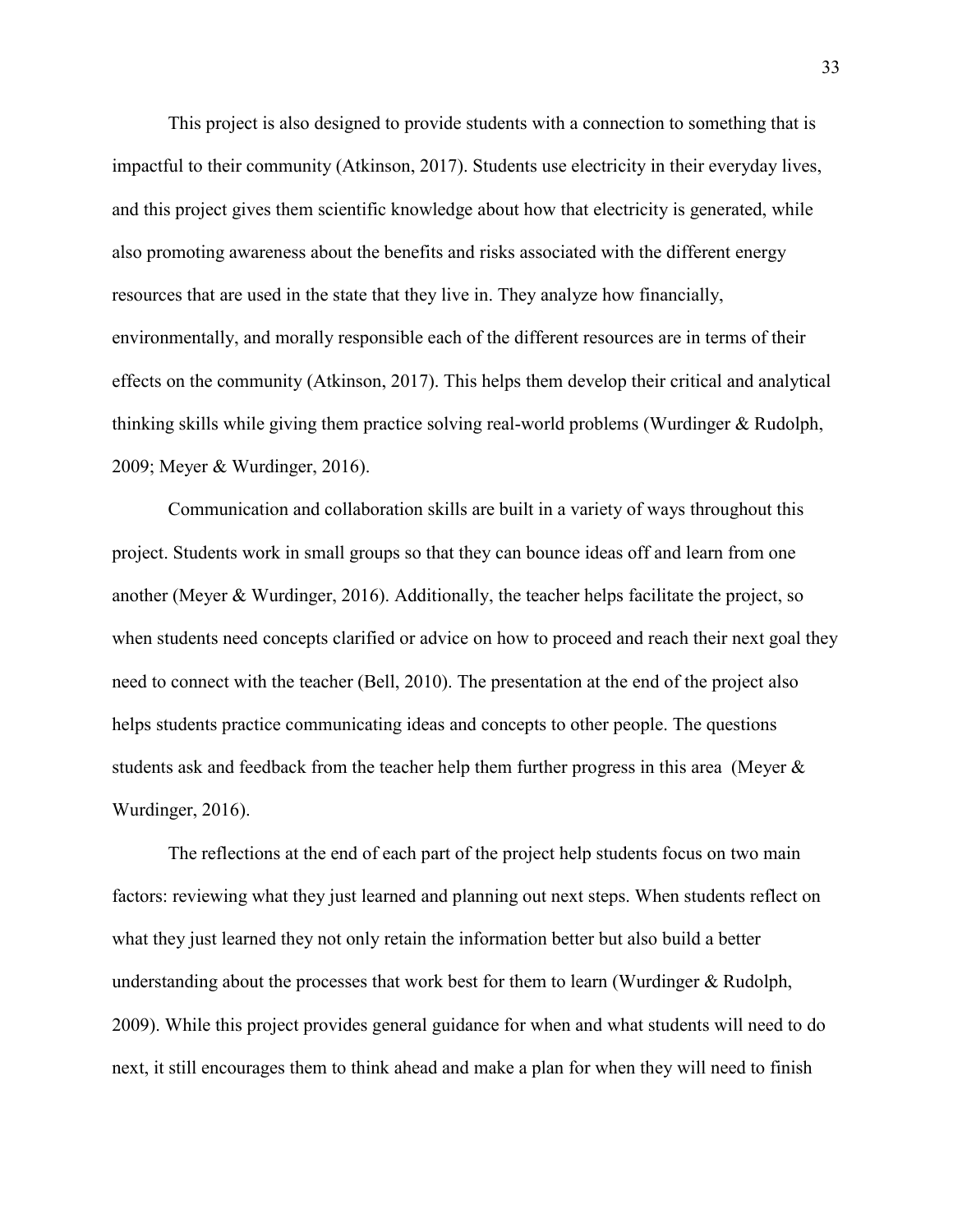each of the next steps. This helps students develop time management and goal setting skills while boosting their confidence in their ability to learn and direct themselves to completing the task they are working on (Meyer & Wurdinger, 2016).

#### **Audience**

The research project is designed for a ninth grade Physical Science class. The project is meant to be a summative assessment at the end of a unit on energy and electricity. Students need to apply the background knowledge they gain throughout the unit to this project. The project will help them build off their general understanding of energy and electricity, focusing specifically on how one type of energy resource can be used to generate electricity. Though they will gain an indepth understanding of only one method of energy being converted into electricity (the one they choose to research for their project), students will get an overview of all of the other methods as they listen to their classmates' presentations about the other types of energy resources.

#### **Resources**

Depending on the class, five to six days of forty-five minute class periods will be needed for the students to complete the project. The project is broken up into four parts, each of which should take about a day of class time for the students to complete. To start the project, the teacher will give an introduction, overview of the project, and a timeline. Once the project is introduced, students can start on part one. They can communicate with each other or work independently on this part. The next day, students will be able to finish part one and reflect on which energy resource is the most interesting to them. This is intentionally done before students choose their groups so that students can weigh the pros and cons to picking a group of people that have similar interests compared to a group of friends that they are potentially more comfortable and confident working with. If necessary, parts three and four together can take up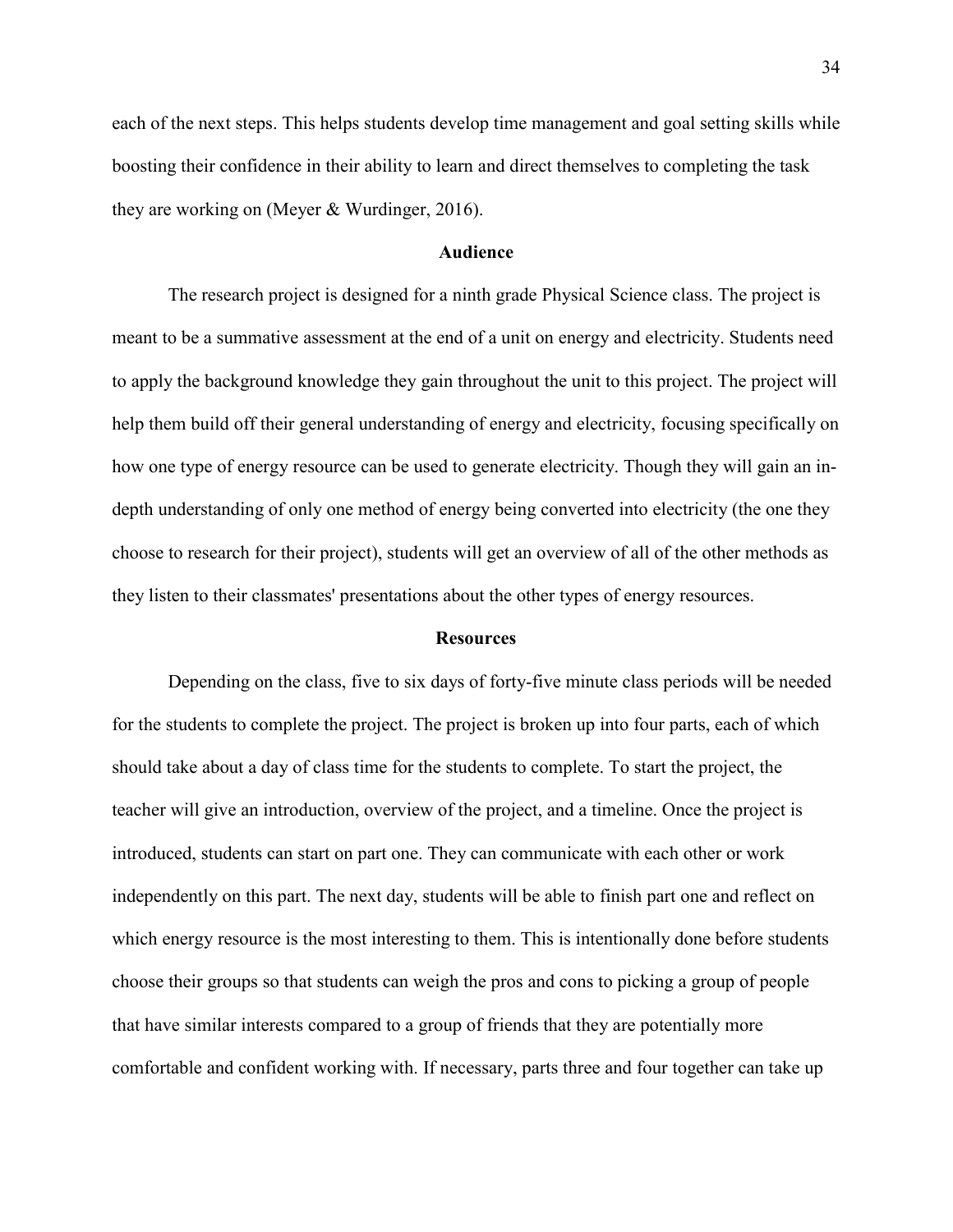three days instead of two. The extra time can be used if there is a large class and more time is needed for presentations, if students need more time to finish part three (preparing their presentations), or a combination of the two.

#### **Sustainability**

How electricity is generated from energy resources is constantly evolving and changing. For the foreseeable future, society will continue to use electricity, even if how we get that electricity changes. The relevance of this project will remain throughout future years, but the choices for what students research may change as the way electricity is generated does. The introduction and background research (part one) are the largest portions of this project that will need to be modified for it to remain relevant.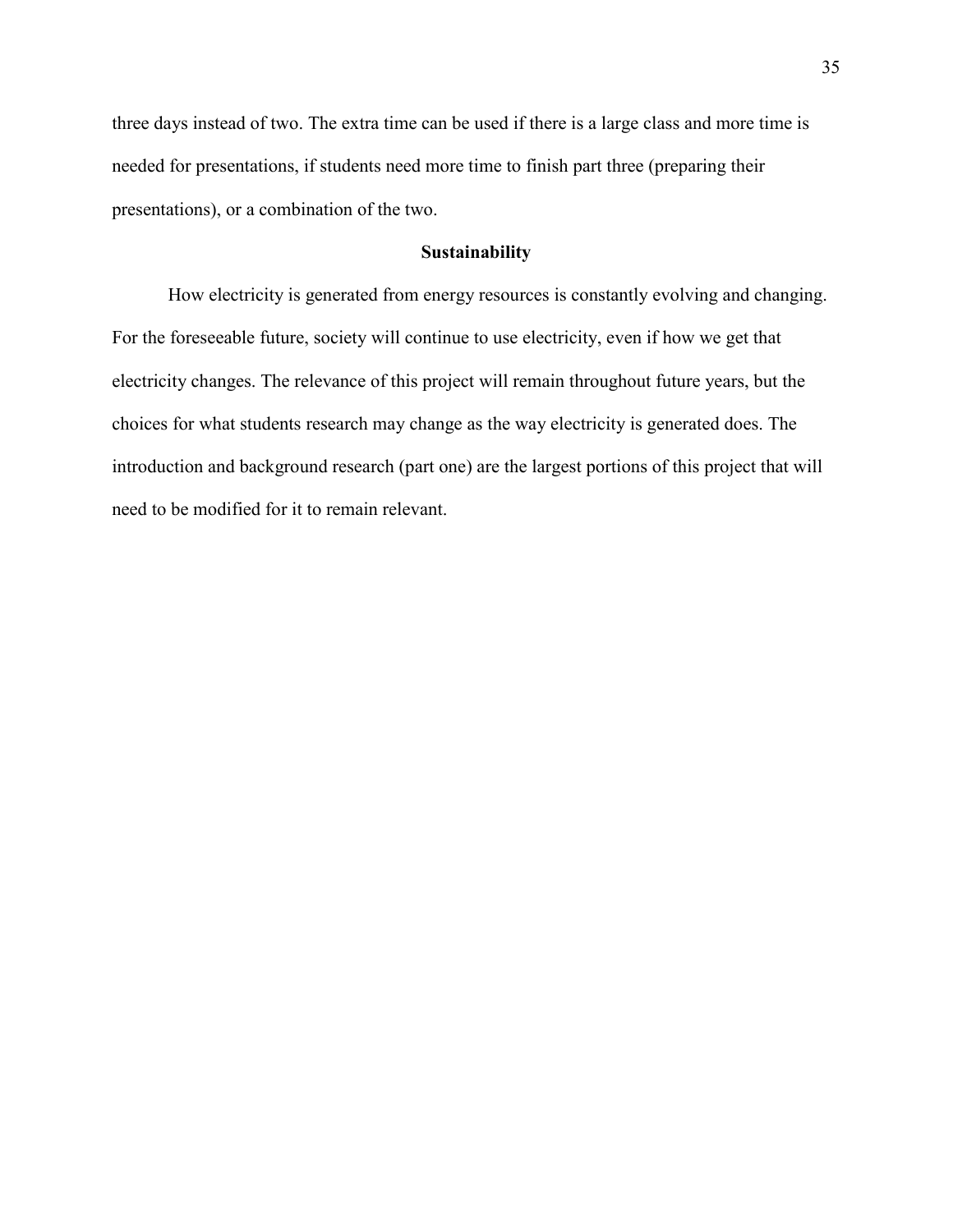#### **CHAPTER IV: DISCUSSION AND CONCLUSION**

A person's ability to make decisions, solve problems, think creatively and critically, communicate effectively, build interpersonal relationships, be self-aware and empathic, and cope with emotions and stress are essential to an individual's wellbeing, and are all taught and developed over time. A critical part of each person's journey to adulthood is learning these life skills and gaining confidence in utilizing them. If adolescents are not learning the life skills needed to deal with the demands of adulthood at home, they need to learn it from somewhere else. One of the issues individuals face on this journey is that homelife structures are constantly changing, and as a result, many adolescents are left without the guidance and support system at home to learn the necessary skills to thrive as an adult (Cassidy et al., 2018). Our education system's primary goal is to prepare students to navigate adulthood as independent and responsible members of society (Cassidy et al., 2018). Because of this, our schools need to be revolutionized in an effort to teach students these essential life skills.

#### **Summary of the Literature**

The idea that schools need to provide more direct education in the area of life skills has been around for some time. In 1997, the World Health Organization recognized "That with changes in many cultures and lifestyles, many young people are not sufficiently equipped with life skills to help them deal with the increased demands and stresses they experience" (World Health Organization, 1997, p. 5). They made the connection that an individual's ability to effectively handle the demands and challenges of everyday life plays a crucial role in their physical, mental, and social well-being (World Health Organization, 1997). As society changes, the demands and challenges of everyday life change as well. This has become increasingly complicated as the 21<sup>st</sup> century has been defined by the rapid and continual changes in areas such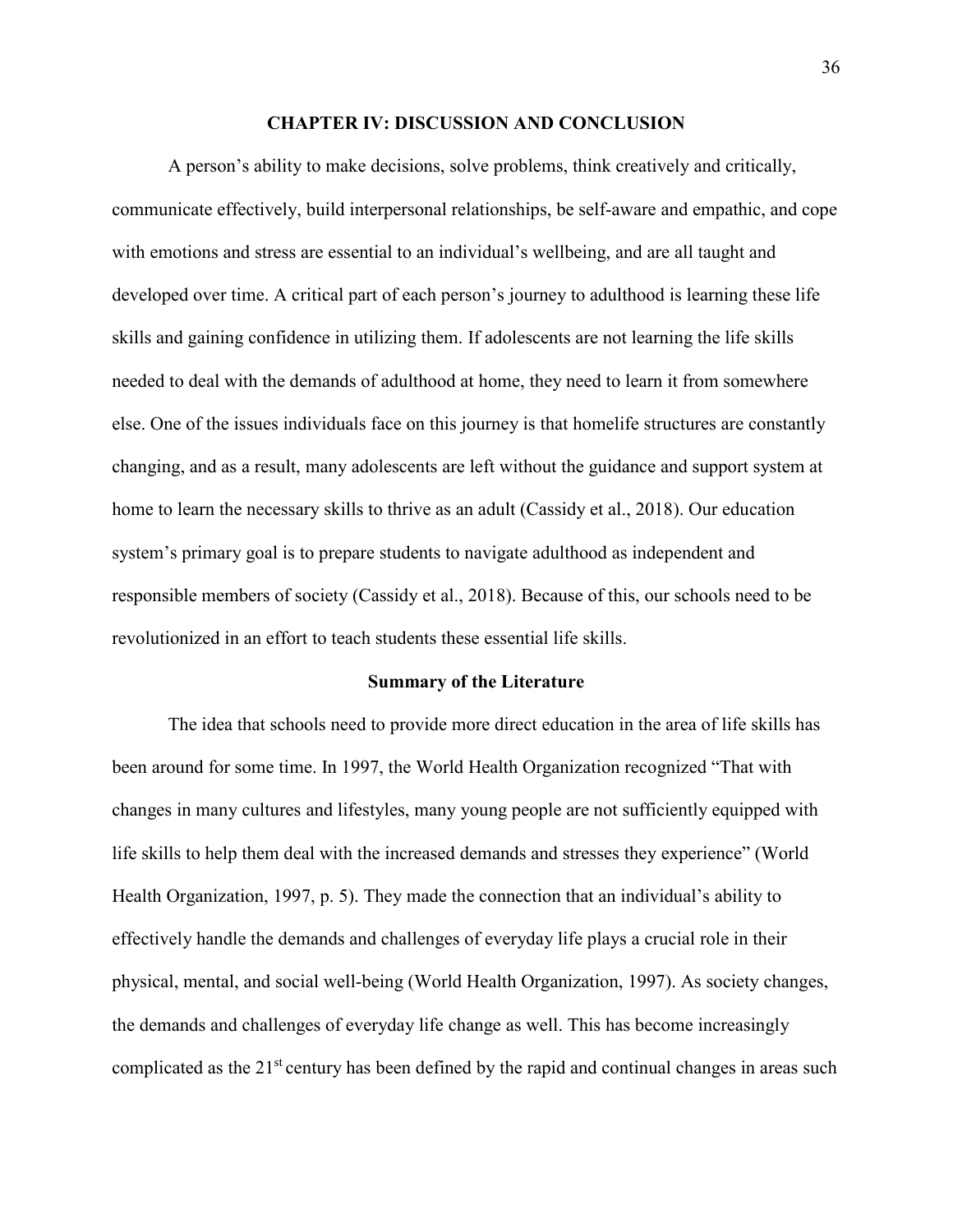as globalization, industrialization, urbanization, science, and technology (Prajapati et al., 2017). Many issues have emerged along with all of these changes. Society has to combat global warming, racial injustices, poverty, homelessness, hunger, suicide, and a lack of medical care and resources for social, emotional, physical, and psychological issues. With the issues facing society continuing to evolve, teaching students the life skills needed to combat them are more important than ever.

Following the idea of backwards design, the first step in understanding what students need to be taught is understanding what students need to know and be capable of doing upon graduating from high school and entering society as adults. High school graduates need to know how to create and maintain positive relationships with their family and friends, build up their community, take care of their physical, mental, social, and emotional well being, and manage their finances and possessions responsibly. Balancing all of these aspects of life utilizes a variety of thinking, social, and emotional life skills that can be taught to students. The ten life skills identified as being the most crucial for students to develop so that they can handle the challenges and demands of everyday life are: self-awareness, critical thinking, creative thinking, decision making, problem solving, effective communication, interpersonal relationships, empathy, coping with stress, and coping with emotion (World Health Organization 1997). "These life skills enable individuals to translate knowledge, attitudes, and values into actual abilities" (Yadav & Iqbal, 2009, p. 62).

The Virginia State Board of Education followed this same process in the development of their Profile of a Graduate. They came up with a list of the life skills, knowledge, competencies, and experiences students should attain throughout their secondary education so that they are able to handle the demands of life after graduation (Atkinson, 2017). In order to build their Profile of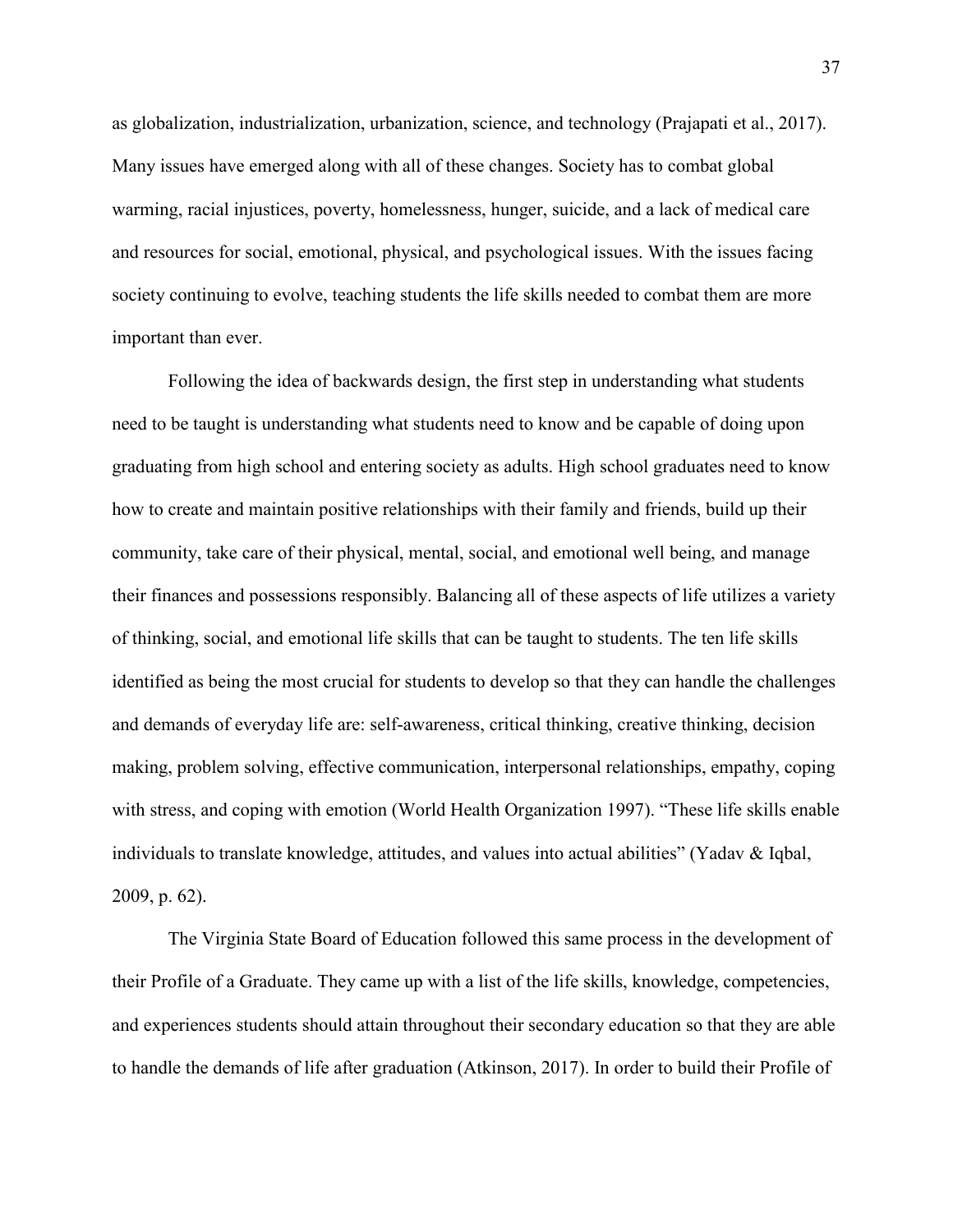a Graduate, Virginia's Board of Education gathered input about this skills needed to be life-ready from stakeholders throughout the community including local school boards, administrators and teachers, school support staff, parents, students, community members, businesses, two-year and four-year colleges, education associations, the governor, the secretary of education, members of the legislature (Atkinson, 2017). Using this input, they developed a Profile of a Graduate that shows four areas for student learning and achievement that are essential for the life-ready student. These areas include content knowledge based on statewide standards and its application, workplace skills and behaviors that promote productivity, relationship building, and problem solving, understanding of the opportunities within civic organizations for community engagement and civic responsibility, and participation in career exploration, planning, and preparation (Atkinson, 2017). In order to be successful in these areas of achievement, students need to develop and apply foundational skills in critical thinking, creative thinking, collaboration, communication, and citizenship. Virginia then redesigned their high school standards to focus on teaching students how to apply these skills in the four areas of achievement so that they would be prepared to navigate life after graduation effectively (Atkinson, 2017).

 Many other schools have used ideas similar to Virginia's, focusing their curriculum on life skills education. A variety of studies have been conducted in these schools that show the positive effects teaching life skills in secondary schools has on students and their future's. A study done by Yadav and Iqbal revealed that students attending a life skills education program saw an increase in their self-esteem, empathy, and ability to understand and make adaptations to their emotions, values, and behaviors (2009). A study done by Sobhi-Gharamaleki and Rajabi found that the life skills taught in the training such as problem solving, feelings expression, setting goals, decision making, planning, identification, registration the negative thought and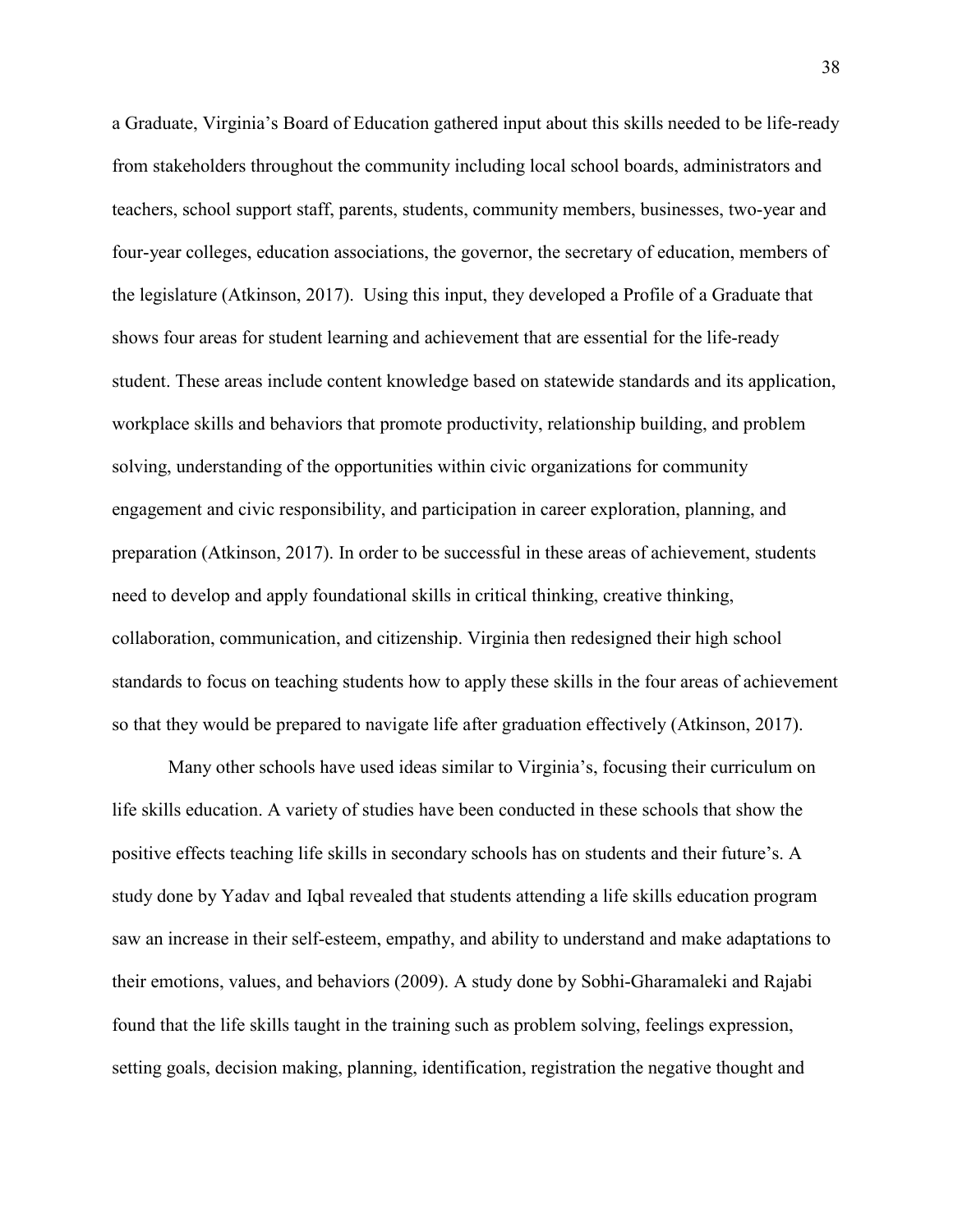replacing the positive ones, mental relation, positive imaging, use of supported systems, and not being avoider, contributed to an increase in the students' ability to cope with stress, anxiety, and depression, leading to stronger mental health (2010). Cassidy et al.'s research showed that students involved in life skills education programs became more expressive with each other, were more self-aware and capable of resolving arguments, and expressed a greater confidence in their ability to complete tasks (2018).

The social, emotional, and cognitive challenges of adulthood can be overwhelming for many, especially for those that are ill equipped to manage them. These studies show that life skills training is proven to help individuals not only effectively manage those challenges, but also cope with the emotions like anxiety and stress that come along with them. Life skills education teaches high school students how to make decisions, set goals, communicate effectively, think critically, cope with emotion, control stress, manage disagreements and conflict, develop a support network, and learn from previous experiences. Upon learning these skills, students were able to build stronger social relationships, their mental health improved, they became more self-aware and confident, and they altogether became better prepared to navigate the challenges of everyday life.

In addition to being prepared for everyday life, life skills education also helps prepare students for college and the workforce. Rateau and Kauffman describe employers as shifting their focus from looking for graduates with basic skills to graduates that possess life skills (2011). This correlates with Rateau et al.'s study that found graduates with these skills are more competitive and find more success in their vocation, and as a result, employers are more satisfied with their performance (2015). Minnesota New Country School focuses on teaching their students creativity, finding information, problem solving, and learning how to learn (Wurdinger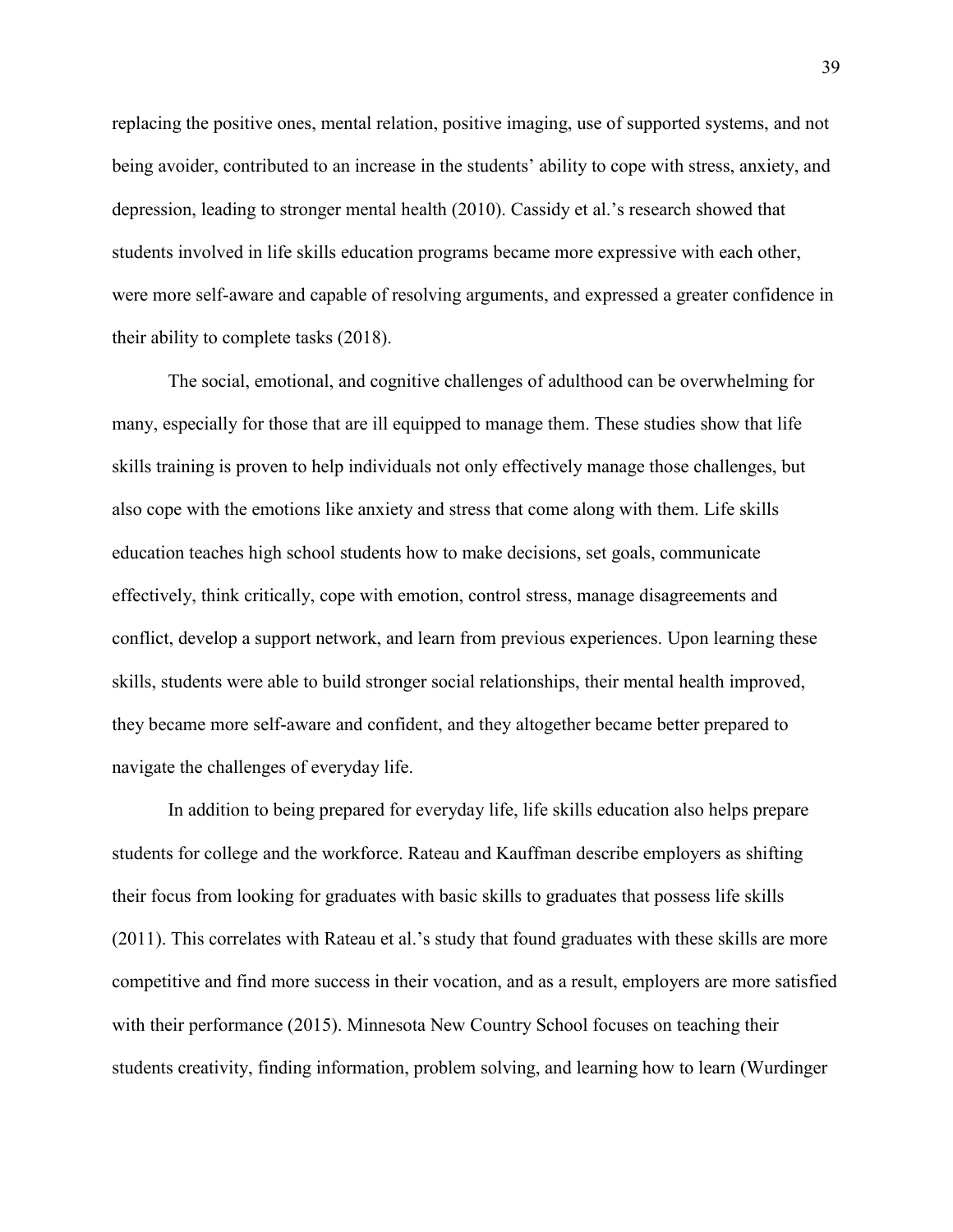& Rudolph, 2009). As a result, they produce graduates that are more successful in college than the national average, despite the fact their curriculum focuses less on skills that are traditionally contributed to college success such as math, writing, note taking, and test taking (Wurdinger  $\&$ Rudolph, 2009). In addition to content knowledge over a range of disciplines, Conley's study found that understanding the process of learning, the ability to think critically, the ability to accept and apply critical feedback, self-reflection, and building relationships with teachers and peers were characteristics that led students to a successful college experience (2007).

These studies all found that academic knowledge is obviously an important factor that leads to success in college. However, academic knowledge is not the only relevant factor. Teaching life skills such as critical thinking, creative thinking, time management, learning how to learn, collaboration, communication, applying critical feedback, self reflection, and relationship building in unison with academic skills leads to better outcomes for students, whether they are pursuing further education or entering the workforce. These studies show that the traditional education system centered around teaching academic knowledge is a disservice to its students, and leads to many graduates lacking the abilities to succeed in college or the workforce of today. In addition, these studies reveal how schools that incorporate life skills into their curriculum produce graduates that are better prepared not only for life after graduation, but also for college and the workforce (Conley, 2007; Rateau et al., 2015; Rateau & Kauffman, 2011; Wurdinger & Rudolph, 2009).

Project-Based Learning (PBL) programs are a model of an educational program that successfully integrates life skills into its curriculum. Life skills are not at the center of PBL programs, but rather are developed concurrently with content knowledge. In PBL programs, students develop projects to answer questions, explore new ideas, or pursue knowledge.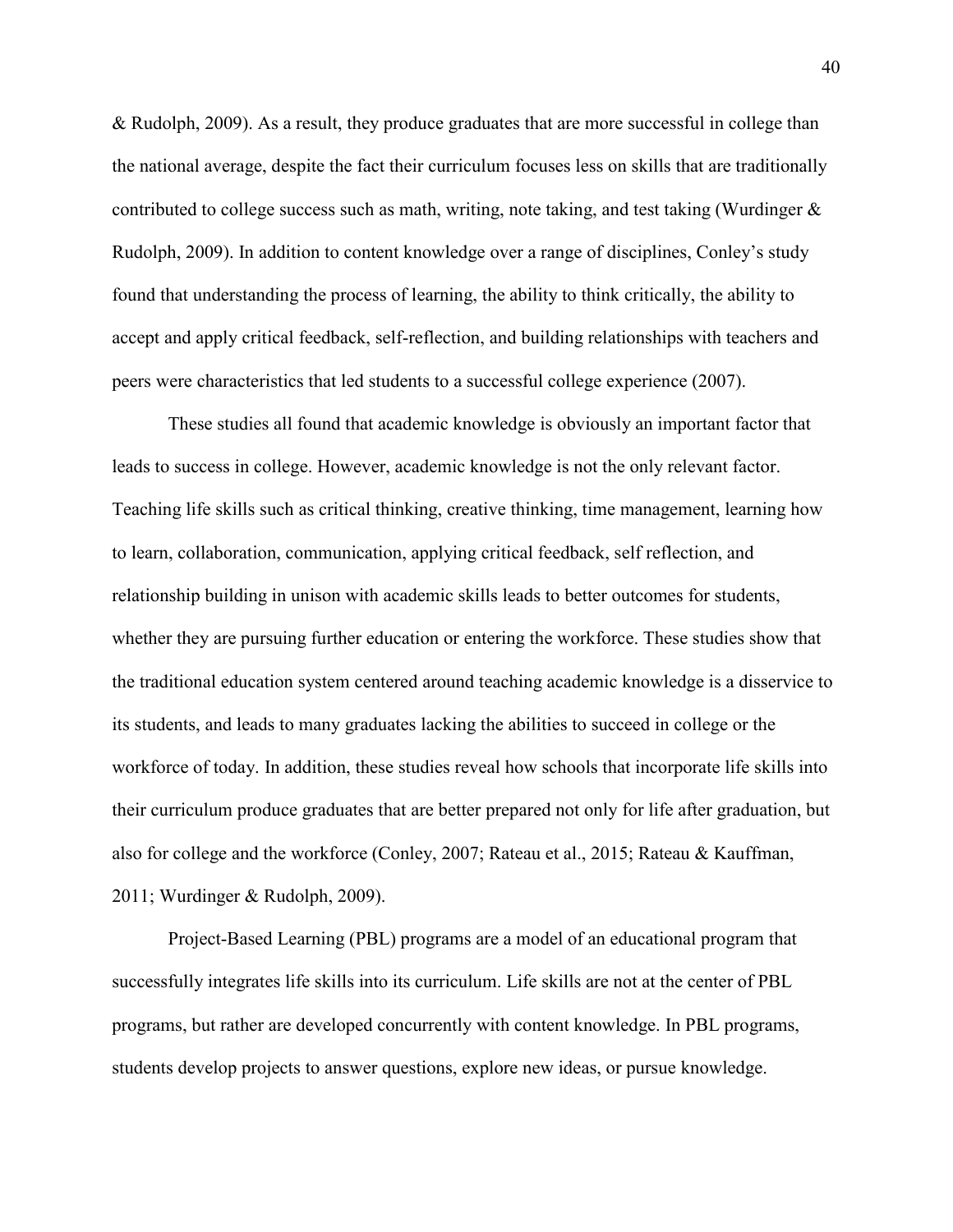Research done by Bell, Harada, Meyer andWurdinger, and Wurdinger and Rudolph shows that through this process, PBL programs enhance students' development of skills in creativity, problem solving, critical thinking, communication, collaboration, time management, and selfdirectedness (2010; 2008; 2016; 2009).

 These skills lead to students being set up well to handle the challenges of everyday life, postsecondary education, and their careers. This statement is supported by Wurdinger  $\&$ Rudolph's study that showed 92% of alumni think they have an advantage over their college classmates and 83% said they were better prepared to enter the workforce than their co-workers (2009). Furthermore, PBL programs help graduates develop a better understanding of what success means in their own life, and build the skills they need to make that success a reality (Wurdinger & Rudolph, 2009).

#### **Limitations of the Research**

There are limitations to this literature review. Because the literature specifically focused on secondary students, any research about life skills education in elementary schools or postsecondary institutions was not included. Additionally, these ideas have been around for decades, despite not being widely implemented. This led to a limited body of recent research. Sources used vary from within the past few years to over fifteen years. An argument in favor of the relevance of these older sources is that these ideas are still being researched today. In addition, the American Public Education system has begun to make changes to reflect these ideas, just not at the rate necessary to support students in the rapidly changing 21<sup>st</sup> century.

#### **Implications for Future Research**

 The implications for future research build off the idea that although life skills education has been researched and promoted for decades, schools within the American Public Education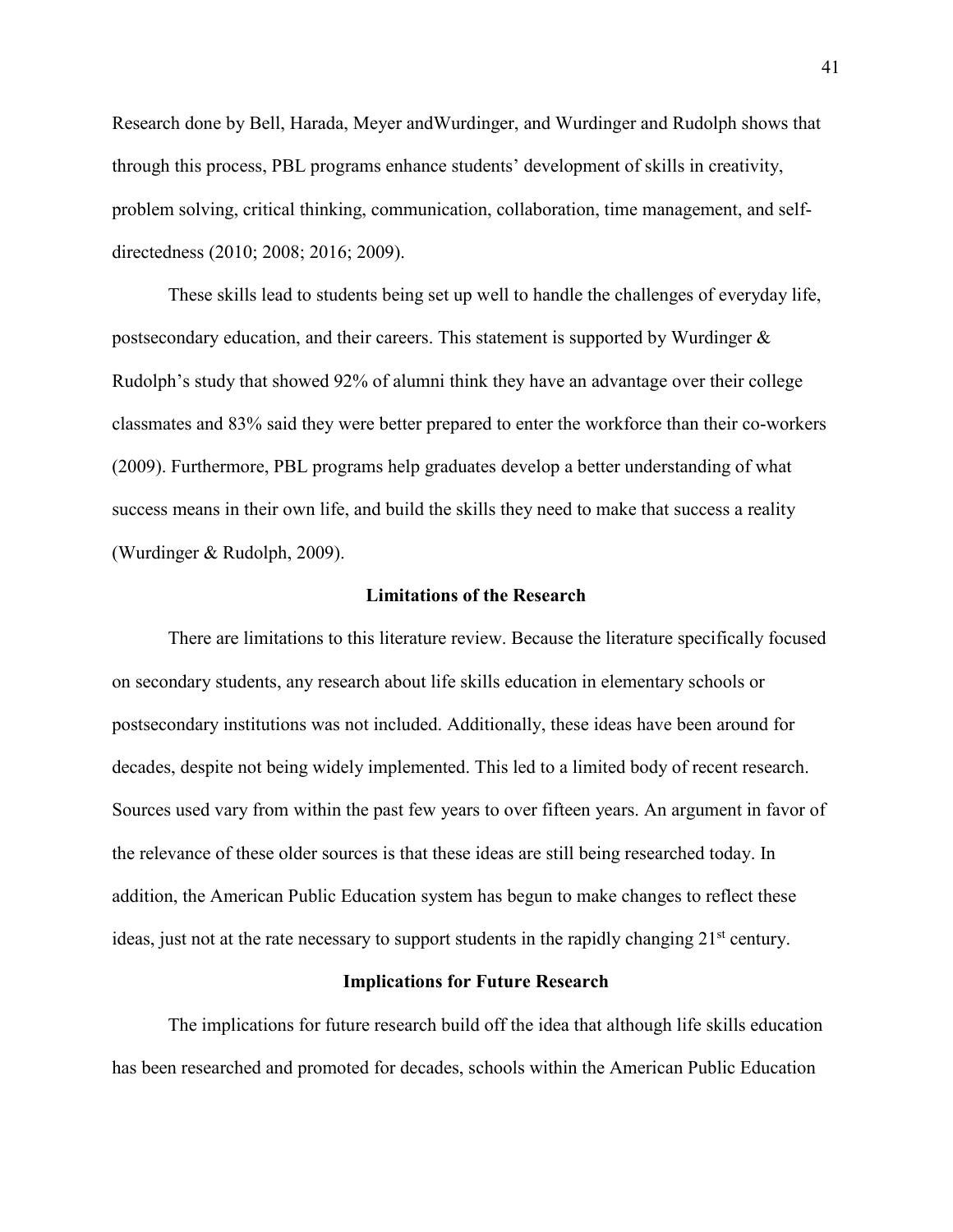system do not seem to be able to make changes at the rate students need in order to keep up with how quickly society is changing. This prompts the question: What does education reform in an effort to incorporate the life skills that are essential for student success look like? Project-Based Learning is just one example of a program that makes an effort to incorporate life skills into the curriculum, so answering this question would involve looking at other types of educational programs, how they incorporate life skills into their curriculum, and comparing student outcomes between programs. Another factor to take into consideration is the origins of these programs. What prompted educational boards and administrators to incorporate life skills education in their own schools? The final step is researching how awareness about these ideas can be spread so similar changes can be implemented elsewhere.

#### **Conclusion**

The purpose of this thesis was to analyze the impact life skills education has on secondary students. The guiding questions I explored in this paper:

*GQ1:* What does research say about how life skills education impacts student learning and outcomes in terms of college readiness, career readiness, and life readiness? *GQ2:* Does research show that students participating in Project-Based Learning programs learn life skills and gain the benefits that come with them?

A review of the literature found that teaching life skills such as self-awareness, critical thinking, creative thinking, decision making, problem solving, effective communication, interpersonal relationships, empathy, coping with stress, and coping with emotion in secondary schools had a positive impact on students' abilities to effectively manage the demands they will experience in college, their careers, and everyday life. These life skills enable students to translate knowledge, attitudes, and values into actual abilities, and they are clearly better off because of this (Yadav &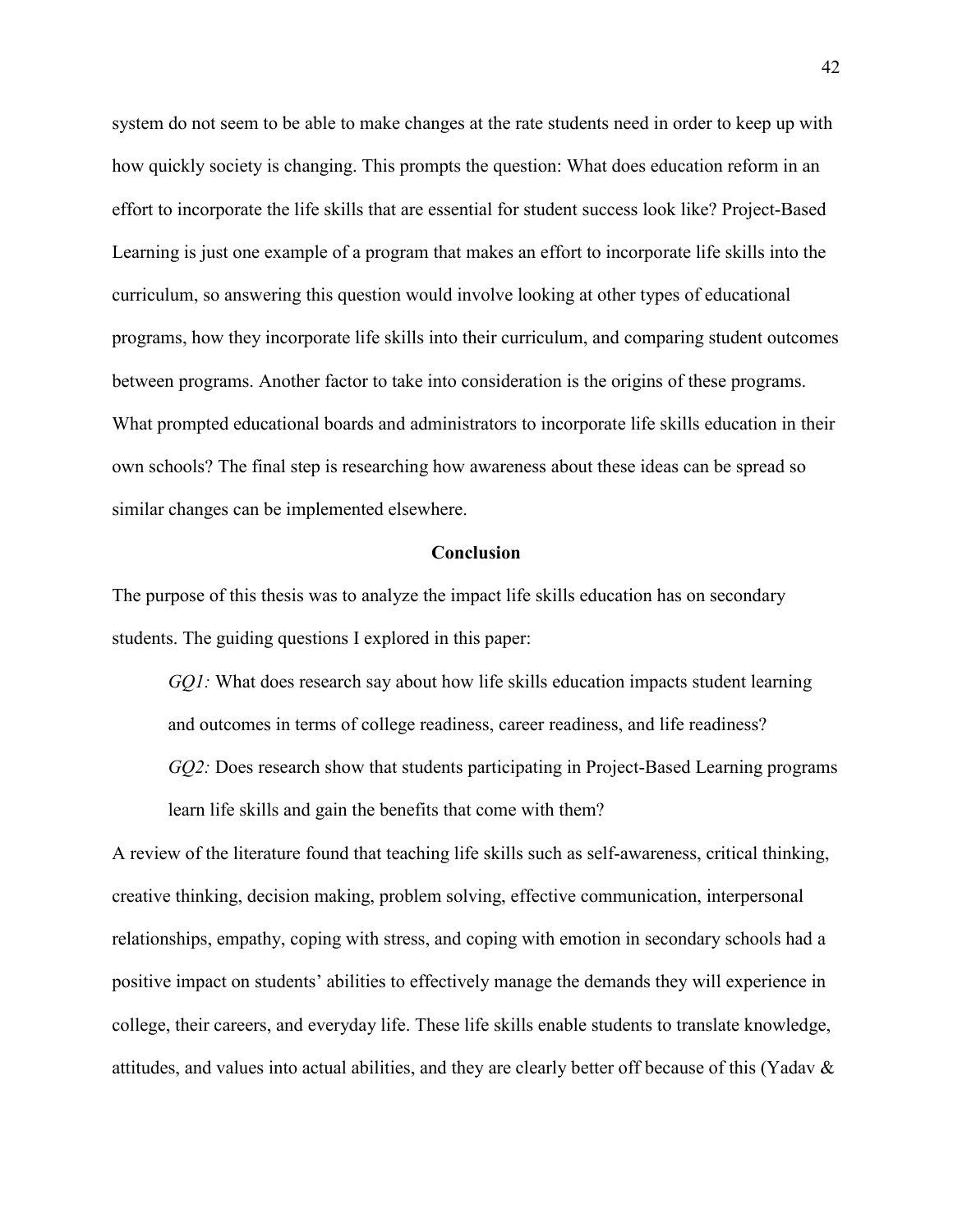Iqbal, 2009). The research also showed that Project-Based Learning programs can effectively teach their students these life skills. Even though life skills are not at the center of PBL programs, they are developed concurrently with content knowledge throughout the program, and as a result, students gain the benefits that come along with them.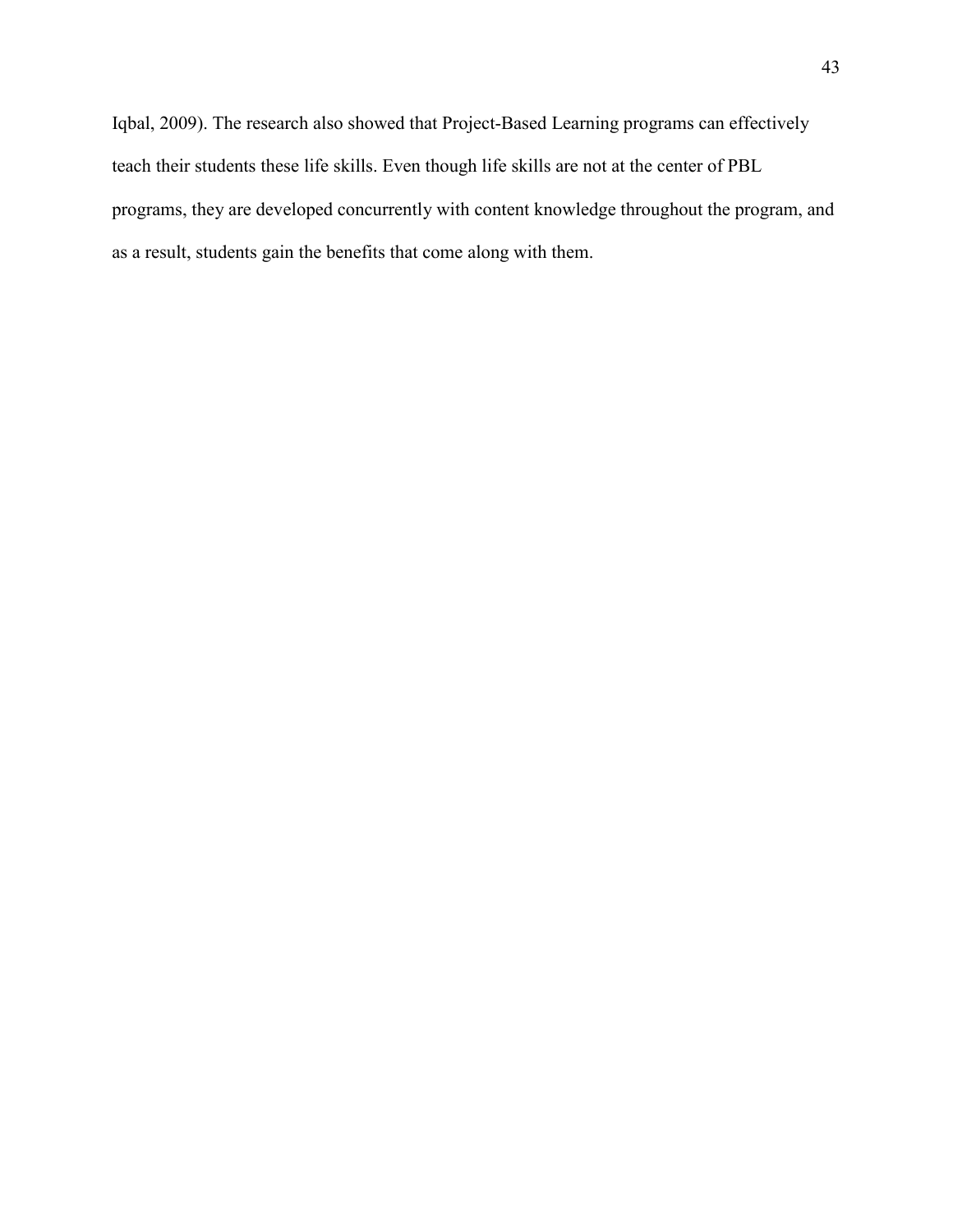#### **REFERENCES**

Atkinson, D. (2017). Virginia rethinks high school in its Profile of a Graduate. *National Association of State Boards of Education.* 

Bandura, A. (1977). *Social learning theory.* Prentice-Hall.

Bell, S. (2010). Project-Based Learning for the 21st century: Skills for the future. The Clearing House: *A Journal of Educational Strategies, Issues and Ideas, 83(2), 39-43.* doi:10.1080/00098650903505415

- Casner-Lotto, J., Rosenblum, E., & Wright, M. (2009). *The ill-prepared US workforce: Exploring the challenges of employer-provided workforce readiness training.* New York, NY: The Conference Board, Inc.
- Cassidy, K., Franco, Y., & Meo, E. (2018). Preparation for adulthood: A teacher inquiry study for facilitating life skills in secondary education in the United States. *Journal of Educational Issues, 4(1), 33.* doi:10.5296/jei.v4i1.12471
- Conley, D. (2007). Redefining College Readiness. *Educational Policy Improvement Center.*
- Finch, D. J., Hamilton, L. K., Baldwin, R., & Zehner, M. (2013). An exploratory study of factors affecting undergraduate employability. *Education + Training, 55(7)*, 681–704. https://doi.org/10.1108/et-07-2012-0077
- Georghiou, C. (2015). *Power Generation Illustration* [Image]. National Geographic. https://www.nationalgeographic.org/activity/right-balance-mixing-energy-resources/
- Harada, V., Kirio, C., & Yamamoto, S. (2008). Project-Based Learning:

Rigor and relevance in high schools. *Library Media Connection, 14-20.*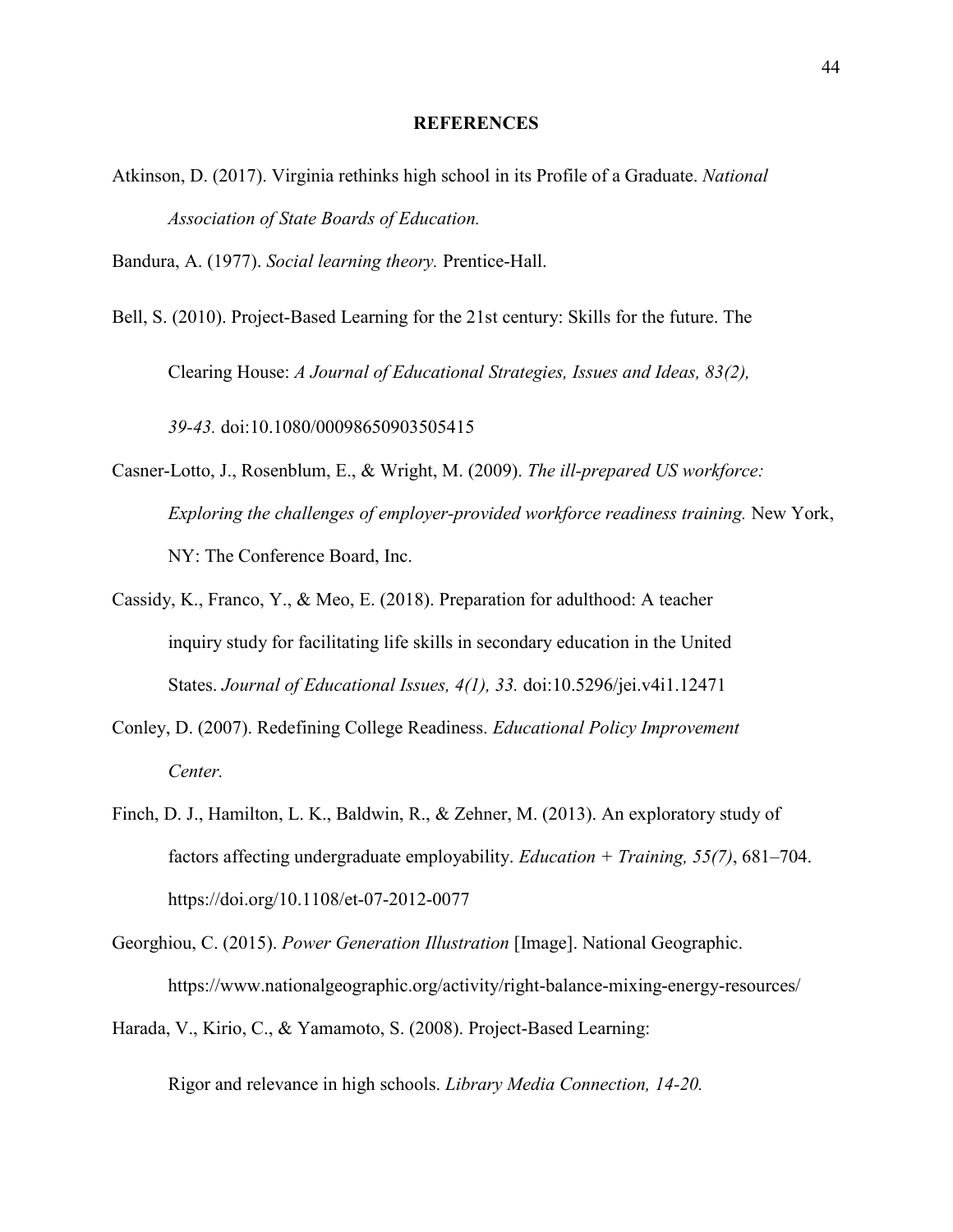Retrieved from: https://web-b-ebscohost-

com.ezproxy.bethel.edu/ehost/pdfviewer/pdfviewer?vid=1&sid=726e5eea-7a77-4bab-ad49-bfca2a30f76e%40pdc-v-sessmgr02

- Meyer, K., & Wurdinger, S. (2016). Students' perceptions of life skill development in Project-Based Learning schools. *Journal of Educational Issues, 2(1), 91.* doi:10.5296/jei.v2i1.8933
- Pillai, R. (2012). The importance of life skills education for children and adolescents. *Souvenir-cum-Scientific Update for the 22nd Annual Conference of Indian Psychiatric Society, Assam State Branch. Guwahati: ABSCON, 21-24.*
- Prajapati, R., Sharma, B., & Sharma, D. (2017). Significance of life skills education. *Contemporary Issues in Education Research (CIER), 10(1).* doi:10.19030/cier.v10i1.9875
- Railsback, J. (2002). *Project-Based Instruction:* Creating excitement for learning.

*Northwest Regional Educational Laboratory.* 

- Rateau, R. J., & Kaufman, E. K. (2011). Understanding the employability of college graduates for success in the workplace. *Virginia Polytechnic Institute and State University.*
- Rateau, R. J., Kaufman, E. K., & Cletzer, D. A. (2015). Innovative classroom strategies that prepare college graduates for workplace success. *Journal of Agricultural Education, 56(3), 52-68.* doi:10.5032/jae.2015.03052
- Sobhi-Gharamaleki, N., & Rajabi, S. (2010). Efficacy of life skills training on increase of mental health and self esteem of the students. *Procedia - Social*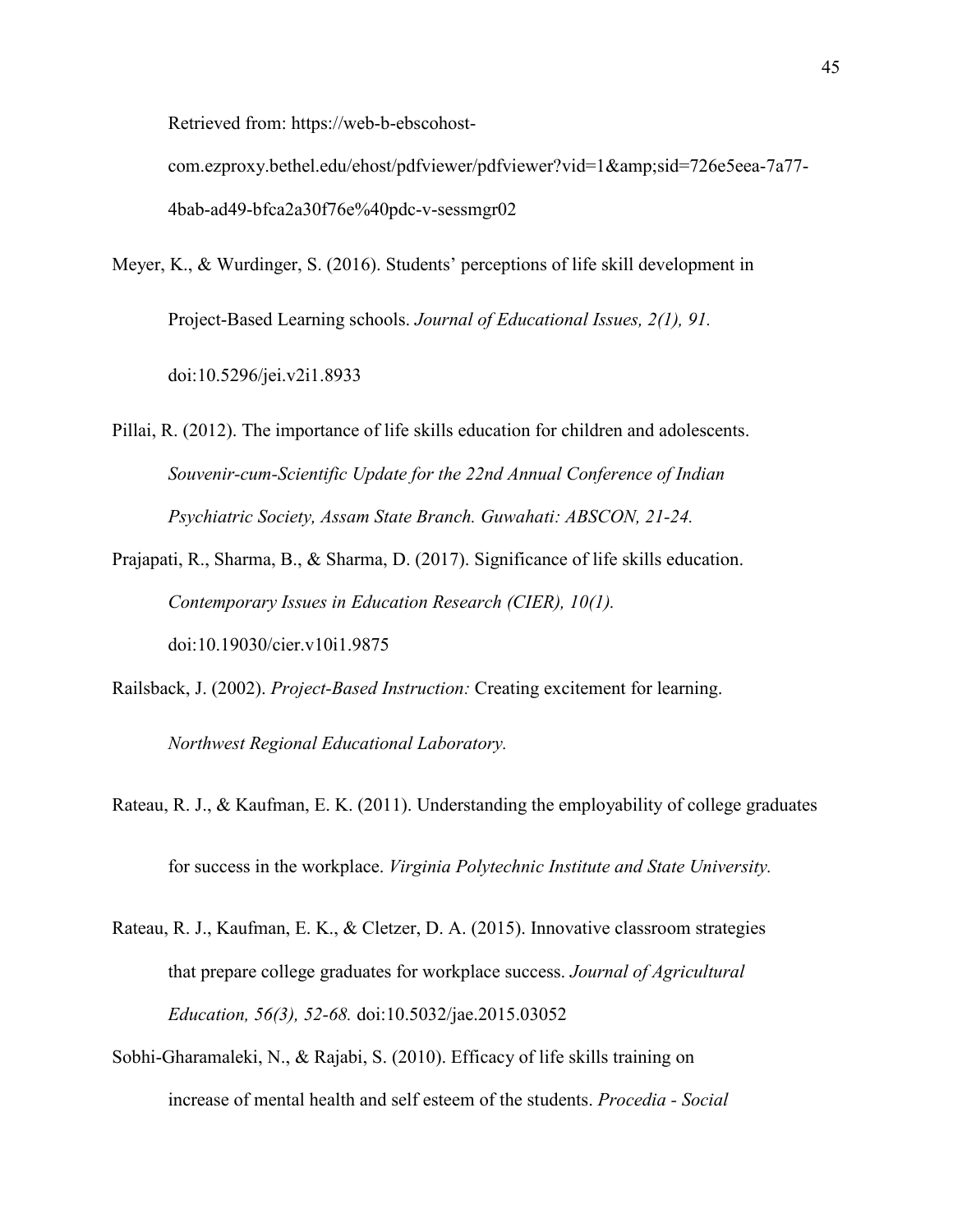*and Behavioral Sciences, 5, 1818-1822.* doi:10.1016/j.sbspro.2010.07.370

Toch, T. (2011). Beyond basic skills. *Phi Delta Kappan, 92(6), 72-73.*

http://dx.doi.org/10.1177/003172171109200617

Venezia, A., & Jaeger, L. (2013). Transitions from high school to college. *The Future of* 

*Children*, *23*(1).

Wagner, T. (2002). *Making the grade: reinventing America's schools.*

RoutledgeFalmer: London.

- World Health Organization (1997). Life skills education in schools. *Geneva: World Health Organization - Program on Mental Health.*
- Wurdinger, S., & Rudolph, J. (2009). A different type of success: Teaching important life skills through project based learning. *Improving Schools, 12(2), 115-129.*  doi:10.1177/1365480209105576
- Yadav, P., & Iqbal, N. (2009). Impact of life skill training on self-esteem, adjustment and empathy among adolescents. *Journal of the Indian Academy of Applied Psychology, 35(Special Issue), 61-70.*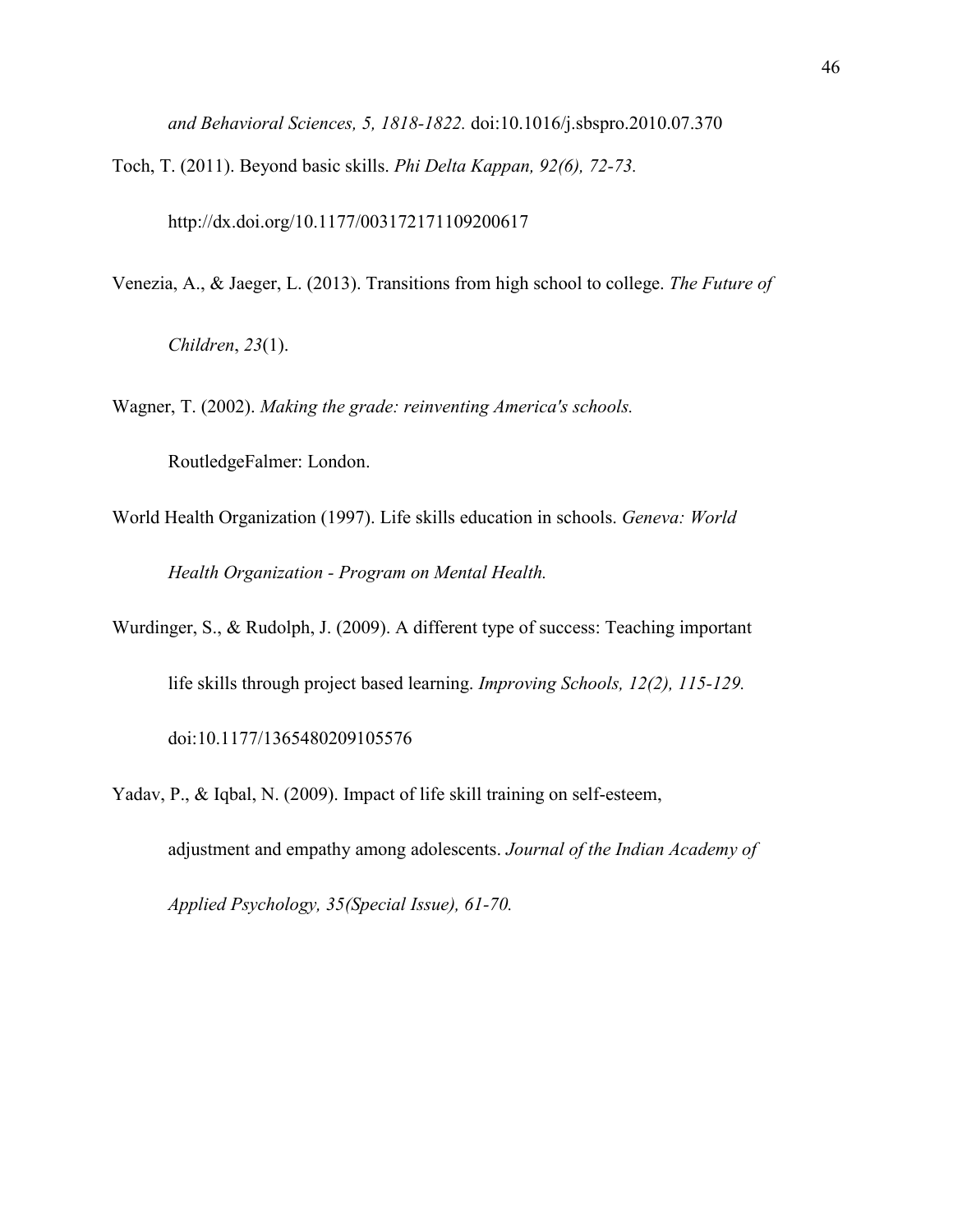#### **APPENDIX A**



### **Power Plants: Converting Energy Into Electricity - Research Project**

(Georghiou, 2015)

Table of Contents

### Introduction

Part 1 - Research

CK12 Note Taking

- 14.6 Nonrenewable Energy Resources
- 14.7 Renewable Energy Resources
- 14.8 Energy Use
- 14.9 Energy Conservation
- Part 2 Choose and Research an Energy Resource Independent Research
- Part 3 Preparing for your Presentation
- Part 4 Submit your Presentation Grading Rubric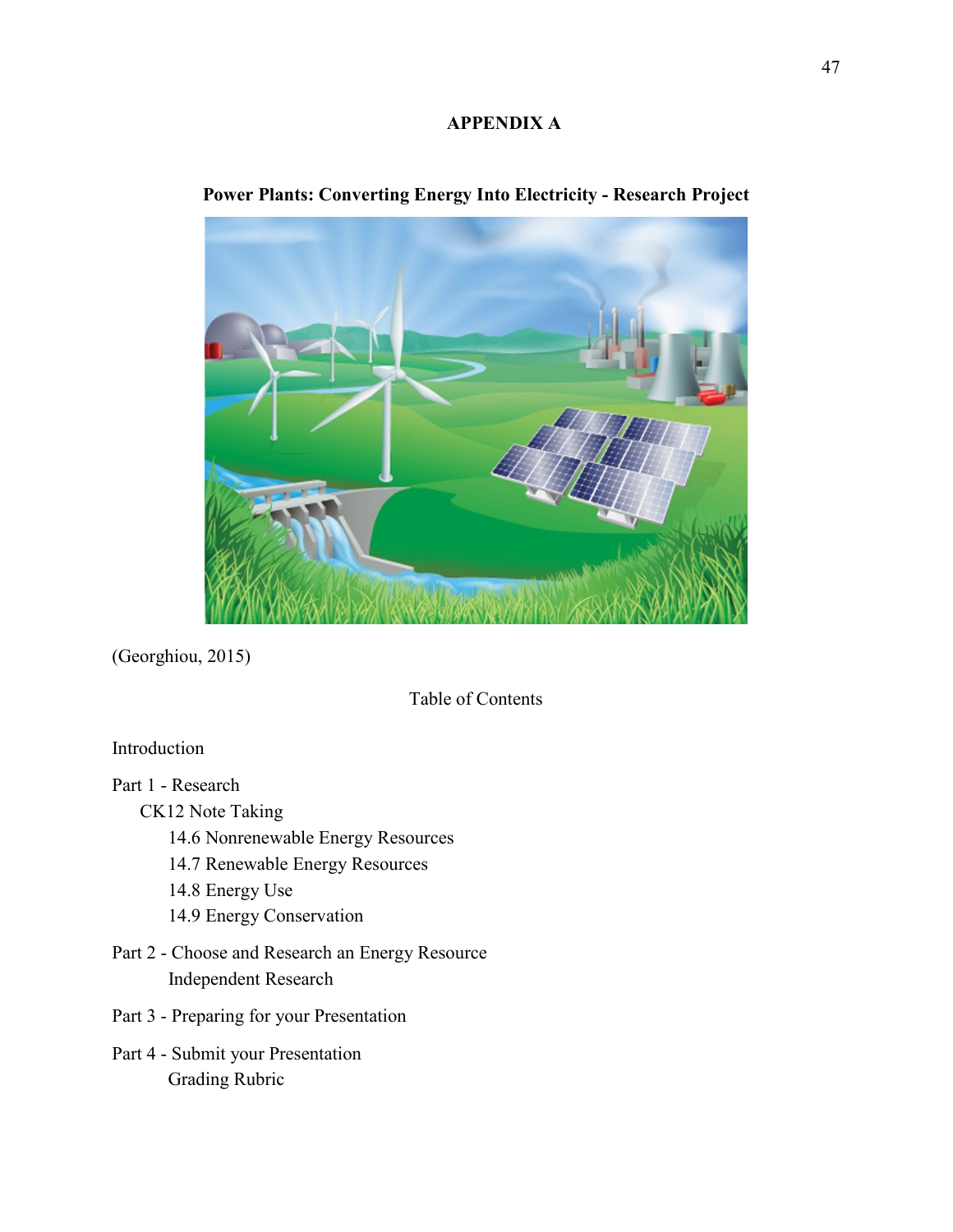### Introduction

The Minnesota Legislative branch is planning to construct a new power plant and they are seeking information on which types of energy resources will be the best choice for our community.

Your challenge is to research the different types of energy resources and to create a short video to present your findings to the legislature.

[Minnesota currently obtains its electricity from the following resources:](https://www.eia.gov/state/?sid=MN#tabs-4)

- 29.5% by <u>burning coal</u>
- 17% is generated by [natural gas](https://www.youtube.com/watch?v=sOKAv_HKkas)
- 24.1% comes from <u>nuclear power</u>
- 27.8% by renewables (such as [solar,](https://www.khanacademy.org/partner-content/nova/energy/v/solarpower) [wind,](https://www.khanacademy.org/partner-content/nova/energy/v/windpower) and [biomass\)](https://youtu.be/7cCSV0IO4zE)
- 1.6% comes from hydroelectric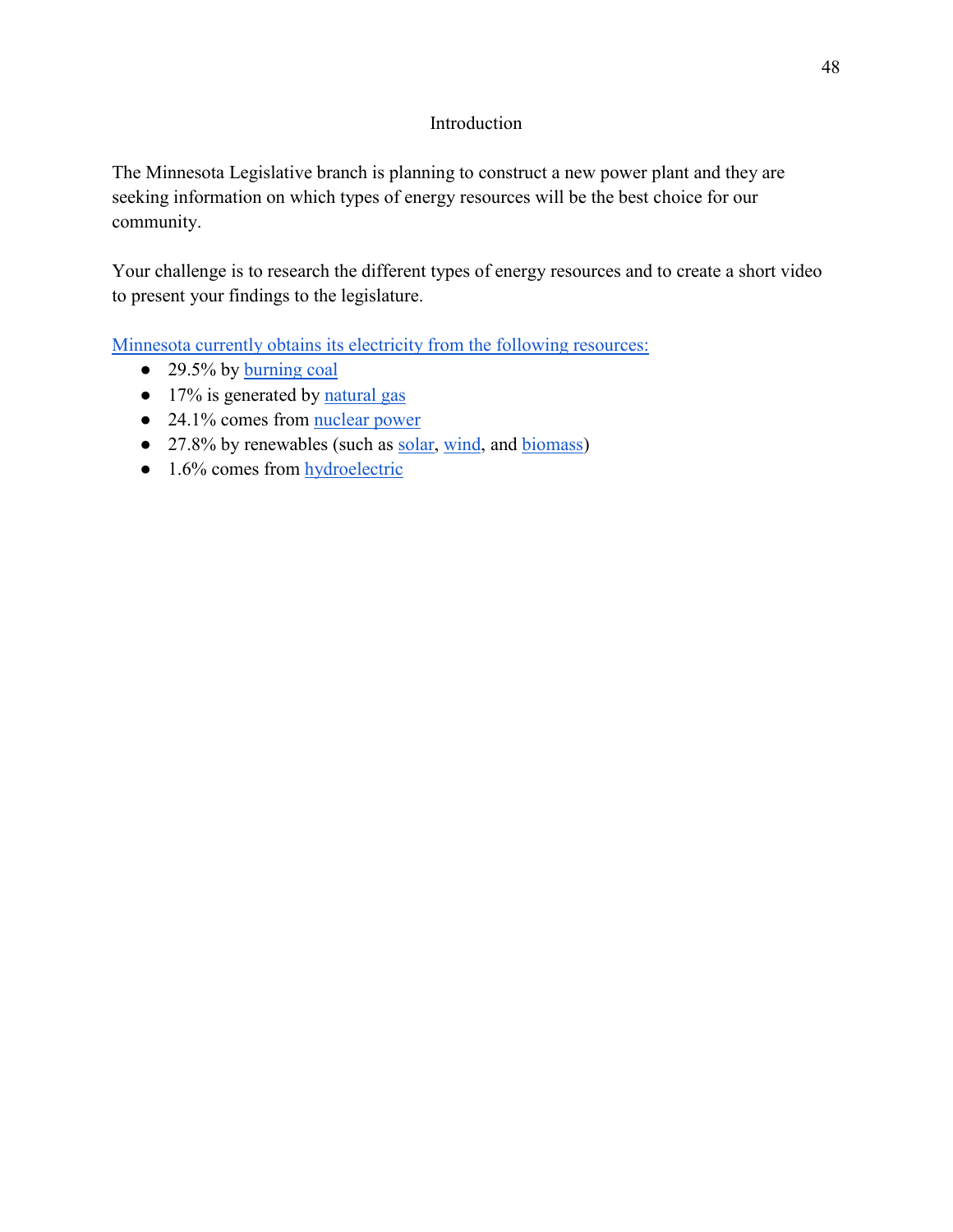## Part 1 - Research

Read the textbook sections linked in the table below to take notes about any information that you find interesting or helps your understanding of the question or main idea listed.

| CK12 Note Taking                                                                                                                                                       |                                   |
|------------------------------------------------------------------------------------------------------------------------------------------------------------------------|-----------------------------------|
| <b>Essential Question(s):</b><br>What are nonrenewable resources?<br>$\bullet$<br>What are renewable resources?<br>How is energy used?<br>How can energy be conserved? |                                   |
| 14.6 - Nonrenewable Energy Resources                                                                                                                                   |                                   |
| <b>Question/Main Ideas:</b>                                                                                                                                            | Notes:                            |
| What are nonrenewable<br>resources?                                                                                                                                    |                                   |
| Types of fossil fuels                                                                                                                                                  |                                   |
| How fossil fuels formed                                                                                                                                                |                                   |
| Fossil fuels and the<br>environment                                                                                                                                    |                                   |
| Nuclear Energy                                                                                                                                                         |                                   |
| Summary                                                                                                                                                                |                                   |
| Review                                                                                                                                                                 |                                   |
|                                                                                                                                                                        | 14.7 - Renewable Energy Resources |
| What are renewable resources?                                                                                                                                          |                                   |
| Wind                                                                                                                                                                   |                                   |
| Sunlight<br>$\bullet$                                                                                                                                                  |                                   |
| Moving Water<br>$\bullet$                                                                                                                                              |                                   |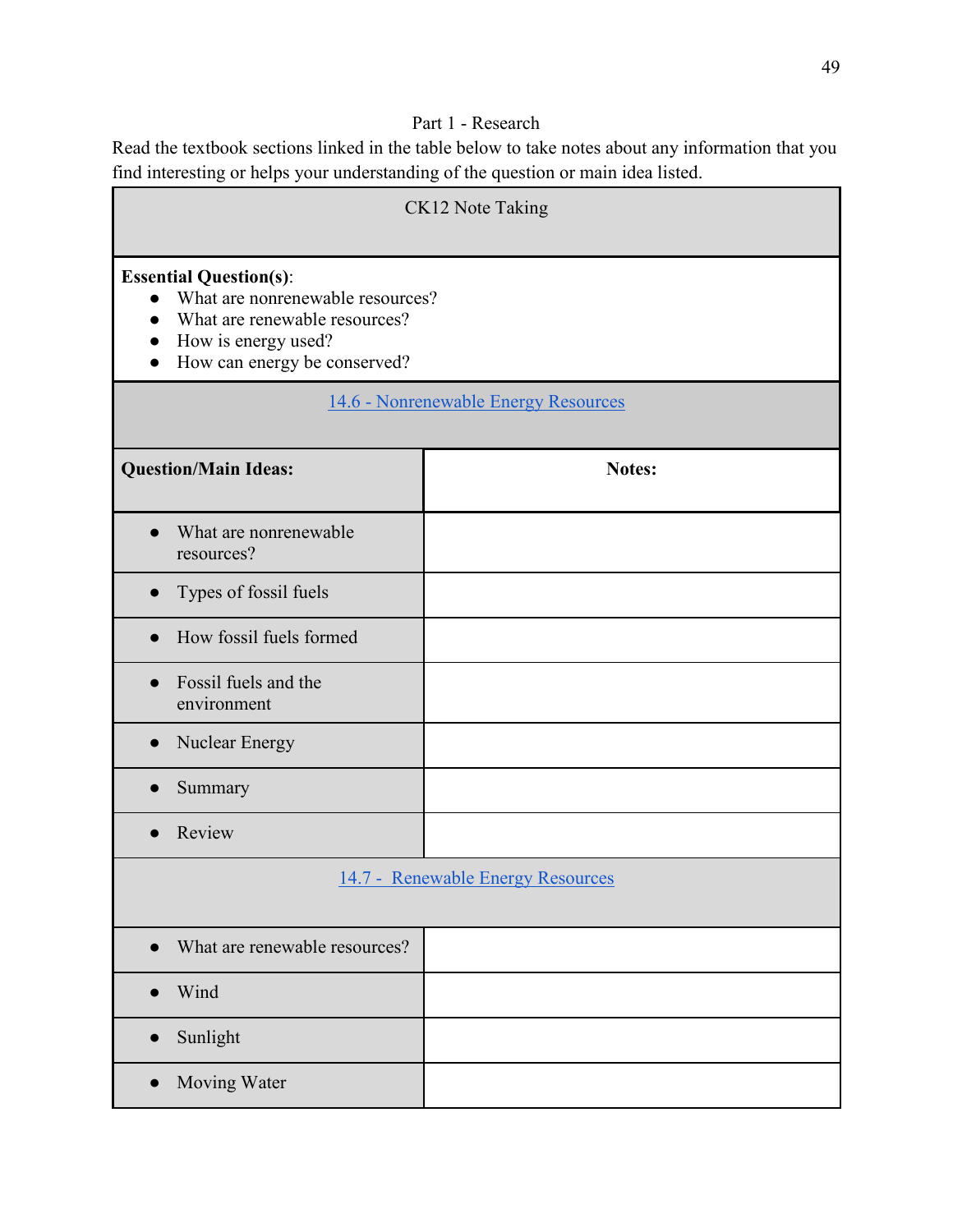| <b>Biomass</b>                                      |                            |  |
|-----------------------------------------------------|----------------------------|--|
| Geothermal Energy                                   |                            |  |
| Summary<br>$\bullet$                                |                            |  |
| Review                                              |                            |  |
| <b>Explore More</b><br>$\bullet$                    |                            |  |
|                                                     | 14.8 - Energy Use          |  |
| Use of energy resources                             |                            |  |
| Oil use by nation<br>$\bullet$                      |                            |  |
| Summary                                             |                            |  |
| Review                                              |                            |  |
|                                                     | 14.9 - Energy Conservation |  |
| <b>Conserving Energy</b><br>$\bullet$               |                            |  |
| Conserving energy in<br>$\bullet$<br>transportation |                            |  |
| Conserving energy at home                           |                            |  |
| Summary                                             |                            |  |
| Review<br>$\bullet$                                 |                            |  |
| <b>Overall Summary:</b>                             |                            |  |

Have you completed all of part 1? If not, please go back and finish before reflecting on the material then proceeding to part 2.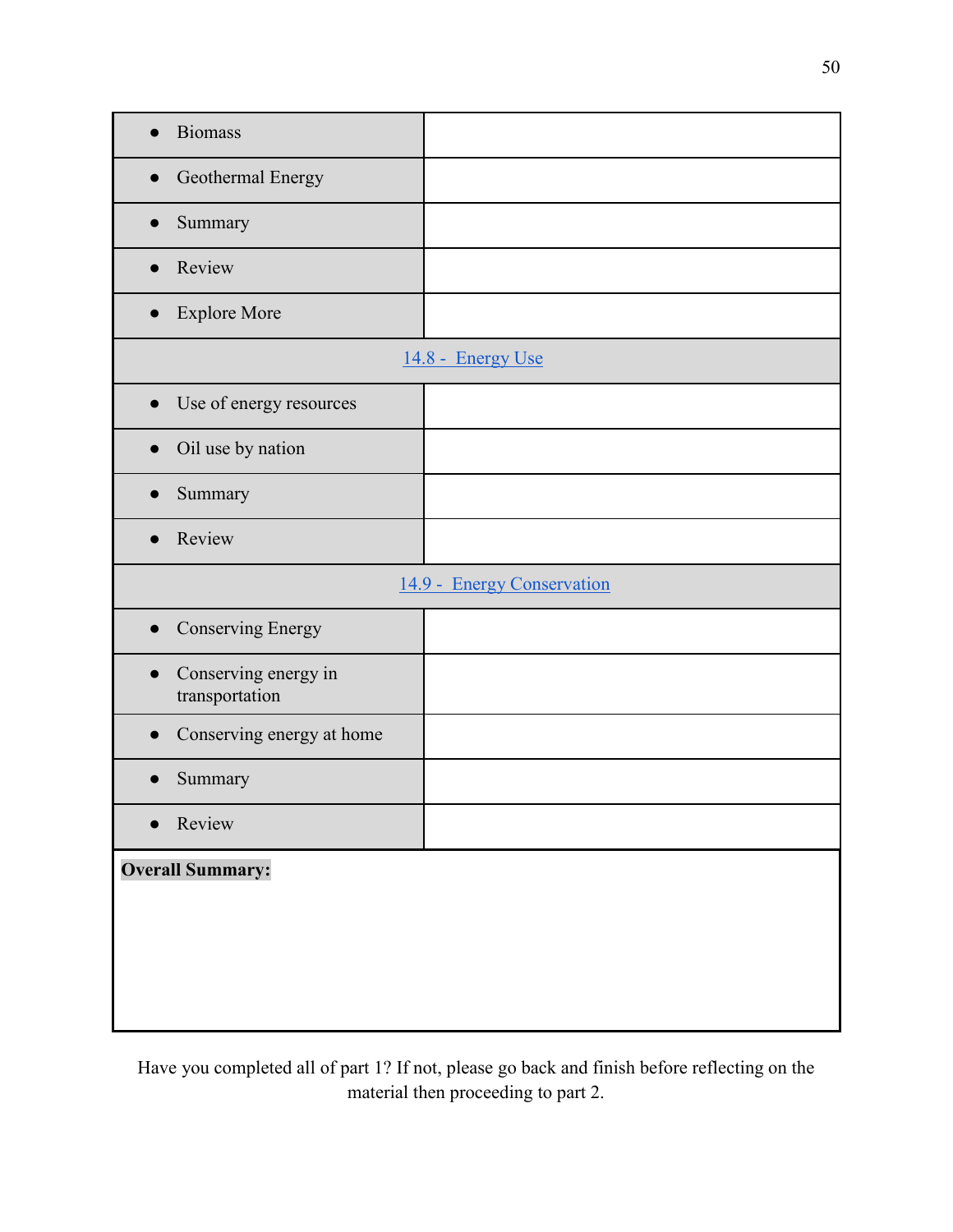| <b>Part 1 Reflection:</b>                                                                                                                                                                                                           |  |
|-------------------------------------------------------------------------------------------------------------------------------------------------------------------------------------------------------------------------------------|--|
| What is the most important thing you<br>learned from this section?                                                                                                                                                                  |  |
| What concept are you curious to<br>learn more about?                                                                                                                                                                                |  |
| Look ahead to part 2. How are you<br>going to structure your class time<br>tomorrow? Is there anything you<br>need to wrap up or come back to<br>from part 1?                                                                       |  |
| If there is anything from this section that you don't quite understand or need clarified, connect<br>with a classmate and see if they can help you understand it better. If you still have questions,<br>connect with your teacher. |  |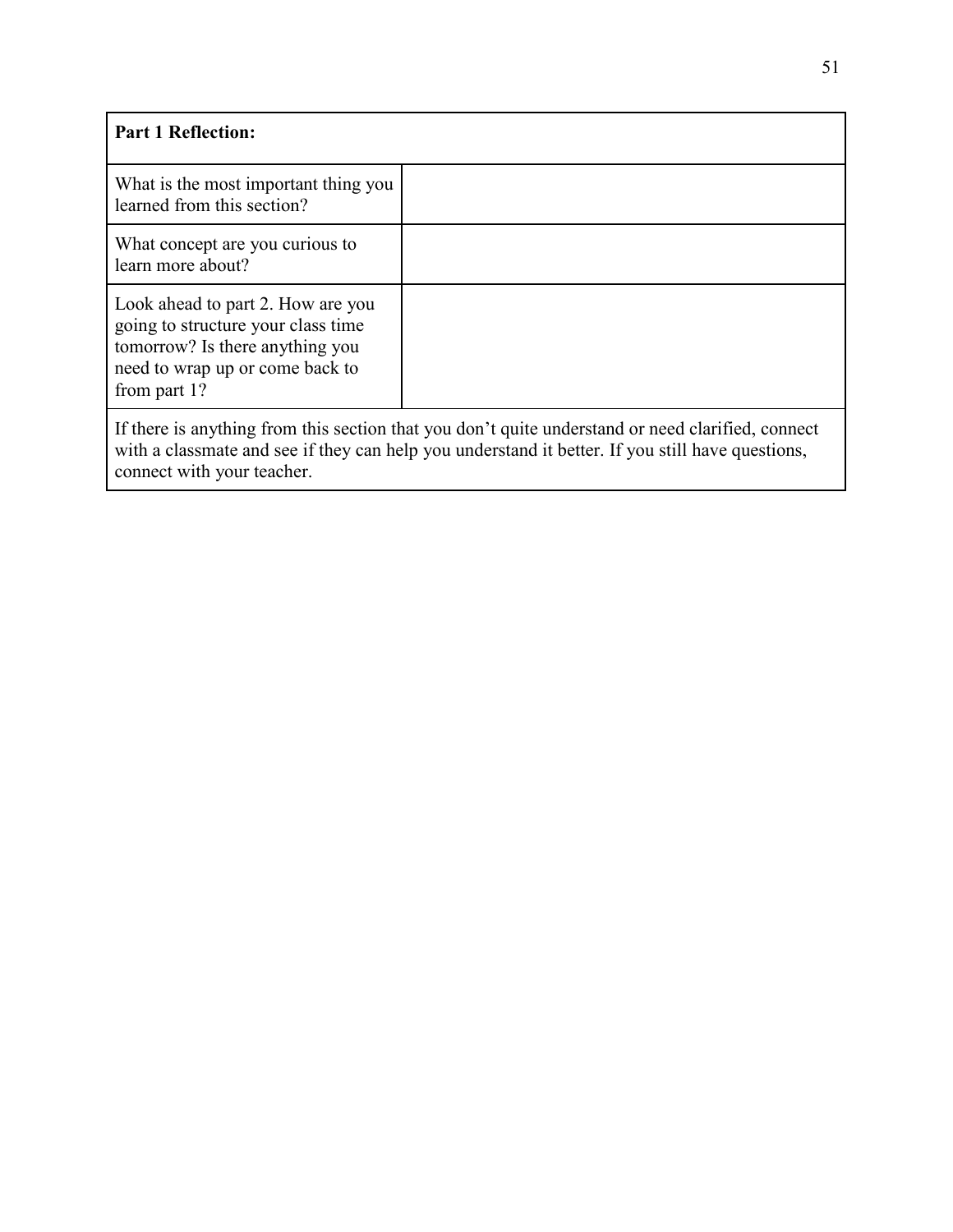Part 2 - Choose and Research an Energy Resource

Today you will...

❖ Choose which one type of energy resource you will research.

 $\triangleright$  Your options are:

- Coal
- Natural Gas
- Nuclear
- Solar
- Wind
- Biomass
- Hydroelectric

❖ Choose 1-2 classmates to work with that are interested in researching the same energy

resource as you

- ❖ Identify the most significant benefits of that type of energy resource.
- ❖ Identify any risks associated with that type of energy resource.
- ❖ Explain how that type of energy resource is converted into electricity. (They are multiple

 ways this can happen for some types of energy resources. For example, when people think of wind power they typically picture large turbines on a wind farm, but there are other ways of harnessing wind energy like smaller, bladeless turbines. Look into the different ways your chosen type of energy can be harnessed and focus on the one that interests you the most).

- ❖ Why is this type of energy resource better for Minnesota than other forms?
- ❖ You MUST include links to every resource you use to find your information. There is a

dedicated place to include all of your links, but it may also be helpful to you to include

the

links with your notes so you can reference them later.

Independent Research

**Essential Question(s)**:

• What are the most significant benefits?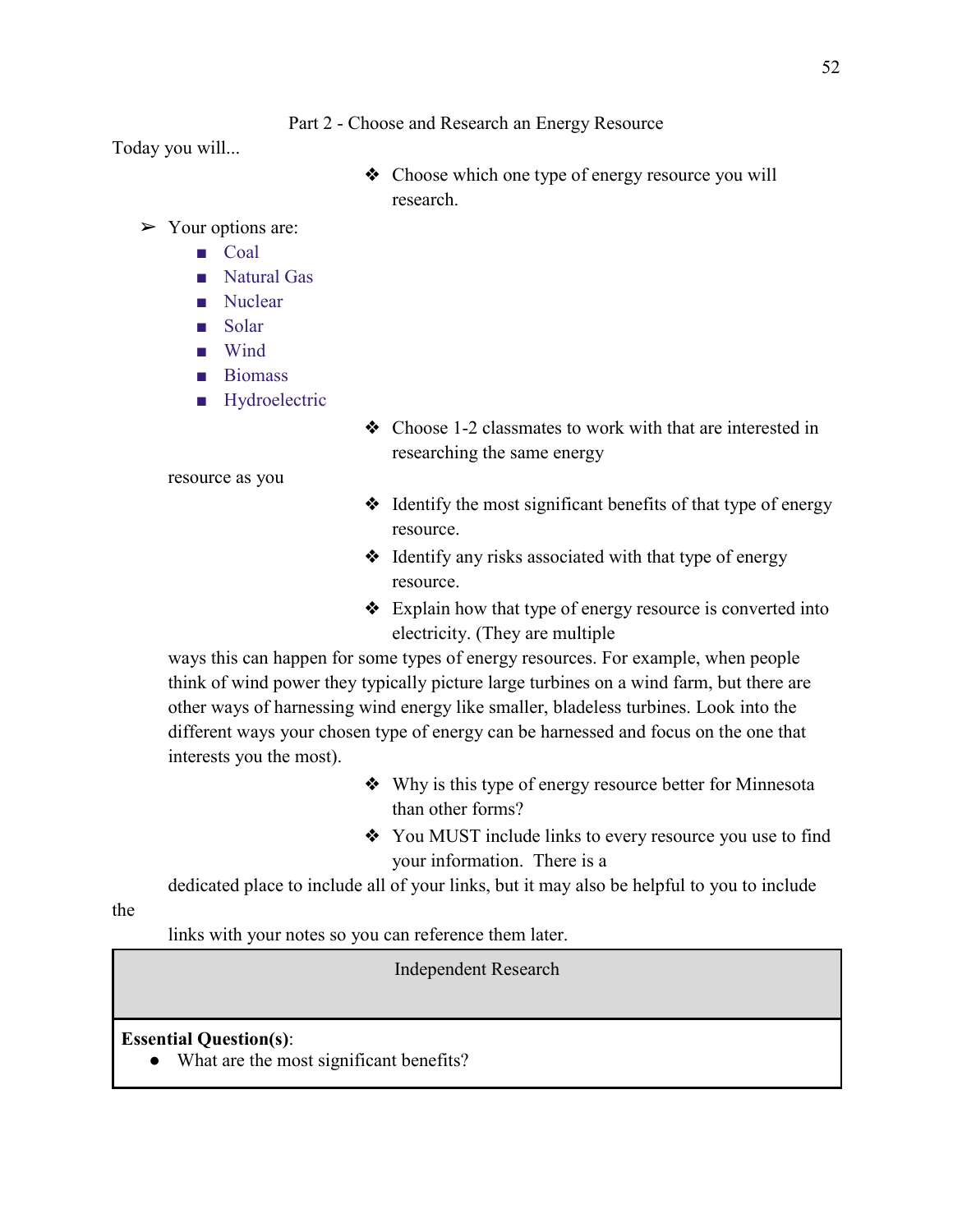- What are the risks?
- How does this type of energy resource get converted into electricity?

### Independent Research:

In this section you will use outside resources and materials (the internet) to go more in depth with learning about one specific type of energy resource. The *Question/Main Ideas* provided are only a starting point and much more information should be researched and added to the additional research portion to earn full credit for this section.

| <b>Question/Main Ideas:</b>                                                                               | <b>Notes:</b> |
|-----------------------------------------------------------------------------------------------------------|---------------|
| Which type of energy resource<br>are you researching?                                                     |               |
| What are the benefits?                                                                                    |               |
| What are the risks?                                                                                       |               |
| How does it work? (Explain a<br>method for how your energy<br>resource is converted into<br>electricity). |               |
| Why would this form of energy<br>resource be better for<br>Minnesota than any other type?                 |               |
| Additional research not<br>included above:                                                                |               |

**Overall Summary: (what is your reason that we should use this type of energy?)**

**Resources: Include links to all resources that you used for this part of your research below. This is essential to receive full credit on this part of the project. You should use at least 3 different sources but may use more. These sources should be used to collect relevant data AND should be used to verify the information you find from other resources.**

**1.** 

**2.**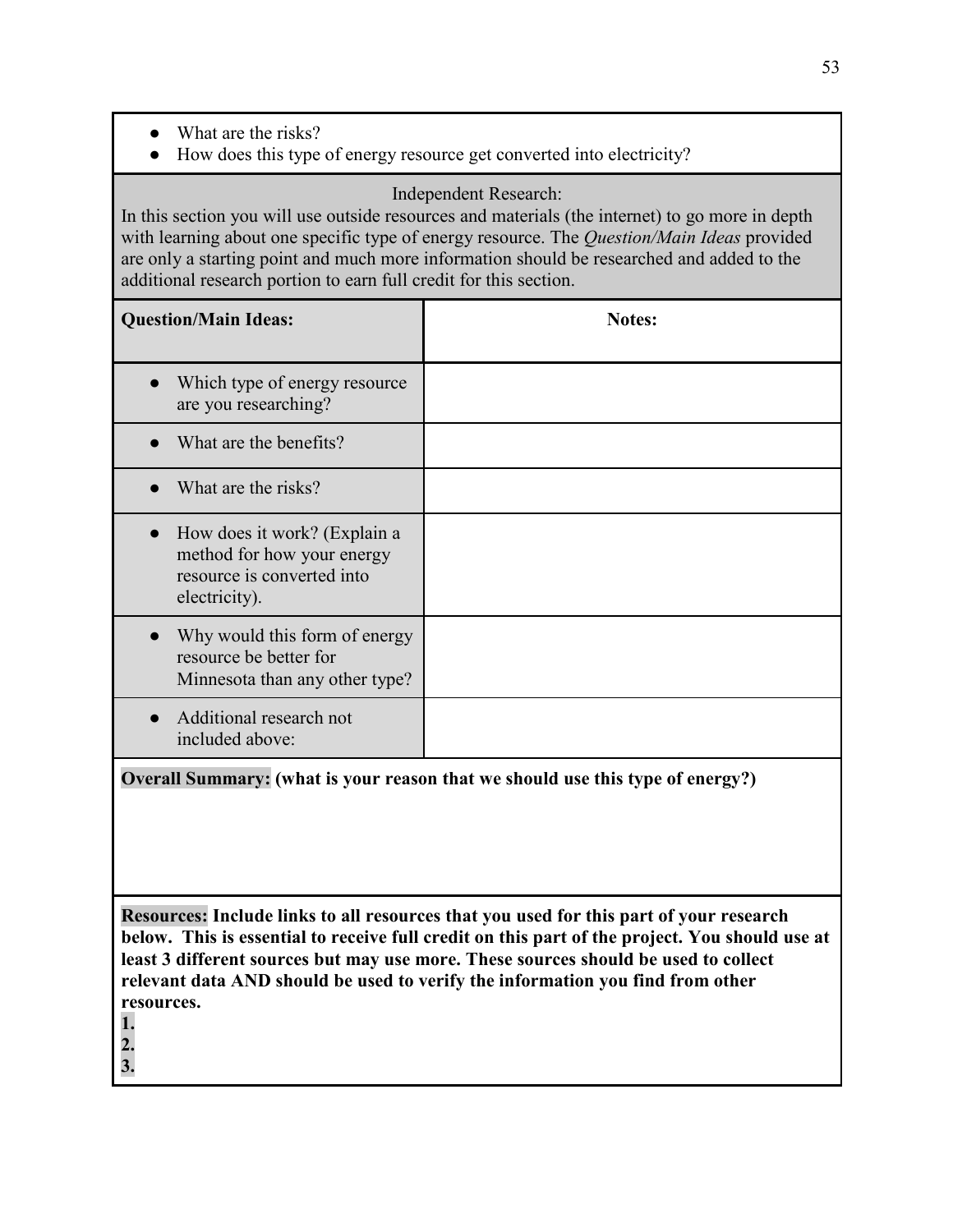## Have you completed all of part 2? If not, please go back and finish before reflecting on the material then proceeding to part 3.

| <b>Part 2 Reflection:</b>                                                                                                                                                                                                           |  |
|-------------------------------------------------------------------------------------------------------------------------------------------------------------------------------------------------------------------------------------|--|
| What piece of information was the<br>most helpful for your<br>understanding of your energy<br>resource or how it is converted to<br>electricity?                                                                                    |  |
| What concept was the most<br>interesting for you to research?                                                                                                                                                                       |  |
| Look ahead to part 3. How are you<br>going to structure your class time<br>tomorrow? Is there anything you<br>need to wrap up or come back to<br>from part 1?                                                                       |  |
| If there is anything from this section that you don't quite understand or need clarified, connect<br>with a classmate and see if they can help you understand it better. If you still have questions,<br>connect with your teacher. |  |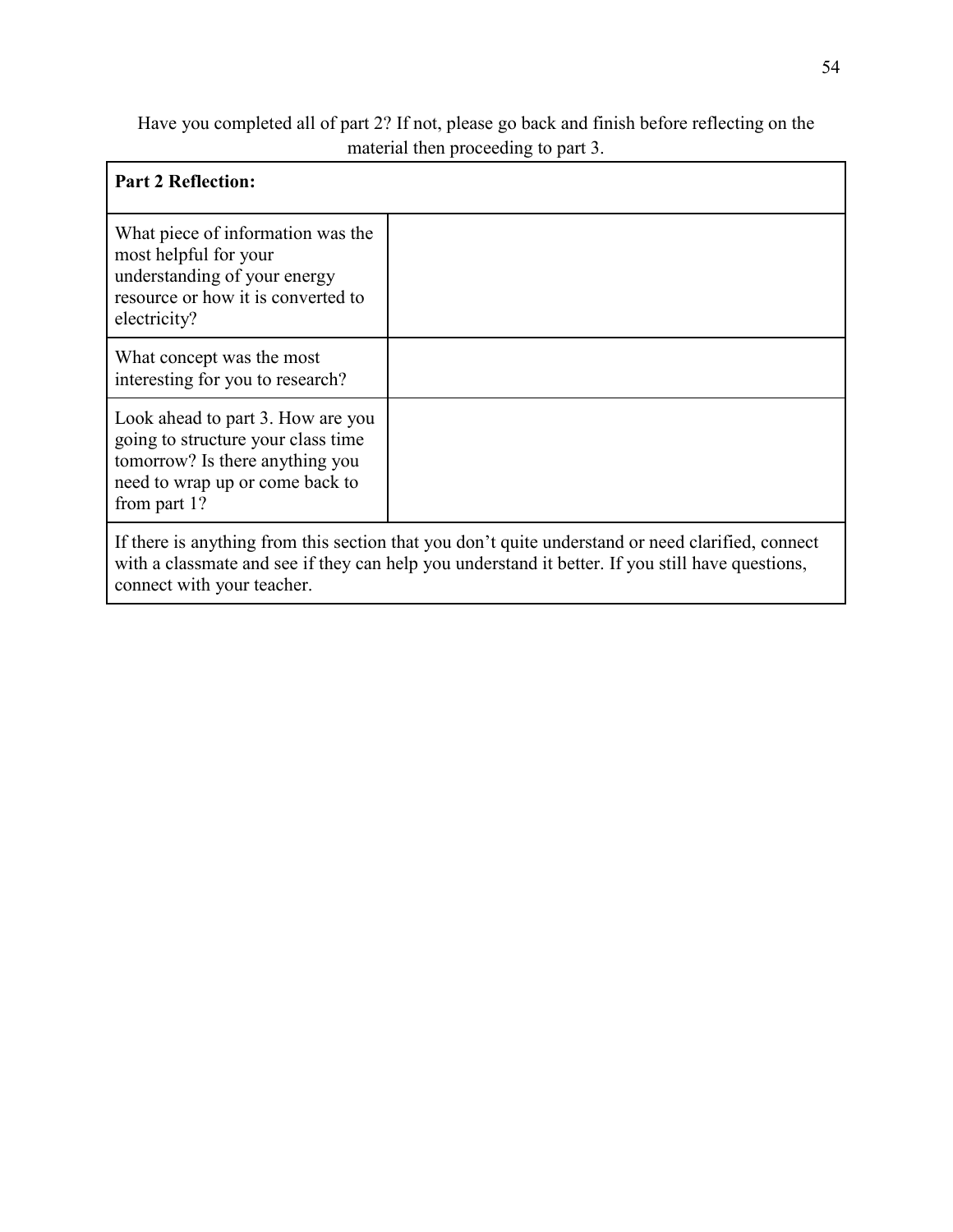### Part 3 - Preparing for your Presentation

Now that you have chosen a form of energy production and completed in depth research, it is time to start organizing yourself to present your findings. You will need to select a method for presenting and create a transcript or outline of what you will say. The ultimate goal is to communicate your findings effectively to your classmates and the teacher. You will have a maximum of 4 minutes to present and should include information on each of the topics below:

- ❖ Identify the most significant benefits of that type of energy resource.
- ❖ Identify any risks associated with that type of energy resource.
- ❖ Explain how that type of energy resource is converted to electricity.

❖ Why is this type of energy resource better for Minnesota than other forms? You may format your presentation in any manner that communicates the required information and engages the audience. There are no deductions or additional points for the format you select. This is meant to give you an opportunity to express yourself in the manner that you find most interesting. Below is a list of ideas about how to present, but if you want to present in a format that is not on this list don't hesitate to ask your teacher.

- ❖ Narrate a google slide presentation or large poster
- ❖ Give a TED talk
- ❖ Record yourself being interviewed (like a TV news broadcast)
- ❖ Make a television commercial
- ❖ Make a music video
- ❖ Create flyers that can be passed out and walk the class through the information (like

if you were to knock on people's doors to share the information with them)

## Presentation Plan

In this section, create the plan for how you will create your presentation. Describe the format you will use to present. Create any materials you will need for your presentation. Link images of posters/flyers, google slides, videos, or any other materials you will use.

You must also create a transcript or outline of what will be said during your presentation. Your goal here is to have something you can reference during your presentation to make sure you do not forget any important information.

Include your transcript/outline below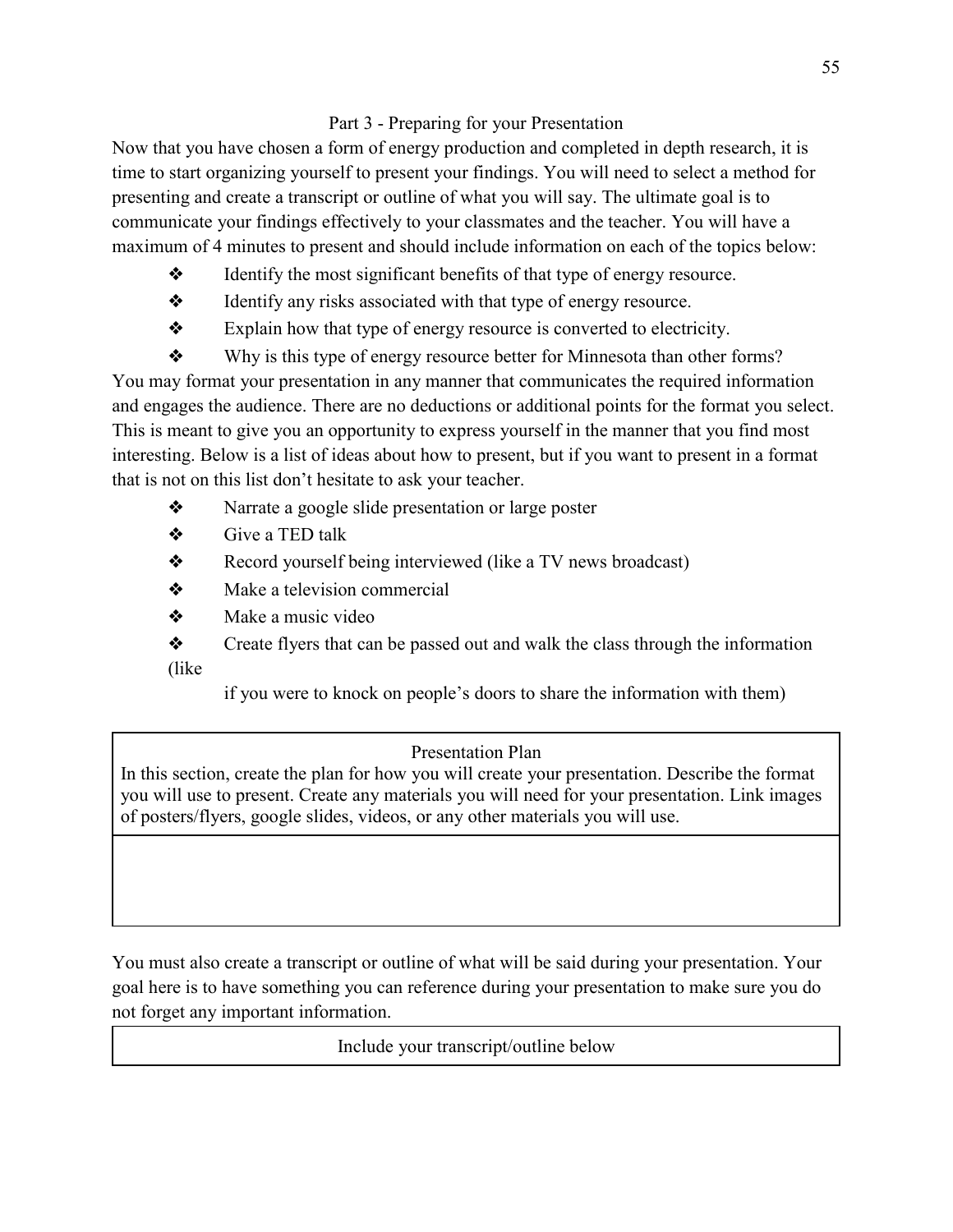### **If you are making a video make sure it is ready to be played before it is your turn in class. If you are presenting live, make sure you have rehearsed and you are prepared to present.**

Have you completed all of part 3? If not, please go back and finish before reflecting on the material then proceeding to part 4.

| <b>Part 3 Reflection:</b>                                                                       |                                                                                                                                                                                                       |
|-------------------------------------------------------------------------------------------------|-------------------------------------------------------------------------------------------------------------------------------------------------------------------------------------------------------|
| What part of your presentation are.<br>you most excited about?                                  |                                                                                                                                                                                                       |
| What is the biggest thing you still<br>need to work on to be prepared for<br>your presentation? |                                                                                                                                                                                                       |
| connect with your teacher.                                                                      | If there is anything from this section that you don't quite understand or need clarified, connect<br>with a classmate and see if they can help you understand it better. If you still have questions, |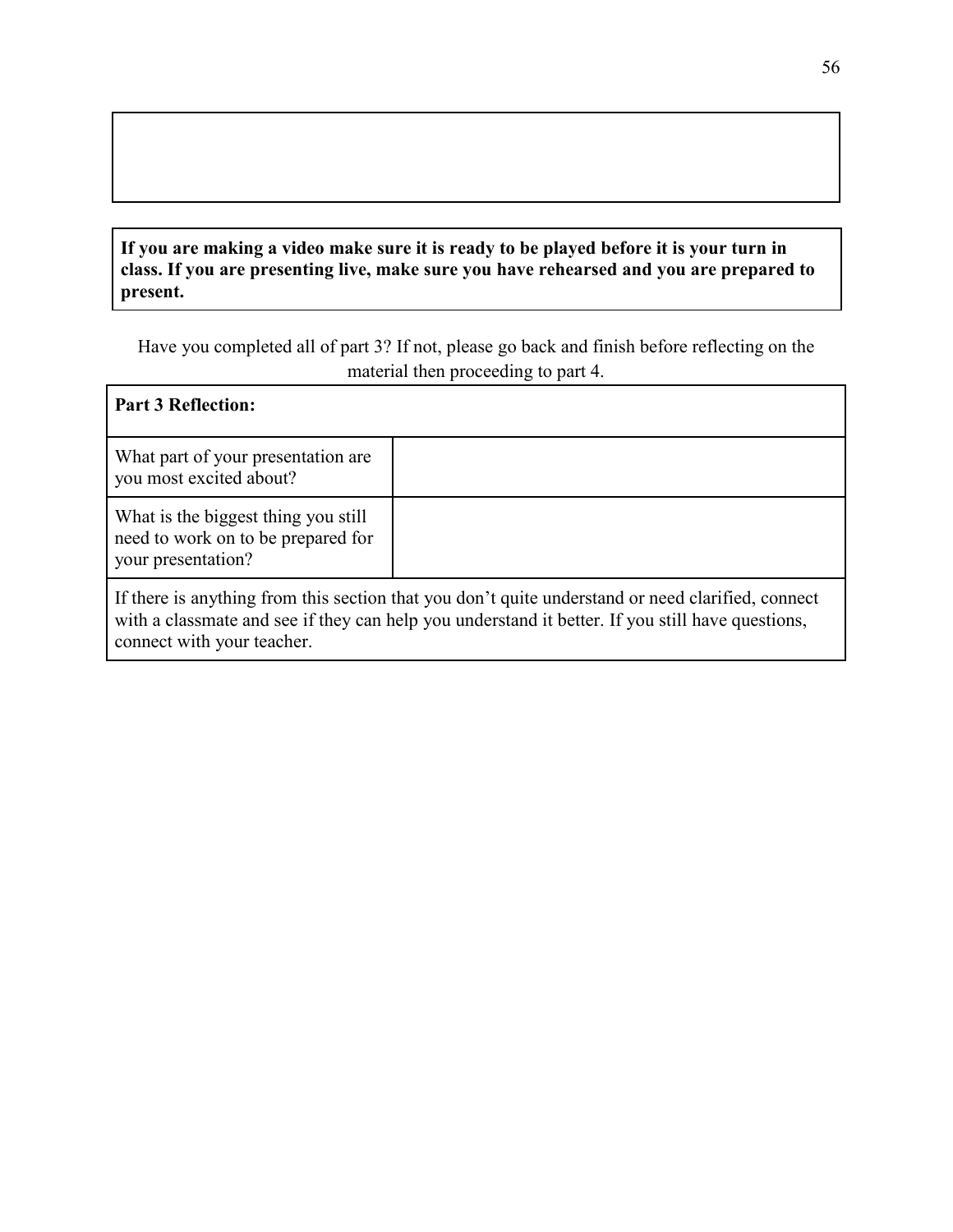### Part 4 - The Presentations

It is now time to present your findings to the class. You will be given 4 minutes to present. Use as much of it as you need to cover all of the necessary information about your energy resource.

While other groups are presenting, take some quick notes about the key ideas from the information they are presenting. Make sure you have notes for each of the types of energy resources. If you have any questions, don't hesitate to ask the group after their presentation (they are the experts)!

| Coal                                                                                    |  |
|-----------------------------------------------------------------------------------------|--|
| Give a brief description of how<br>this energy resource is converted<br>to electricity. |  |
| What are the benefits of this<br>resource?                                              |  |
| What are the risks associated with<br>this resource?                                    |  |

| <b>Natural Gas</b>                                                                      |  |
|-----------------------------------------------------------------------------------------|--|
| Give a brief description of how<br>this energy resource is converted<br>to electricity. |  |
| What are the benefits of this<br>resource?                                              |  |
| What are the risks associated with<br>this resource?                                    |  |

| <b>Nuclear</b>                                                                          |  |
|-----------------------------------------------------------------------------------------|--|
| Give a brief description of how<br>this energy resource is converted<br>to electricity. |  |
| What are the benefits of this<br>resource?                                              |  |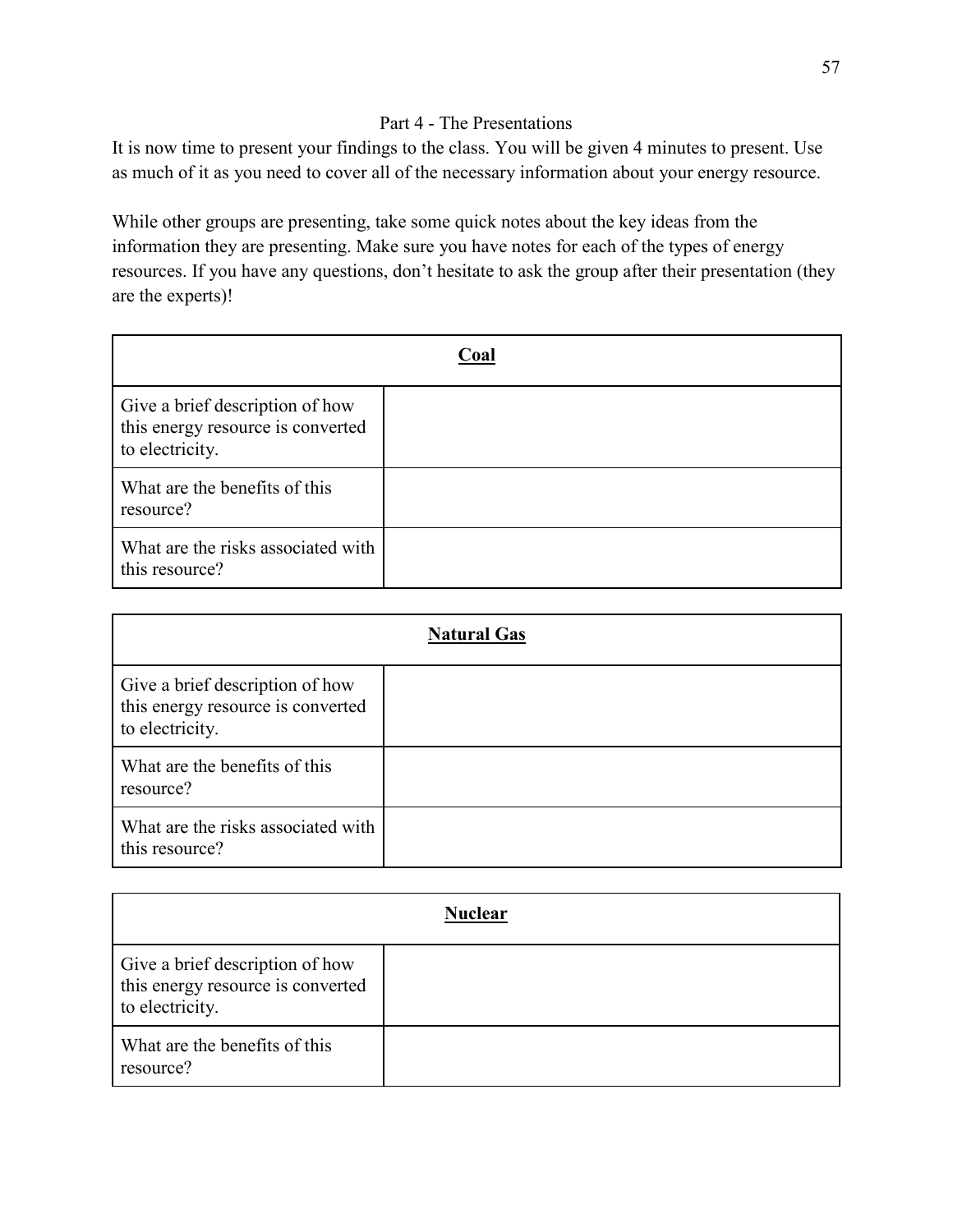| What are the risks associated with |  |
|------------------------------------|--|
| this resource?                     |  |

|                                                                                         | Solar |
|-----------------------------------------------------------------------------------------|-------|
| Give a brief description of how<br>this energy resource is converted<br>to electricity. |       |
| What are the benefits of this<br>resource?                                              |       |
| What are the risks associated with<br>this resource?                                    |       |

|                                                                                         | Wind |
|-----------------------------------------------------------------------------------------|------|
| Give a brief description of how<br>this energy resource is converted<br>to electricity. |      |
| What are the benefits of this<br>resource?                                              |      |
| What are the risks associated with<br>this resource?                                    |      |

| <b>Biomass</b>                                                                          |  |  |  |  |
|-----------------------------------------------------------------------------------------|--|--|--|--|
| Give a brief description of how<br>this energy resource is converted<br>to electricity. |  |  |  |  |
| What are the benefits of this<br>resource?                                              |  |  |  |  |
| What are the risks associated with<br>this resource?                                    |  |  |  |  |

| Hydroelectric |  |
|---------------|--|
|---------------|--|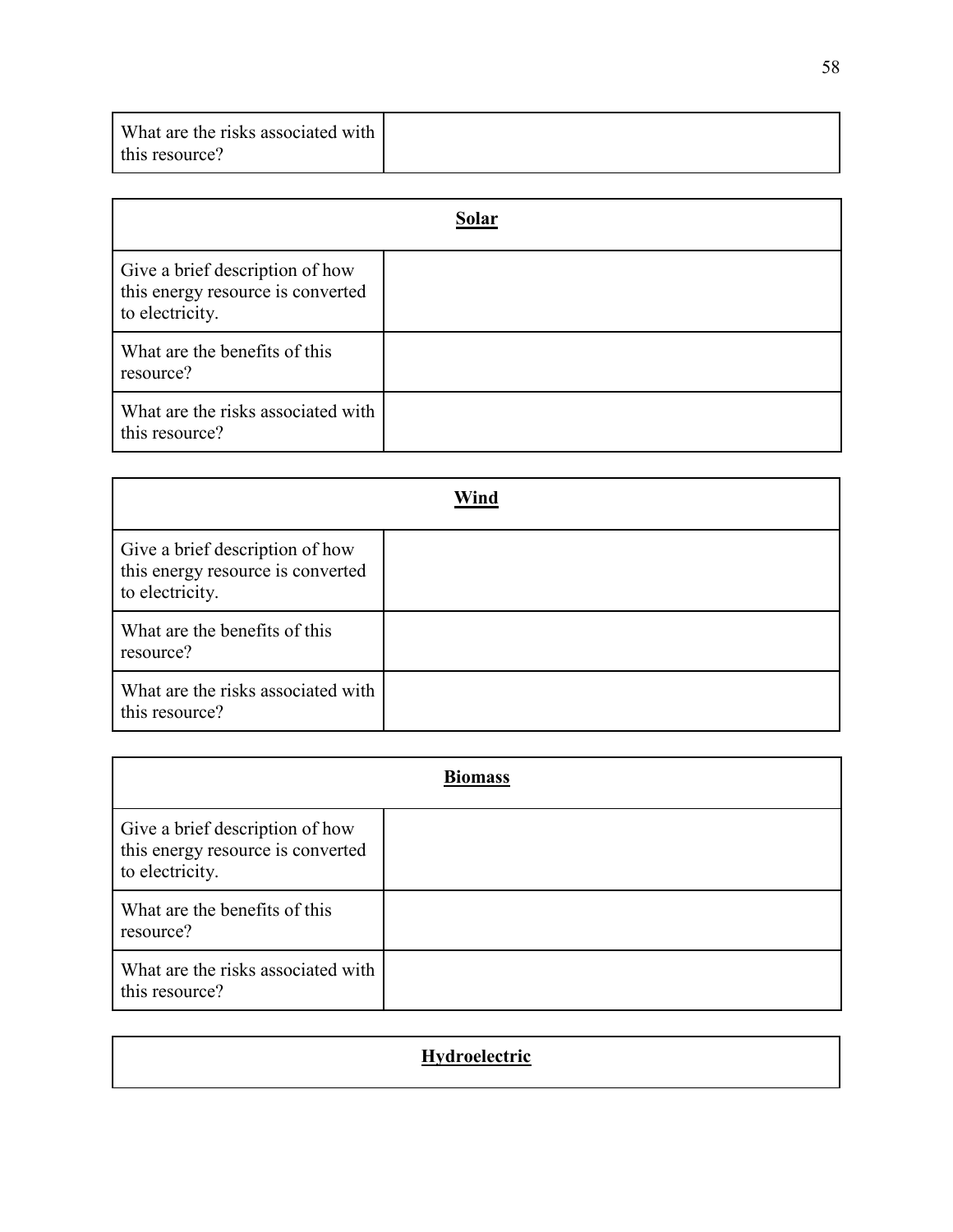| Give a brief description of how<br>this energy resource is converted<br>to electricity. |  |
|-----------------------------------------------------------------------------------------|--|
| What are the benefits of this<br>resource?                                              |  |
| What are the risks associated with<br>this resource?                                    |  |

| <b>Part 4 Reflection:</b>                                                                                                                                                                                                           |  |  |  |  |  |
|-------------------------------------------------------------------------------------------------------------------------------------------------------------------------------------------------------------------------------------|--|--|--|--|--|
| Which method of electricity<br>generation did you find the most<br>interesting?                                                                                                                                                     |  |  |  |  |  |
| Which type of energy resource do<br>you think would be the best choice<br>for Minnesota to use in its new<br>power plant?                                                                                                           |  |  |  |  |  |
| If there is anything from this section that you don't quite understand or need clarified, connect<br>with a classmate and see if they can help you understand it better. If you still have questions,<br>connect with your teacher. |  |  |  |  |  |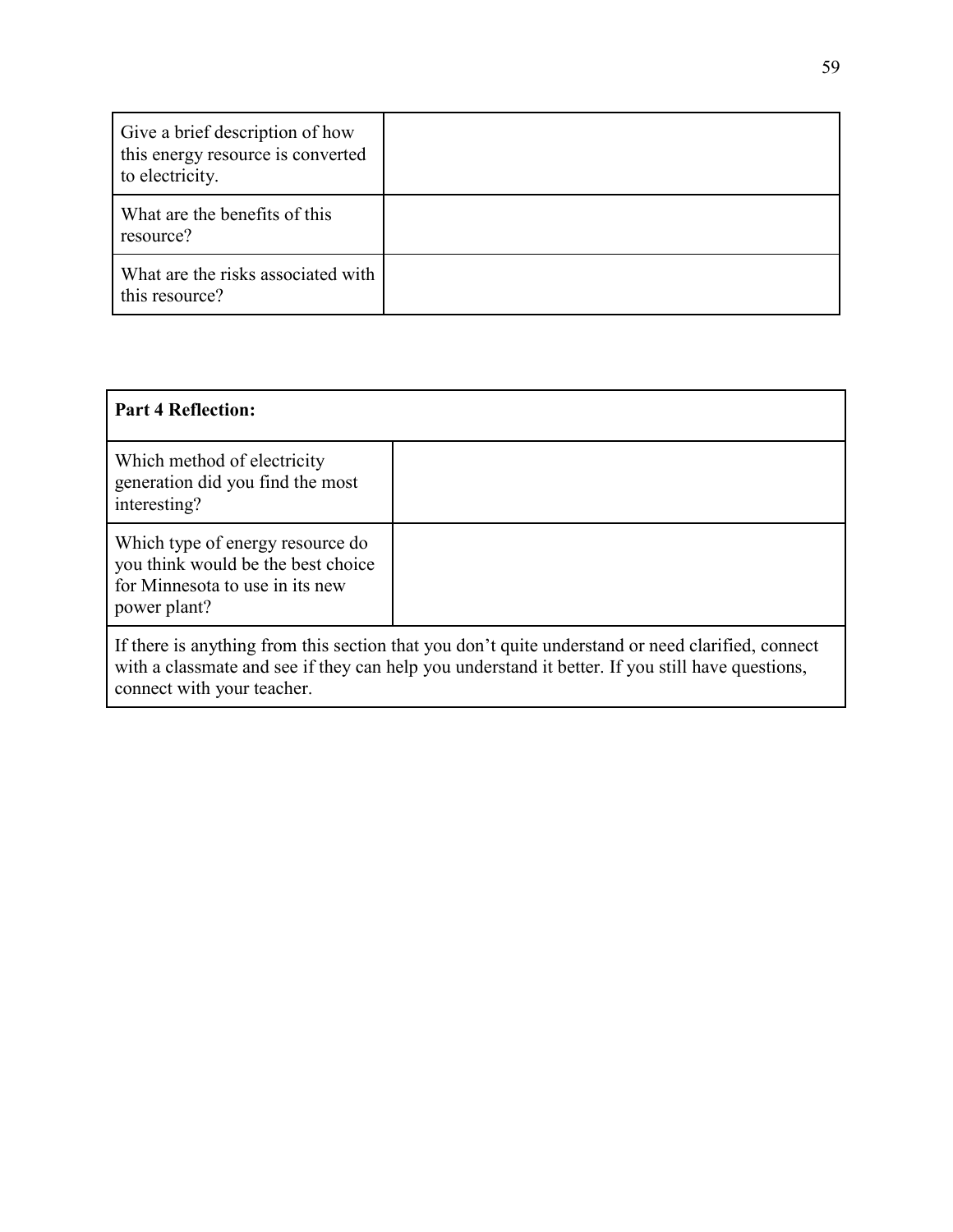|                                                    | <b>Research (Part 1 and 2)</b>                                                                                       |                                                              |                                                                |                                                                                                                   |                                                                                                         |  |
|----------------------------------------------------|----------------------------------------------------------------------------------------------------------------------|--------------------------------------------------------------|----------------------------------------------------------------|-------------------------------------------------------------------------------------------------------------------|---------------------------------------------------------------------------------------------------------|--|
| <b>Research</b>                                    | Excellent:<br>Complete w/<br>obvious effort<br>and depth of<br>knowledge                                             | Adequate:<br>complete but<br>lacking depth<br>in a few areas | Research is<br>complete<br>lacking<br>necessary<br>information | Incomplete<br>and/or most<br>research is<br>lacking depth                                                         | The research<br>was not<br>attempted                                                                    |  |
| 14.6                                               | 10                                                                                                                   | 8                                                            | 6                                                              | 5                                                                                                                 | $\boldsymbol{0}$                                                                                        |  |
| 14.7                                               | 10                                                                                                                   | 8                                                            | 6                                                              | 5                                                                                                                 | $\boldsymbol{0}$                                                                                        |  |
| 14.8                                               | 10                                                                                                                   | 8                                                            | 6                                                              | 5                                                                                                                 | $\boldsymbol{0}$                                                                                        |  |
| 14.9                                               | 10                                                                                                                   | 8                                                            | 6                                                              | 5                                                                                                                 | $\boldsymbol{0}$                                                                                        |  |
| Independent<br><b>Research</b>                     | 10                                                                                                                   | 8                                                            | 6                                                              | 5                                                                                                                 | $\boldsymbol{0}$                                                                                        |  |
| <b>Citations (Part 2)</b>                          |                                                                                                                      |                                                              |                                                                |                                                                                                                   |                                                                                                         |  |
| Independent<br><b>Research</b><br><b>Citations</b> | 10<br>3 or more<br>relevant and<br>reliable<br>resources are<br>cited and were<br>used to<br>confirm<br>information. | 8<br>Only 2<br>resources are<br>cited.                       | 6<br>Only 1<br>resource is<br>cited                            | 5<br>0 resources<br>are cited but<br>it is evident<br>the student<br>obtained<br>information<br>from<br>somewhere | 0<br>No citations<br>provided and<br>there is little<br>or no evidence<br>the student<br>used resources |  |
| <b>Presentation Preparation (Part 3)</b>           |                                                                                                                      |                                                              |                                                                |                                                                                                                   |                                                                                                         |  |
|                                                    | Excellent:<br>complete w/<br>depth                                                                                   | Adequate:<br>complete but<br>lacks depth in<br>areas         | Research is<br>lacking<br>necessary<br>information             | Incomplete<br>and most<br>research is<br>lacking depth                                                            | The slides<br>were not<br>attempted                                                                     |  |
| Content<br><b>Planning</b>                         | 10                                                                                                                   | 8                                                            | 6                                                              | 5                                                                                                                 | $\boldsymbol{0}$                                                                                        |  |

Grading Rubric The following grading rubric will be used to score your final project.